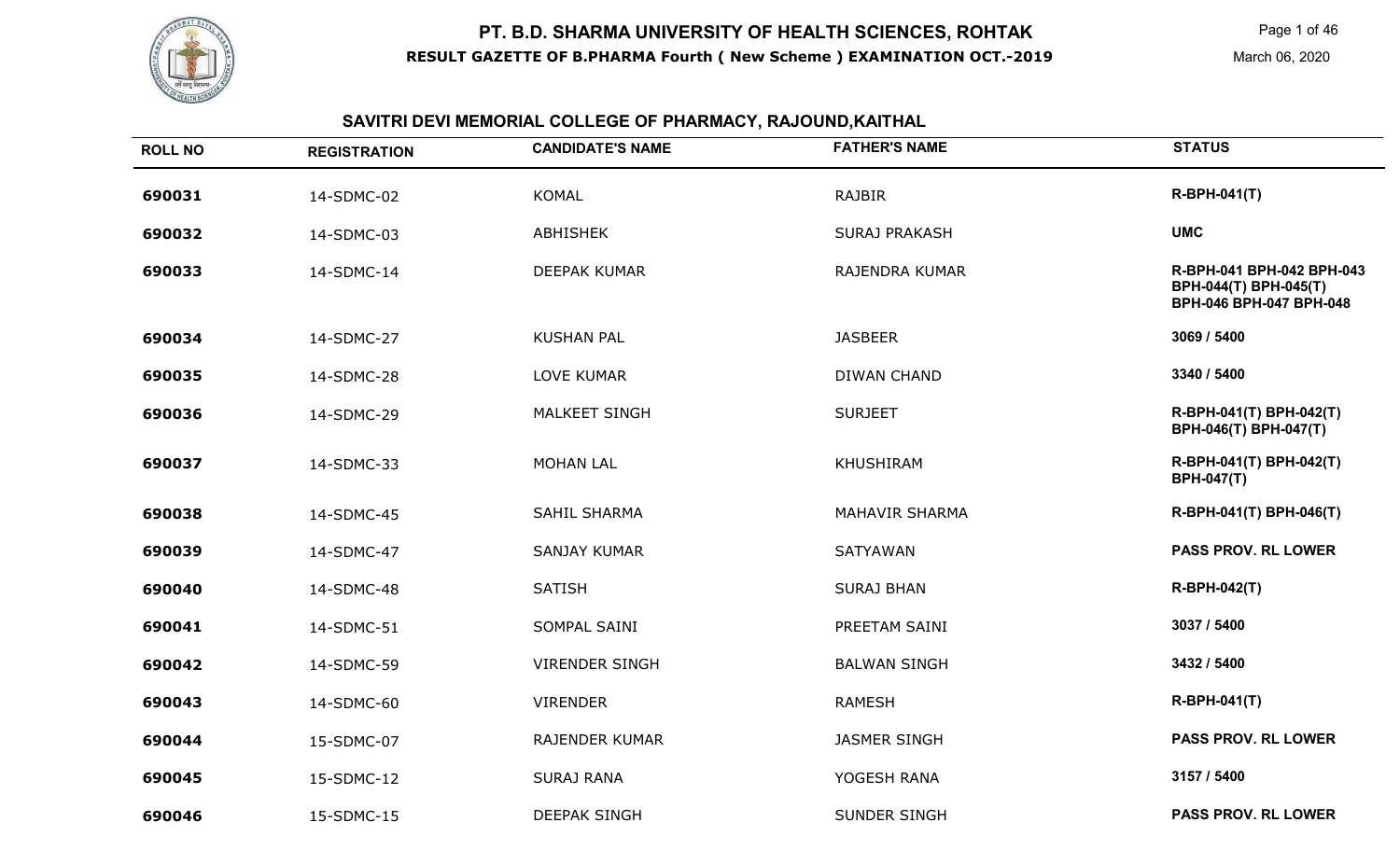

## **SAVITRI DEVI MEMORIAL COLLEGE OF PHARMACY, RAJOUND,KAITHAL**

| <b>ROLL NO</b> | <b>REGISTRATION</b> | <b>CANDIDATE'S NAME</b> | <b>FATHER'S NAME</b>       | <b>STATUS</b>                                           |
|----------------|---------------------|-------------------------|----------------------------|---------------------------------------------------------|
| 690047         | 15-SDMC-17          | PARAS HANJRA            | <b>NISHAN SINGH</b>        | R-BPH-041(T) BPH-042(T)<br><b>BPH-044(T) BPH-048(T)</b> |
| 690048         | 15-SDMC-18          | <b>SANDEEP KUMAR</b>    | <b>SURESH KUMAR</b>        | 3222 / 5400                                             |
| 690049         | 15-SDMC-20          | AMAN                    | <b>KARTAR</b>              | 3205 / 5400                                             |
| 690050         | 15-SDMC-21          | <b>RAKESH KUMAR</b>     | <b>GURDAYAL SINGH</b>      | R-BPH-041(T) BPH-042(T)                                 |
| 690051         | 15-SDMC-28          | <b>DINESH</b>           | <b>SUNIL DUTT</b>          | R-BPH-041(T) BPH-042(T)<br><b>BPH-048(T)</b>            |
| 690052         | 15-SDMC-61          | <b>SUNIL INDORIA</b>    | KHUSHI RAM                 | <b>PASS PROV. RL LOWER</b>                              |
| 690053         | 15-SDMC-63          | PRAJWAL KUMAR SINGH     | <b>SURYA PRAKASH SINGH</b> | R-BPH-042(T) BPH-045(T)<br><b>BPH-048(T)</b>            |
| 690054         | 16-SDMC-72          | MANJEET SINGH           | DHARM VEER SINGH           | R-BPH-041(T) BPH-042(T)<br>BPH-047(T) BPH-048(T)        |
| 690055         | 16-SDMC-73          | <b>RAJAT</b>            | <b>SATISH KUMAR</b>        | <b>PASS PROV. RL LOWER</b>                              |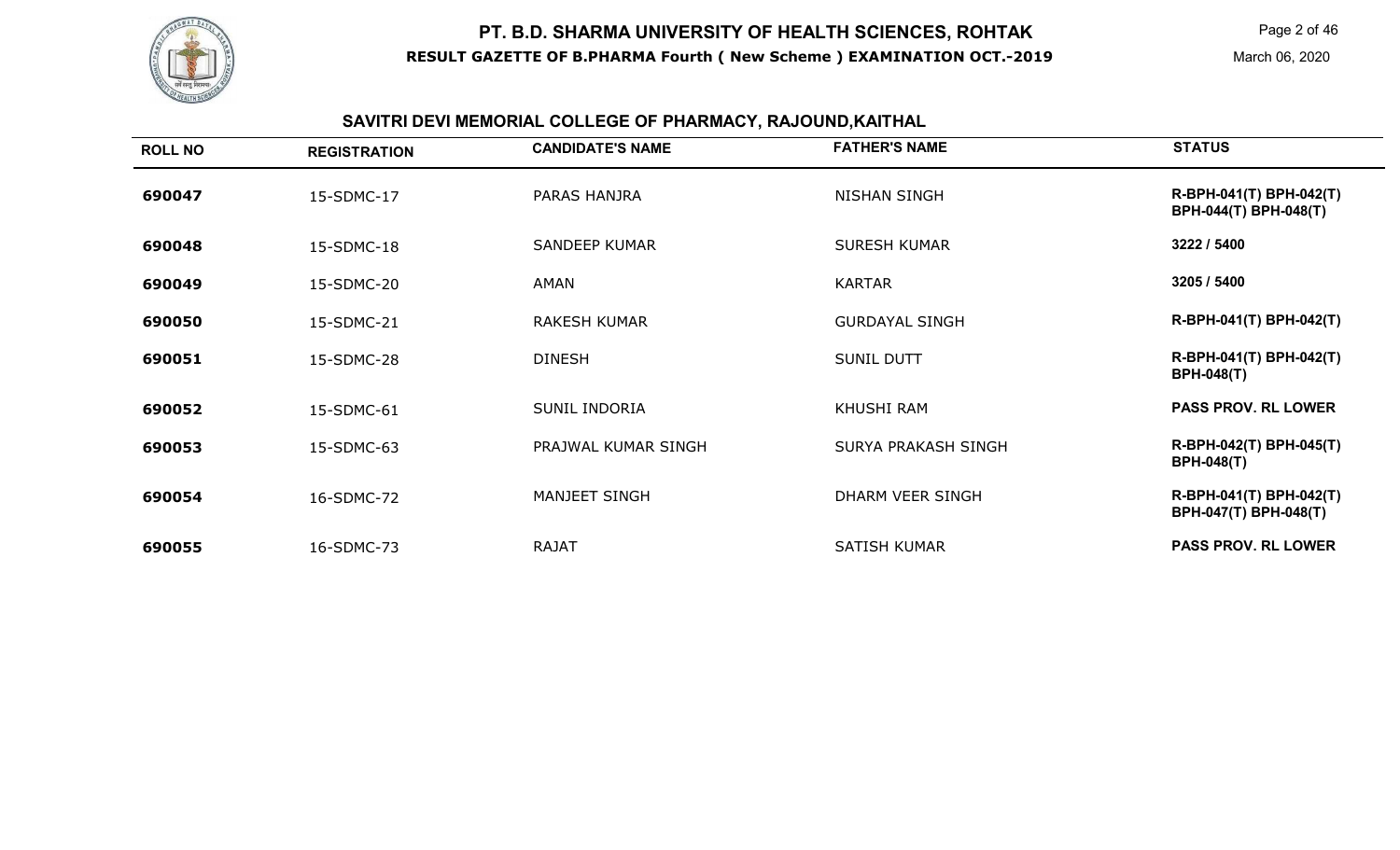

## **INTERNATIONAL INSTITUTE OF PHARMACEUTICAL SCIENCES, SONEPAT**

| <b>ROLL NO</b> | <b>REGISTRATION</b> | <b>CANDIDATE'S NAME</b> | <b>FATHER'S NAME</b>        | <b>STATUS</b>                                                         |
|----------------|---------------------|-------------------------|-----------------------------|-----------------------------------------------------------------------|
| 690121         | 14-IIPJS-01         | <b>AAKASH TANWAR</b>    | <b>RANDHIR</b>              | <b>R-BPH-046(T)</b>                                                   |
| 690122         | 14-IIPJS-02         | <b>AKSHAY KUMAR</b>     | <b>ISHWAR SINGH</b>         | R-BPH-041(T) BPH-042(T)<br><b>BPH-046(T)</b>                          |
| 690123         | 14-IIPJS-05         | <b>ANKIT</b>            | <b>JOGINDER SINGH</b>       | R-BPH-041(T) BPH-048(T)                                               |
| 690124         | 14-IIPJS-09         | <b>ASHISH SAINI</b>     | DHANRAJ SAINI               | <b>R-BPH-041(T)</b>                                                   |
| 690125         | 14-IIPJS-12         | DEEPAK CHAUHAN          | <b>NAFE SINGH</b>           | R-BPH-041(T) BPH-042(T)<br><b>BPH-047(T)</b>                          |
| 690126         | 14-IIPJS-13         | <b>DEEPAK TANWAR</b>    | <b>ANOOP SINGH</b>          | R-BPH-041(T)                                                          |
| 690127         | 14-IIPJS-15         | <b>DEVESH GAUTAM</b>    | <b>JAI PRAKASH GAUTAM</b>   | R-BPH-041(T) BPH-042(T)<br>BPH-045(T) BPH-046(T)<br><b>BPH-048(T)</b> |
| 690128         | 14-IIPJS-19         | <b>HIMANSHU BATRA</b>   | <b>SURENDER KUMAR BATRA</b> | R-BPH-041(T) BPH-046(T)                                               |
| 690129         | 14-IIPJS-25         | <b>KHAMIT KUMAR</b>     | <b>CHAND RAM</b>            | R-BPH-042(T)                                                          |
| 690130         | 14-IIPJS-27         | <b>MANISH BHARGAVA</b>  | <b>GHANSHYAM BHARGAVA</b>   | <b>PASS PROV. RL LOWER</b>                                            |
| 690131         | 14-IIPJS-37         | <b>PARVEEN</b>          | <b>ISHWER SINGH</b>         | <b>R-BPH-041(T)</b>                                                   |
| 690132         | 14-IIPJS-48         | <b>SAHIL</b>            | <b>ANIL KUMAR</b>           | <b>R-BPH-041(T)</b>                                                   |
| 690133         | 14-IIPJS-53         | SHUBHAM KUMAR SHARMA    | <b>RAVINDER THAKUR</b>      | <b>R-BPH-042(T)</b>                                                   |
| 690134         | 15-IIPJS-02         | <b>ABHISHEK CHAUHAN</b> | <b>SURENDER CHAUHAN</b>     | <b>R-BPH-047(T)</b>                                                   |
| 690135         | 15-IIPJS-08         | <b>ANKIT KUMAR</b>      | <b>SHYAM SINGH</b>          | <b>R-BPH-047(T)</b>                                                   |
| 690136         | 15-IIPJS-17         | <b>GAURAV</b>           | <b>SURENDER SHARMA</b>      | R-BPH-042(T)                                                          |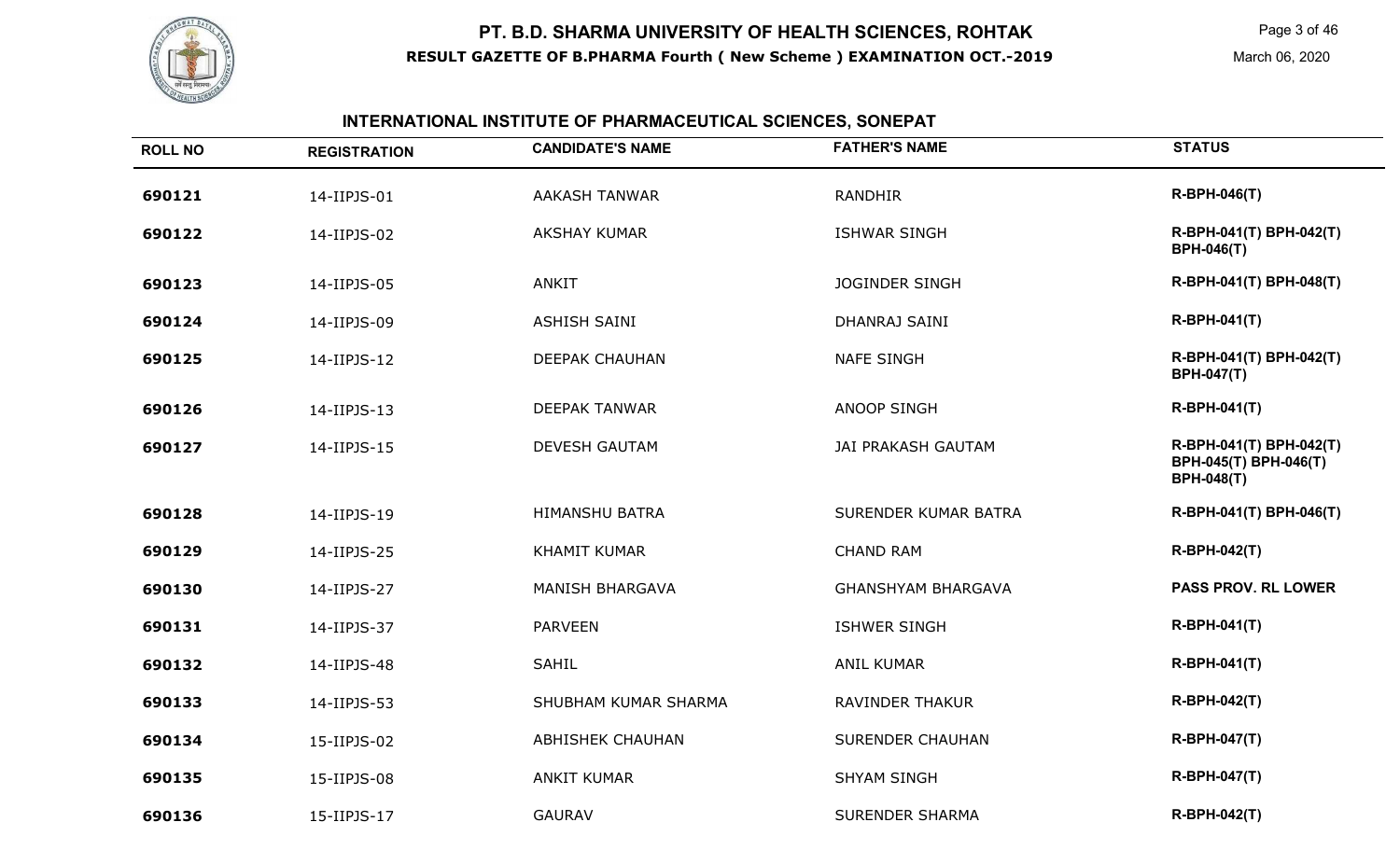

#### **INTERNATIONAL INSTITUTE OF PHARMACEUTICAL SCIENCES, SONEPAT**

| <b>ROLL NO</b> | <b>REGISTRATION</b> | <b>CANDIDATE'S NAME</b>  | <b>FATHER'S NAME</b>        | <b>STATUS</b>                                    |
|----------------|---------------------|--------------------------|-----------------------------|--------------------------------------------------|
| 690137         | 15-IIPJS-21         | <b>LOVEKUSH</b>          | <b>HARIOM SINGH</b>         | <b>R-BPH-041(T)</b>                              |
| 690138         | 15-IIPJS-23         | MANISH KUMAR MANI        | KAPIL NATH MAHTO            | R-BPH-041(T) BPH-048(T)                          |
| 690139         | 15-IIPJS-25         | MANOJ KUMAR              | <b>RAMKANWAR</b>            | 3608 / 5400                                      |
| 690140         | 15-IIPJS-29         | <b>MUKUL DABAS</b>       | <b>SANJEEV DABAS</b>        | 3719 / 5400                                      |
| 690141         | 15-IIPJS-37         | RAHUL KUMAR              | <b>RAKESH KUMAR</b>         | R-BPH-041(T) BPH-047(T)                          |
| 690142         | 15-IIPJS-38         | RAHUL VASHISHTHA         | RAJESH VASHISHTHA           | 3711 / 5400                                      |
| 690143         | 15-IIPJS-42         | <b>SACHIN</b>            | <b>SURESH KUMAR</b>         | <b>R-BPH-047(T)</b>                              |
| 690144         | 15-IIPJS-48         | SHIVAM KUMAR             | <b>ARJUN ROY</b>            | R-BPH-041(T) BPH-048(T)                          |
| 690145         | 15-IIPJS-49         | SHUBHAM BHOJWAN          | <b>NARESH KUMAR</b>         | <b>R-BPH-041(T)</b>                              |
| 690146         | 15-IIPJS-51         | SIMAR PARTAP SINGH ATWAL | SUKHVINDER JEET SINGH ATWAL | R-BPH-042(T) BPH-048(T)                          |
| 690147         | 15-IIPJS-53         | <b>SOURABH KUMAR</b>     | NARBDESHWAR SINGH           | 3540 / 5400                                      |
| 690148         | 15-IIPJS-56         | <b>VARUN KAUSHIK</b>     | AJIT KUMAR KAUSHIK          | 3427 / 5400                                      |
| 690149         | 15-IIPJS-57         | VIPIN KUMAR PAL          | RAGHUVEER SINGH PAL         | <b>R-BPH-041(T)</b>                              |
| 690150         | 15IIPJS43           | SACHIN KATARIA           | <b>JOGENDER SINGH</b>       | <b>PASS PROV. RL LOWER</b>                       |
| 690151         | 16-IIPJS-73         | <b>DEEPAK</b>            | NAND KISHORE                | <b>R-BPH-042(T)</b>                              |
| 690152         | 16-IIPJS-74         | <b>RENU BAHUGUNA</b>     | <b>GIRISH CHANDRA</b>       | <b>R-BPH-041(T)</b>                              |
| 692351         | 15-IIPJS-11         | <b>BALINDER</b>          | <b>DHARAM SINGH</b>         | R-BPH-041(T) BPH-042(T)<br>BPH-043(T) BPH-047(T) |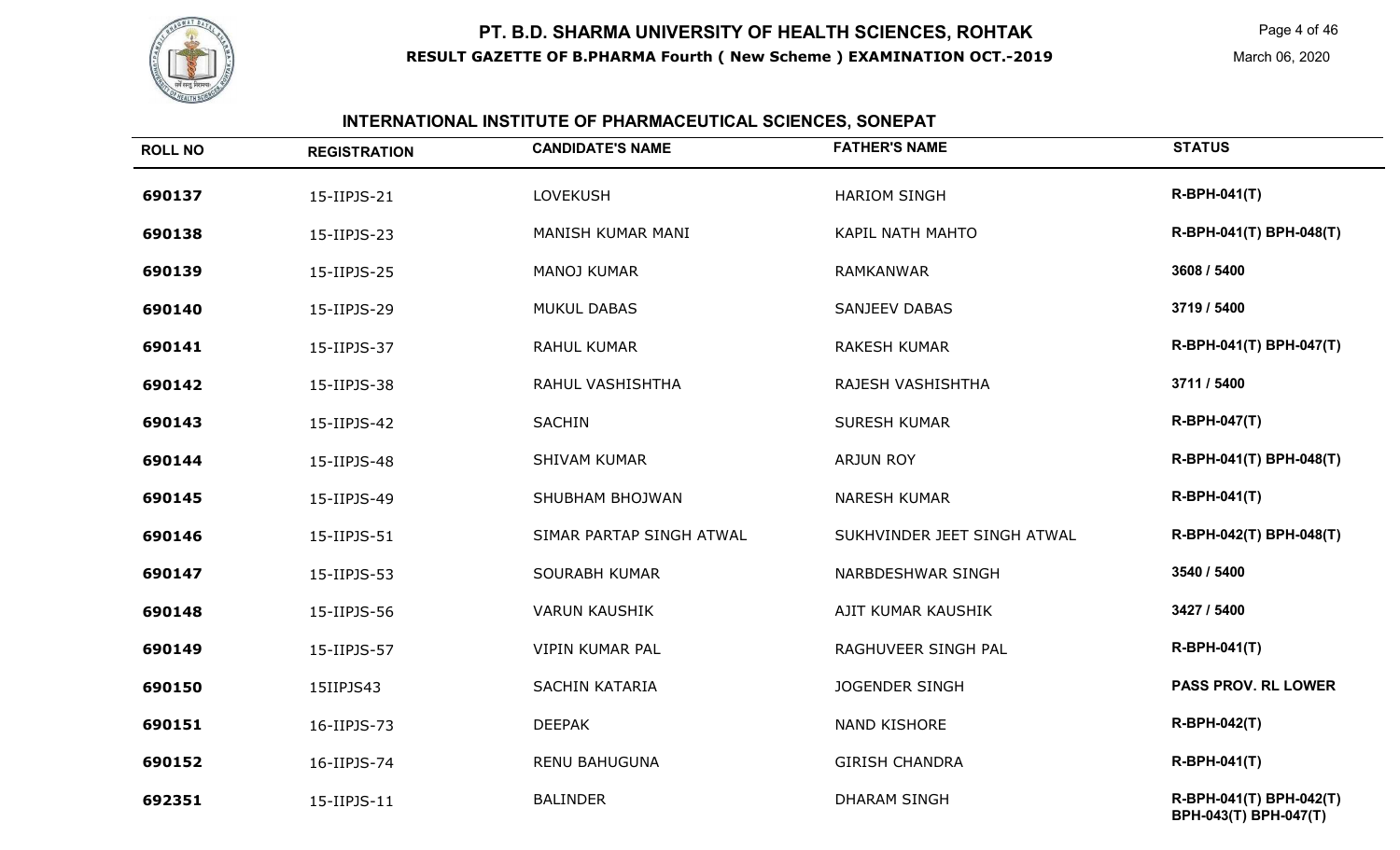

Page 5 of 46

March 06, 2020

## **INTERNATIONAL INSTITUTE OF PHARMACEUTICAL SCIENCES, SONEPAT**

| <b>ROLL NO</b> | <b>REGISTRATION</b> | <b>CANDIDATE'S NAME</b> | <b>FATHER'S NAME</b> | <b>STATUS</b>                                |
|----------------|---------------------|-------------------------|----------------------|----------------------------------------------|
| 692352         | L5-IIPJS-50         | <b>SHUBHAM SAINI</b>    | <b>RAKESH SAINI</b>  | R-BPH-041(T) BPH-042(T)<br><b>BPH-047(T)</b> |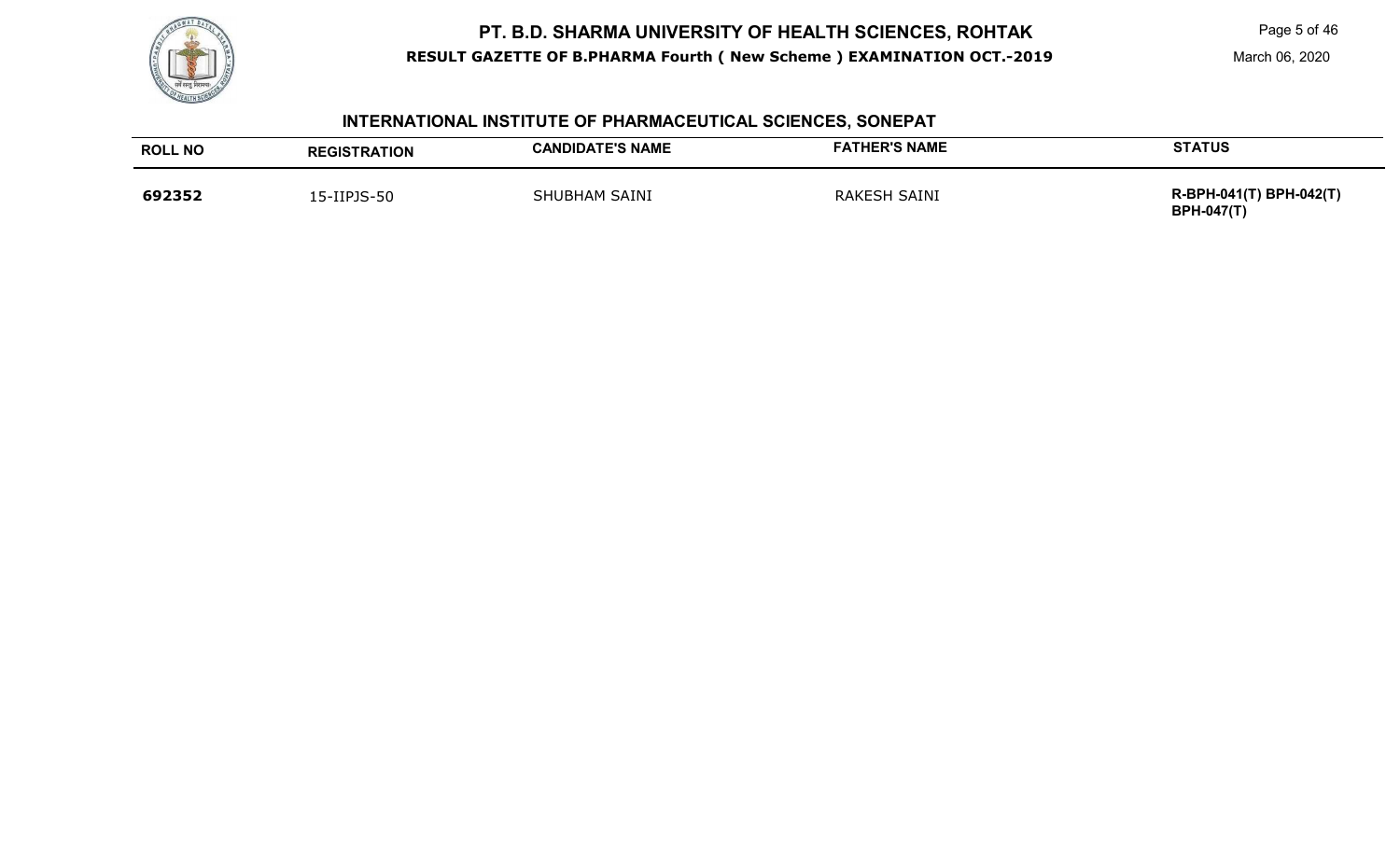

Page 6 of 46

March 06, 2020

# **R P EDUCATIONAL TRUST GROUP OF INST., BASTARA, KARNAL**

| <b>ROLL NO</b> | <b>REGISTRATION</b> | <b>CANDIDATE'S NAME</b> | <b>FATHER'S NAME</b> | <b>STATUS</b>                                |
|----------------|---------------------|-------------------------|----------------------|----------------------------------------------|
| 690221         | 14-RPB-09           | <b>ARUN</b>             | PREM SINGH           | <b>R-BPH-041(T)</b>                          |
| 690222         | 14-RPB-12           | <b>BRIJ MOHAN</b>       | NAVEEN KUMAR SHARMA  | <b>R-BPH-043(T)</b>                          |
| 690223         | 14-RPB-17           | <b>GOURAV</b>           | <b>RAJU</b>          | R-BPH-041(T) BPH-042(T)<br><b>BPH-048(T)</b> |
| 690224         | 14-RPB-19           | <b>GURSHEV</b>          | <b>SHAM SINGH</b>    | 3447 / 5400                                  |
| 690225         | 14-RPB-23           | <b>KAPIL MALIK</b>      | <b>ISHWAR</b>        | R-BPH-041(T) BPH-042(T)<br><b>BPH-046(T)</b> |
| 690226         | 14-RPB-38           | <b>RAHUL KUMAR</b>      | <b>JAIPAL</b>        | 3379 / 5400                                  |
| 690227         | 14-RPB-40           | RAVI                    | <b>RAM PAL</b>       | <b>R-BPH-041(T)</b>                          |
| 690228         | 14-RPB-42           | <b>ROHIT KUMAR</b>      | <b>SUBHASH CHAND</b> | <b>R-BPH-041(T)</b>                          |
| 690229         | 14-RPB-45           | SHUBHAM                 | SURESH LOHAT         | 3287 / 5400                                  |
| 690230         | 14-RPB-47           | <b>SHYAM LAL</b>        | <b>MANOJ KUMAR</b>   | 3396 / 5400                                  |
| 690231         | 14-RPB-55           | <b>VIKRANT</b>          | <b>VIJAY RANA</b>    | <b>R-BPH-041(T)</b>                          |
| 690232         | 14-RPB-59           | <b>VIVEK SALUJA</b>     | <b>SURAJ PARKASH</b> | <b>R-BPH-041(T)</b>                          |
| 690233         | 14RPB15             | DIVYA PRAKASH SHAHI     | RAM BINOD SHAHI      | PASS PROV. RL LOWER                          |
| 690234         | 15-RPB-05           | ANKIT                   | <b>RAMPHAL</b>       | <b>PASS PROV. RL LOWER</b>                   |
| 690235         | 15-RPB-18           | <b>MANISH</b>           | <b>VINOD GARG</b>    | R-BPH-042(T) BPH-047(T)<br><b>BPH-048(T)</b> |
| 690236         | 15-RPB-35           | <b>ROHIT KUMAR</b>      | PREM SINGH           | <b>R-BPH-042(T)</b>                          |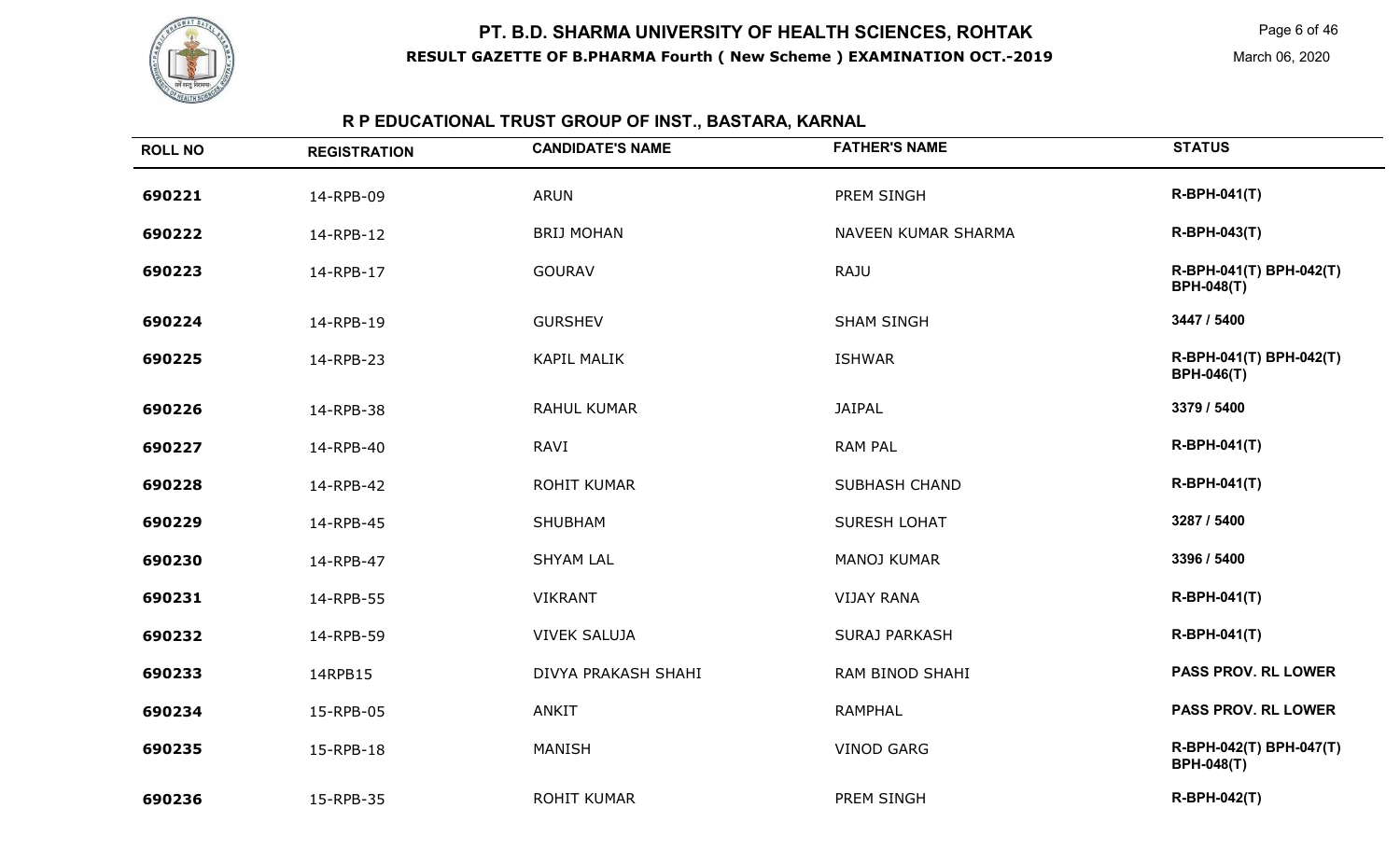

Page 7 of 46

## **R P EDUCATIONAL TRUST GROUP OF INST., BASTARA, KARNAL**

| <b>ROLL NO</b> | <b>REGISTRATION</b> | <b>CANDIDATE'S NAME</b> | <b>FATHER'S NAME</b>   | <b>STATUS</b>  |
|----------------|---------------------|-------------------------|------------------------|----------------|
| 690237         | 15-RPB-43           | <b>SANDEEP KUMAR</b>    | <b>BALWAN SINGH</b>    | 3321 / 5400    |
| 690238         | 15-RPB-44           | SANDEEP SINGH           | AMARJEET SINGH         | 3217 / 5400    |
| 690239         | 15-RPB-48           | SHUBHAM GUPTA           | <b>RAKESH GUPTA</b>    | $R-BPH-041(T)$ |
| 690240         | 15-RPB-49           | SHUBHAM JINDAL          | <b>KRISHAN JINDAL</b>  | 3274 / 5400    |
| 690241         | 15-RPB-52           | <b>SUMESH</b>           | <b>KUNWER SINGH</b>    | $R-BPH-041(T)$ |
| 690242         | 15-RPB-57           | <b>VIKRANT KUMAR</b>    | <b>JASWANT SINGH</b>   | 3347 / 5400    |
| 690243         | 15-RPB-60           | <b>VISHAL MIGLANI</b>   | <b>BALVINDER KUMAR</b> | 3265 / 5400    |
| 690244         | 16-RPB-71           | <b>ROHIT KUMAR</b>      | <b>VIKAS KUMAR</b>     | $R-BPH-041(T)$ |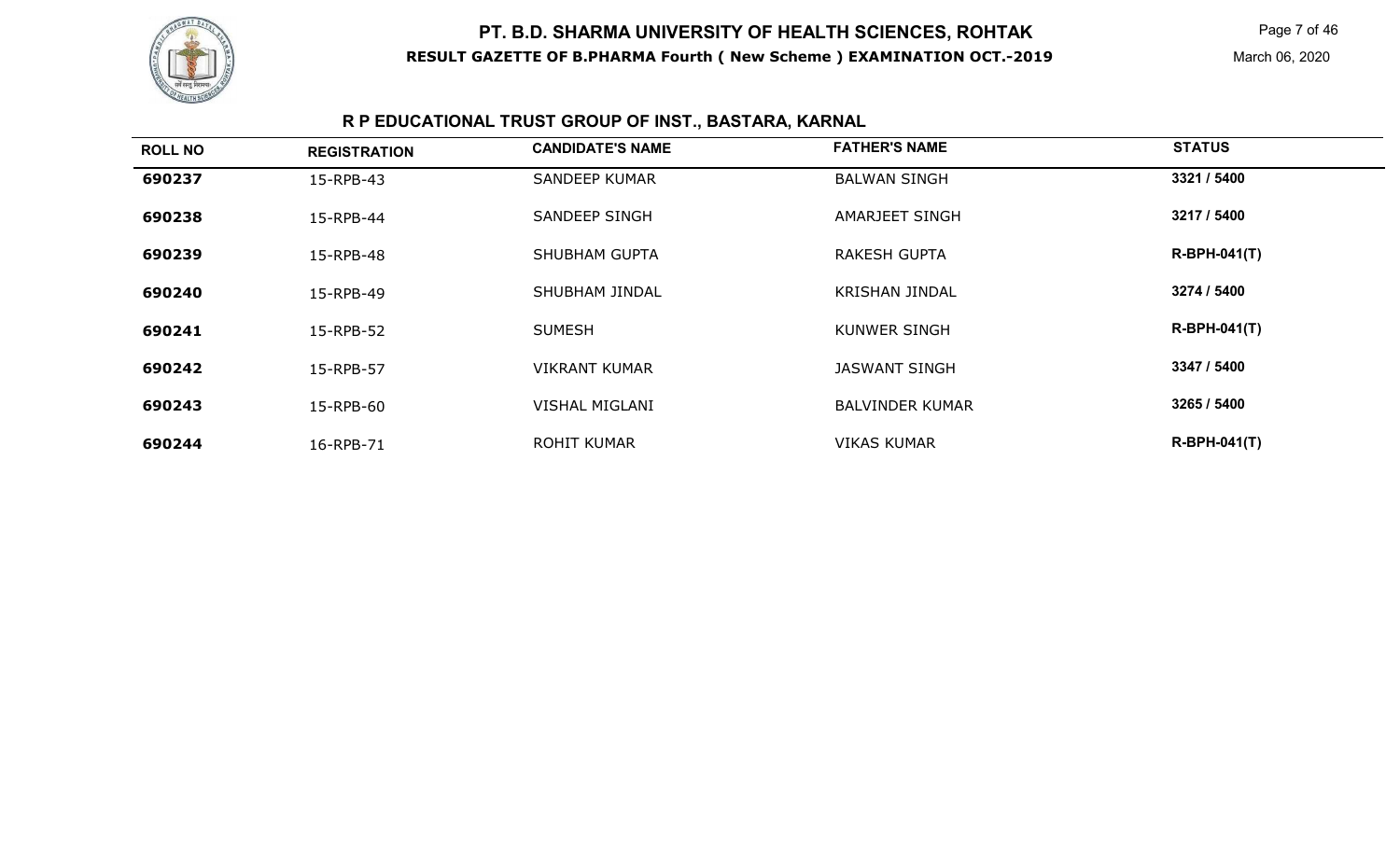

#### **CH. DEVI LAL COLLEGE OF PHARMACY, BHAGWANGARH, JAGADHRI**

| <b>ROLL NO</b> | <b>REGISTRATION</b> | <b>CANDIDATE'S NAME</b> | <b>FATHER'S NAME</b>    | <b>STATUS</b>                                                         |
|----------------|---------------------|-------------------------|-------------------------|-----------------------------------------------------------------------|
| 690321         | 14-CDLJ-01          | <b>AJAY KUMAR</b>       | <b>SATPAL</b>           | R-BPH-041(T) BPH-042(T)<br>BPH-043(T) BPH-047(T)<br><b>BPH-048(T)</b> |
| 690322         | 14-CDLJ-05          | <b>BASANT GUPTA</b>     | <b>GURDYAL</b>          | R-BPH-041(T) BPH-042(T)<br>BPH-043(T) BPH-048(T)                      |
| 690323         | 14-CDLJ-14          | <b>IRSHAD ALI</b>       | LALDEEN                 | <b>R-BPH-041(T)</b>                                                   |
| 690324         | 14-CDLJ-17          | <b>NAVEEN VASHISHT</b>  | SUBEY SINGH VASHISHT    | <b>R-BPH-042(T)</b>                                                   |
| 690325         | 14-CDLJ-27          | <b>SHUBHAM</b>          | SHER SINGH              | <b>R-BPH-041(T)</b>                                                   |
| 690326         | 14-CDLJ-30          | <b>SUMIT KUMAR</b>      | PURSHOTAM DASS          | 3260 / 5400                                                           |
| 690327         | 14-CDLJ-31          | <b>VIKAS KUMAR</b>      | <b>BALVINDER SINGH</b>  | R-BPH-042(T) BPH-043(T)                                               |
| 690328         | 14-CDLJ-38          | <b>SANGEETA</b>         | <b>RAJ KUMAR</b>        | R-BPH-042(T) BPH-046(T)<br>BPH-047(T) BPH-048(T)                      |
| 690329         | 14-CDLJ-40          | <b>VANDITA</b>          | <b>ACHLESH HARITASH</b> | <b>R-BPH-048(T)</b>                                                   |
| 690330         | 14-CDLJ-43          | <b>AKSHIT</b>           | <b>RAJBIR</b>           | R-BPH-042(T) BPH-046(T)<br>BPH-047(T) BPH-048(T)                      |
| 690331         | 15-CDLJ-04          | <b>ASHOK KUMAR</b>      | <b>OM PARKASH</b>       | <b>R-BPH-042(T)</b>                                                   |
| 690332         | 15-CDLJ-10          | <b>KAMAL SINGH</b>      | <b>RAJENDER KUMAR</b>   | <b>R-BPH-042(T)</b>                                                   |
| 690333         | 15-CDLJ-14          | <b>LAKSHAY MALIK</b>    | <b>SAHIB SINGH</b>      | <b>PASS PROV. RL LOWER</b>                                            |
| 690334         | 15-CDLJ-17          | PRABHJOT SINGH          | <b>SUKHDEV SINGH</b>    | <b>R-BPH-048(T)</b>                                                   |
| 690335         | 15-CDLJ-22          | <b>RAJAT SAINI</b>      | <b>OM PARKASH</b>       | R-BPH-041(T) BPH-042(T)                                               |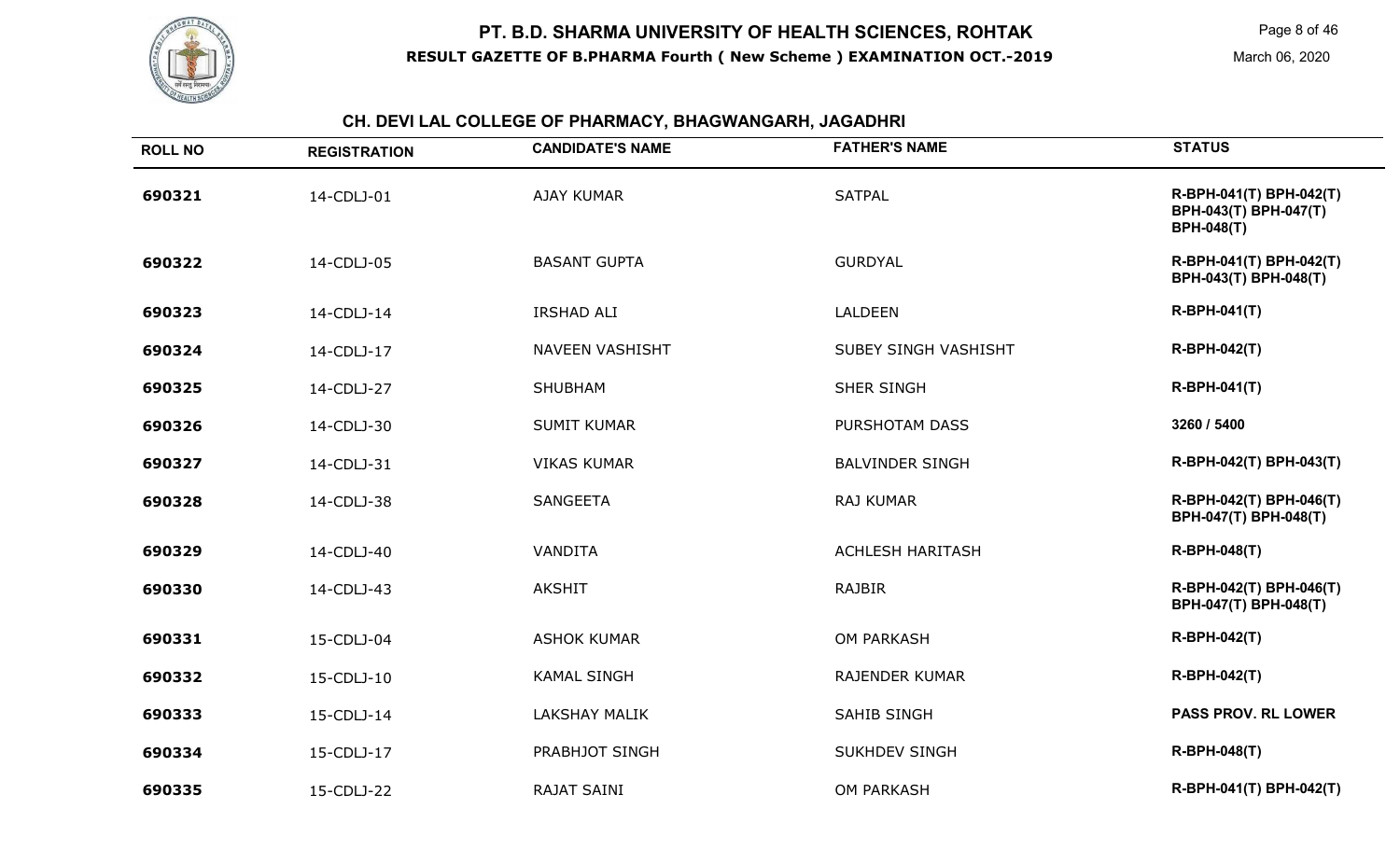

Page 9 of 46

March 06, 2020

#### **CH. DEVI LAL COLLEGE OF PHARMACY, BHAGWANGARH, JAGADHRI**

| <b>ROLL NO</b> | <b>REGISTRATION</b> | <b>CANDIDATE'S NAME</b> | <b>FATHER'S NAME</b>      | <b>STATUS</b>                                                         |
|----------------|---------------------|-------------------------|---------------------------|-----------------------------------------------------------------------|
| 690336         | 15-CDLJ-50          | <b>VISHWAS NAGIANA</b>  | ARUN KUMAR NAGIANA        | <b>PASS PROV. RL LOWER</b>                                            |
| 690337         | 15-CDLJ-06          | <b>GAURAV DHIMAN</b>    | <b>DARSHAN DHIMAN</b>     | 3497 / 5400                                                           |
| 690338         | 15-CDLJ-07          | <b>GOPAL SAINI</b>      | <b>ANIL SAINI</b>         | 3023 / 5400                                                           |
| 690339         | 15-CDLJ-11          | <b>KAMALDEEP SINGH</b>  | <b>HARBHAJAN SINGH</b>    | R-BPH-041(T) BPH-042(T)                                               |
| 690340         | 15-CDLJ-12          | <b>KARAM PAL SINGH</b>  | <b>SHIV CHARAN</b>        | <b>PASS PROV. RL LOWER</b>                                            |
| 690341         | 15-CDLJ-23          | <b>RAMAN</b>            | <b>DARSHAN LAL</b>        | <b>R-BPH-042(T)</b>                                                   |
| 690342         | 15-CDLJ-28          | <b>SHUBHAM KUMAR</b>    | <b>UMESH KUMAR</b>        | <b>R-BPH-041(T)</b>                                                   |
| 690343         | 15-CDLJ-34          | <b>VISHU</b>            | <b>RAVI KUMAR</b>         | R-BPH-041(T) BPH-048(T)                                               |
| 690344         | 15-CDLJ-44          | <b>RAVI PUNDIR</b>      | <b>SHYAM SINGH PUNDIR</b> | R-BPH-042(T) BPH-046(T)<br><b>BPH-048(T)</b>                          |
| 690345         | 15-CDLJ-57          | RAJU VISHWAS            | <b>RANJAN VISHWAS</b>     | 3256 / 5400                                                           |
| 692431         | 14-CDLJ-11          | <b>HARDEEP</b>          | <b>OMPAL</b>              | R-BPH-041(T) BPH-043(T)<br><b>BPH-047(T)</b>                          |
| 692432         | 14-CDLJ-21          | <b>RAJAT KUMAR</b>      | <b>JASBIR SINGH</b>       | R-BPH-042(T) BPH-046(T)<br><b>BPH-048(T)</b>                          |
| 692433         | 14-CDLJ-34          | <b>VIVEK KUMAR</b>      | <b>OM PARKASH</b>         | R-BPH-041(T) BPH-042(T)<br>BPH-043(T) BPH-046(T)<br><b>BPH-048(T)</b> |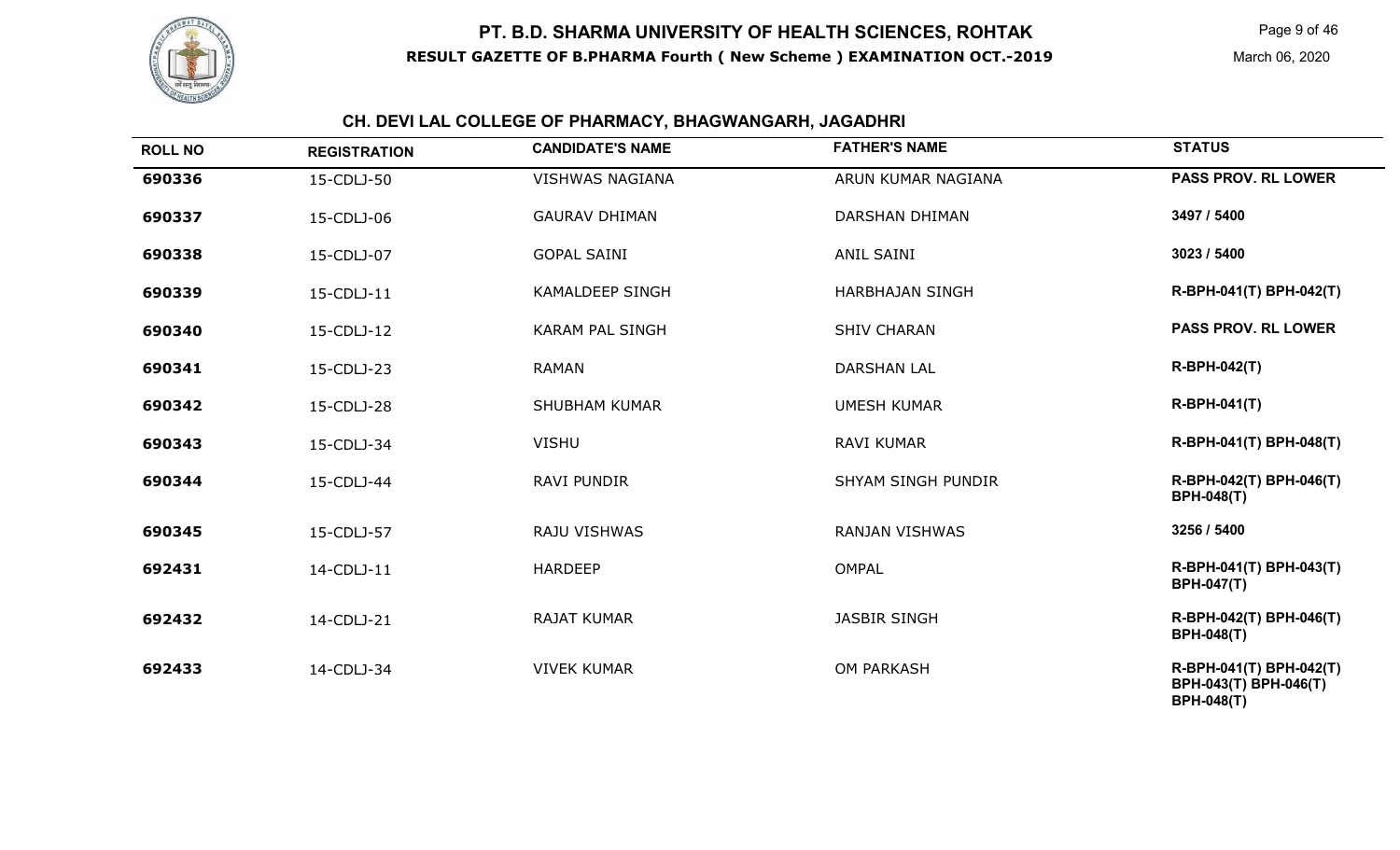

Page 10 of 46

March 06, 2020

## **R.K.S.D. COLLEGE OF PHARMACY,KAITHAL**

| <b>ROLL NO</b> | <b>REGISTRATION</b> | <b>CANDIDATE'S NAME</b> | <b>FATHER'S NAME</b>      | <b>STATUS</b>                                                         |
|----------------|---------------------|-------------------------|---------------------------|-----------------------------------------------------------------------|
| 690402         | 14-RKSD-09          | AMIT                    | <b>SUBHASH CHAND</b>      | R-BPH-041(T) BPH-042(T)                                               |
| 690403         | 14-RKSD-31          | <b>RAVI</b>             | <b>HARIKESH</b>           | R-BPH-042(T) BPH-046(T)                                               |
| 690404         | 14-RKSD-57          | <b>SONU VERMA</b>       | <b>ASHOK KUMAR</b>        | 3143 / 5400                                                           |
| 690405         | 15-RKSD-01          | <b>RUBI DEVI</b>        | AMARNATH                  | <b>ABS</b>                                                            |
| 690406         | 15-RKSD-04          | <b>AMIT KUMAR</b>       | <b>SURAJBHAN</b>          | R-BPH-042(T) BPH-047(T)                                               |
| 690407         | 15-RKSD-09          | <b>MAKHAN</b>           | <b>SURENDER SINGH</b>     | R-BPH-042(T) BPH-047(T)                                               |
| 690408         | 15-RKSD-11          | <b>MOHIT</b>            | <b>SURAJ MAL</b>          | 3176 / 5400                                                           |
| 690409         | 15-RKSD-13          | <b>NARENDER</b>         | <b>RAJENDER KUMAR</b>     | 3473 / 5400                                                           |
| 690410         | 15-RKSD-15          | <b>NITESH MAAN</b>      | <b>JAGMENDER SINGH</b>    | 3257 / 5400                                                           |
| 690411         | 15-RKSD-18          | <b>RAJAN SINGH</b>      | <b>AZAD SINGH</b>         | <b>R-BPH-041(T)</b>                                                   |
| 690412         | 15-RKSD-20          | <b>RAMAN KUMAR</b>      | <b>NARESH KUMAR</b>       | <b>R-BPH-041(T)</b>                                                   |
| 690413         | 15-RKSD-23          | <b>RAVIDUTT SAINI</b>   | SUBHASH SAINI             | 3369 / 5400                                                           |
| 690414         | 15-RKSD-36          | YOGESH KUMAR            | <b>OM PARKASH</b>         | R-BPH-041(T) BPH-042(T)<br>BPH-046(T) BPH-047(T)<br><b>BPH-048(T)</b> |
| 690415         | 15-RKSD-46          | <b>JASWINDER</b>        | <b>PREM</b>               | <b>PASS PROV. RL LOWER</b>                                            |
| 690416         | 15-RKSD-58          | VAIBHAV                 | VISHWANATH TUKARAM MOHITE | <b>PASS PROV. RL LOWER</b>                                            |
| 690417         | 16-RKSD-113         | <b>KARAN SHARMA</b>     | <b>JOGINDER SHARMA</b>    | <b>PASS PROV. RL LOWER</b>                                            |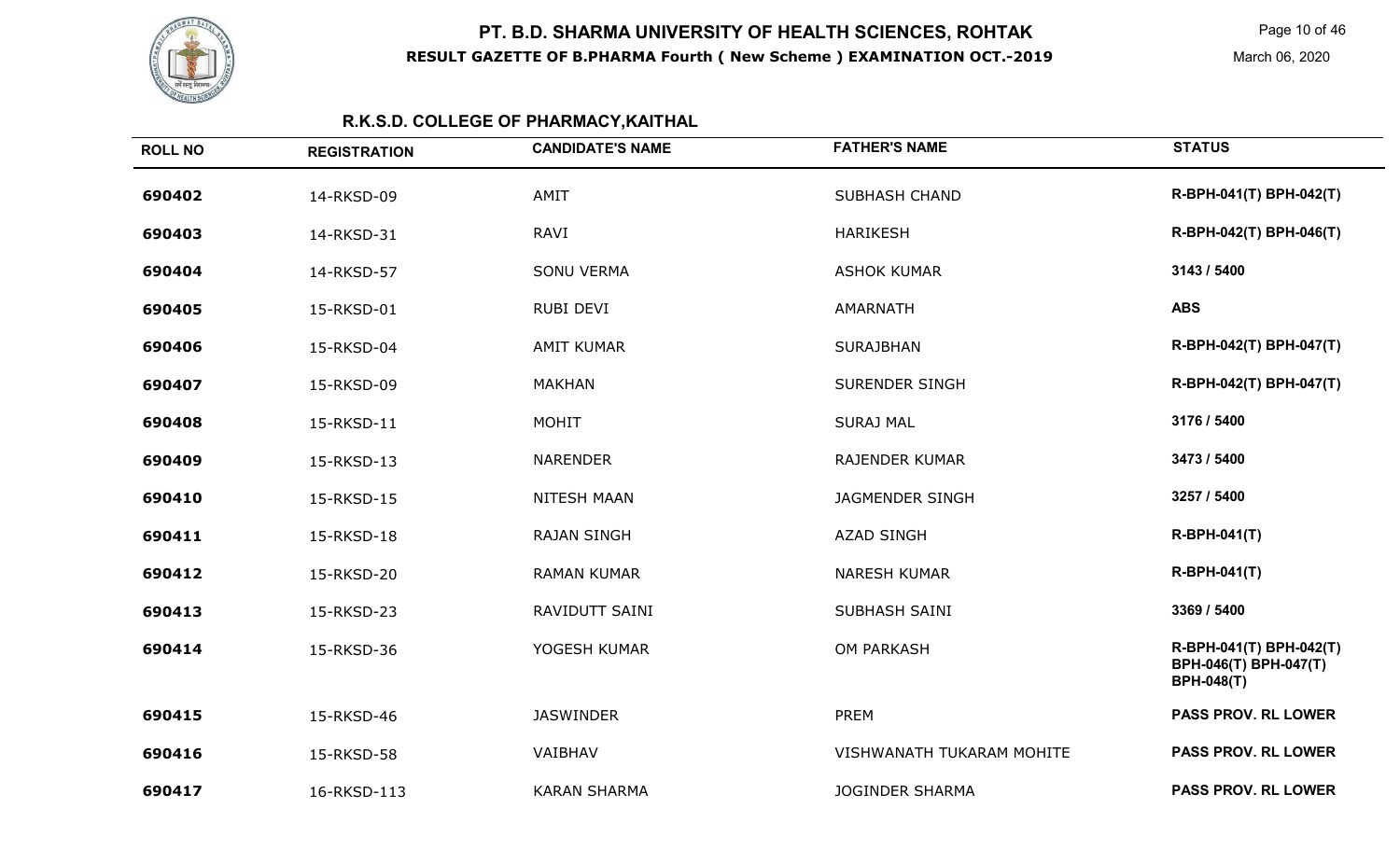

## **R.K.S.D. COLLEGE OF PHARMACY,KAITHAL**

| <b>ROLL NO</b> | <b>REGISTRATION</b> | <b>CANDIDATE'S NAME</b> | <b>FATHER'S NAME</b> | <b>STATUS</b>                                                                                                           |
|----------------|---------------------|-------------------------|----------------------|-------------------------------------------------------------------------------------------------------------------------|
| 692461         | 14-RKSD-16          | <b>GURMEET SINGH</b>    | INDER SINGH          | R-BPH-041(T) BPH-042(T)<br><b>BPH-043(T) BPH-044(T)</b><br><b>BPH-045(T) BPH-046(T)</b><br><b>BPH-047(T) BPH-048(P)</b> |
| 692462         | 15-RKSD-22          | RAVI KUMAR              | VIJAY KUMAR          | R-BPH-041(T) BPH-044(T)<br><b>BPH-046(T) BPH-047(T)</b>                                                                 |
| 692463         | 15-RKSD-35          | VIKASH SHARMA           | SATISH SHARMA        | $R-BPH-041(T)$                                                                                                          |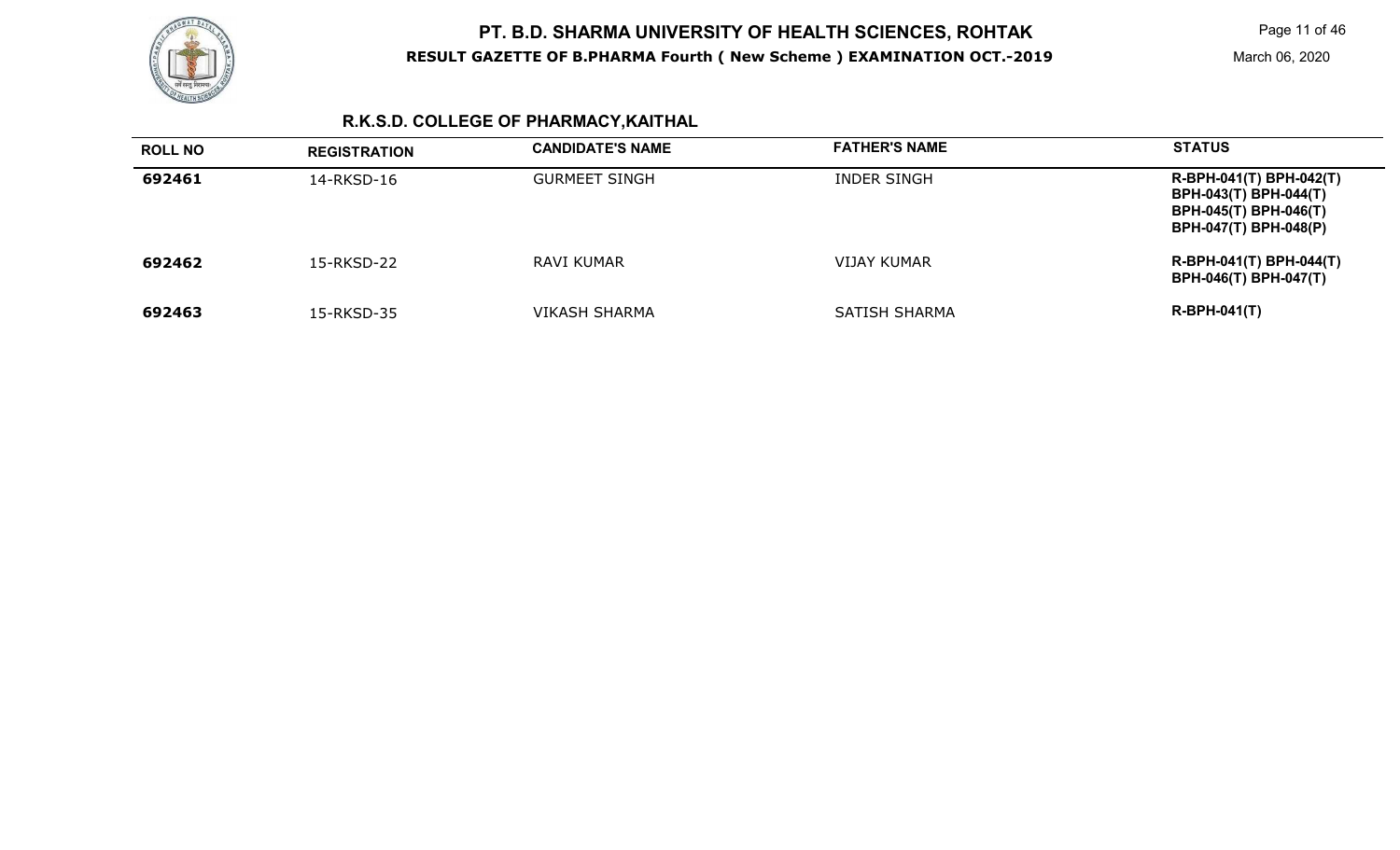

Page 12 of 46

March 06, 2020

## **JANTA COLLEGE OF PHARMACY, BUTANA (SONIPAT)**

| <b>ROLL NO</b> | <b>REGISTRATION</b> | <b>CANDIDATE'S NAME</b> | <b>FATHER'S NAME</b>   | <b>STATUS</b>                                                             |
|----------------|---------------------|-------------------------|------------------------|---------------------------------------------------------------------------|
| 690511         | 14-JCB-21           | <b>MANOJ KUMAR</b>      | <b>JOGENDER SINGH</b>  | <b>PASS PROV. RL LOWER</b>                                                |
| 690513         | 14-JCB-42           | <b>SUNIL KUMAR</b>      | <b>JAMANA RAM</b>      | R-BPH-041 BPH-048(T)                                                      |
| 690514         | 15-JCB-03           | AKASH                   | <b>KULDEEP</b>         | R-BPH-041(T) BPH-043(T)<br>BPH-044(T) BPH-046(T)<br>BPH-047(T) BPH-048(T) |
| 690515         | 15-JCB-07           | ANKIT                   | <b>SUBHASH</b>         | <b>PASS PROV. RL LOWER</b>                                                |
| 690516         | 15-JCB-12           | <b>ANKIT SHARMA</b>     | <b>RAJENDER SHARMA</b> | <b>R-BPH-048(T)</b>                                                       |
| 690517         | 15-JCB-13           | <b>ASHISH</b>           | <b>RAMKARN</b>         | <b>PASS PROV. RL LOWER</b>                                                |
| 690518         | 15-JCB-19           | <b>KIRPA SHANKAR</b>    | SITA RAM               | <b>R-BPH-041(T)</b>                                                       |
| 690519         | 15-JCB-22           | <b>MOHIT LATHAR</b>     | <b>SATPAL SINGH</b>    | <b>R-BPH-041(T)</b>                                                       |
| 690520         | 15-JCB-41           | SONU                    | <b>ISHWER SINGH</b>    | <b>PASS PROV. RL LOWER</b>                                                |
| 690521         | 15-JCB-49           | <b>VIKAS</b>            | ROHTASH SAINI          | R-BPH-041(T) BPH-047(T)<br><b>BPH-048(T)</b>                              |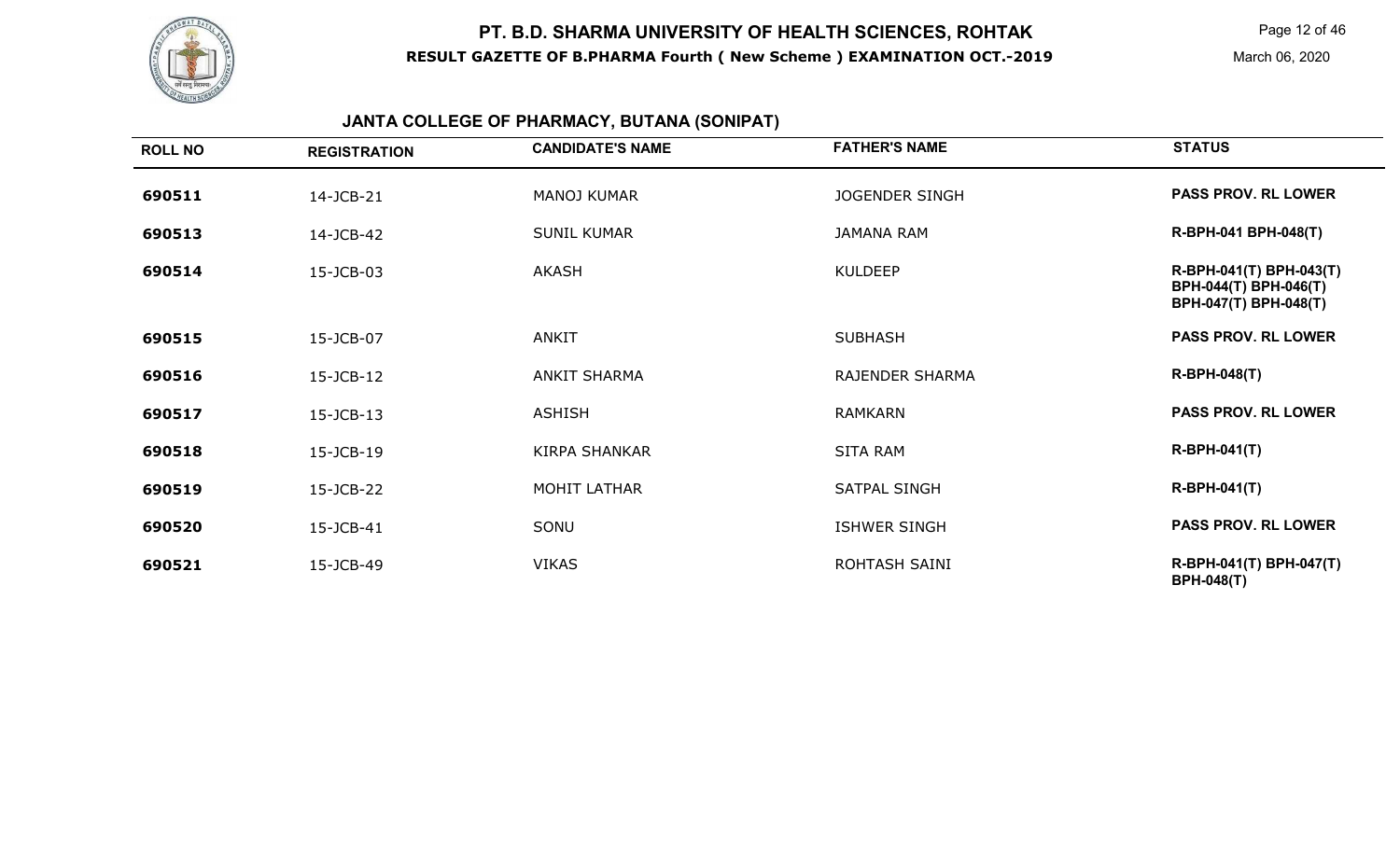

# **JAN NAYAK CH DEVILAL (M) COLLEGE OF PHARMACY,SIRSA**

| <b>ROLL NO</b> | <b>REGISTRATION</b> | <b>CANDIDATE'S NAME</b> | <b>FATHER'S NAME</b>   | <b>STATUS</b>                                                        |
|----------------|---------------------|-------------------------|------------------------|----------------------------------------------------------------------|
| 690571         | 15-JNCDL-25         | <b>ATAMJEET</b>         | <b>HAWA SINGH</b>      | R-BPH-041(T) BPH-048(T)                                              |
| 690601         | 14-JNCDL-11         | <b>AVTAR SINGH</b>      | <b>SATNAM SINGH</b>    | R-BPH-041(T) BPH-048(T)                                              |
| 690602         | 14-JNCDL-14         | <b>DEEPAK</b>           | <b>JOGINDER SINGH</b>  | 3390 / 5400                                                          |
| 690603         | 14-JNCDL-17         | <b>GAGANDEEP SINGH</b>  | <b>SUKHDEV SINGH</b>   | <b>R-BPH-041(T)</b>                                                  |
| 690604         | 14-JNCDL-36         | SONU                    | <b>MAHAVIR</b>         | R-BPH-042(T)                                                         |
| 690605         | 14-JNCDL-38         | <b>SUMIT</b>            | <b>SATPAL SINGH</b>    | R-BPH-041(T) BPH-045(T)<br>BPH-046(T) BPH-047(T)                     |
| 690606         | 14-JNCDL-39         | <b>SUMIT DHURIA</b>     | <b>SHUBHASH DHURIA</b> | R-BPH-041(T)                                                         |
| 690607         | 14-JNCDL-51         | PARVESH KUMAR           | <b>KRISHAN KUMAR</b>   | 3676 / 5400                                                          |
| 690608         | 14-JNCDL-54         | SHIVANSH KAUSHIK        | <b>SURESH KUMAR</b>    | R-BPH-041(T)                                                         |
| 690609         | 14-JNCDL-55         | <b>SOMBIR</b>           | <b>DILBHAG</b>         | R-BPH-041(T)                                                         |
| 690610         | 14-JNCDL-61         | <b>SHAKIR MANZOOR</b>   | MANZOOR AHMED TEELI    | R-BPH-041(T)                                                         |
| 690611         | 15-JNCDL-20         | <b>AJAY</b>             | <b>BALWANT SINGH</b>   | R-BPH-041(T) BPH-042(T)                                              |
| 690612         | 15-JNCDL-28         | <b>DEEPAK</b>           | <b>DESHRAJ</b>         | R-BPH-041(T) BPH-042(T)<br><b>BPH-047(T)</b>                         |
| 690613         | 15-JNCDL-29         | <b>GOPAL KRISHAN</b>    | <b>MAN SINGH</b>       | R-BPH-041 BPH-042<br>BPH-043(P) BPH-046 BPH-047<br><b>BPH-048(P)</b> |
| 690614         | 15-JNCDL-31         | <b>KULDEEP SAHARAN</b>  | HARDAVARI LAL          | 3533 / 5400                                                          |
| 690615         | 15-JNCDL-35         | <b>MUKESH</b>           | <b>BHAGAT SINGH</b>    | 3199 / 5400                                                          |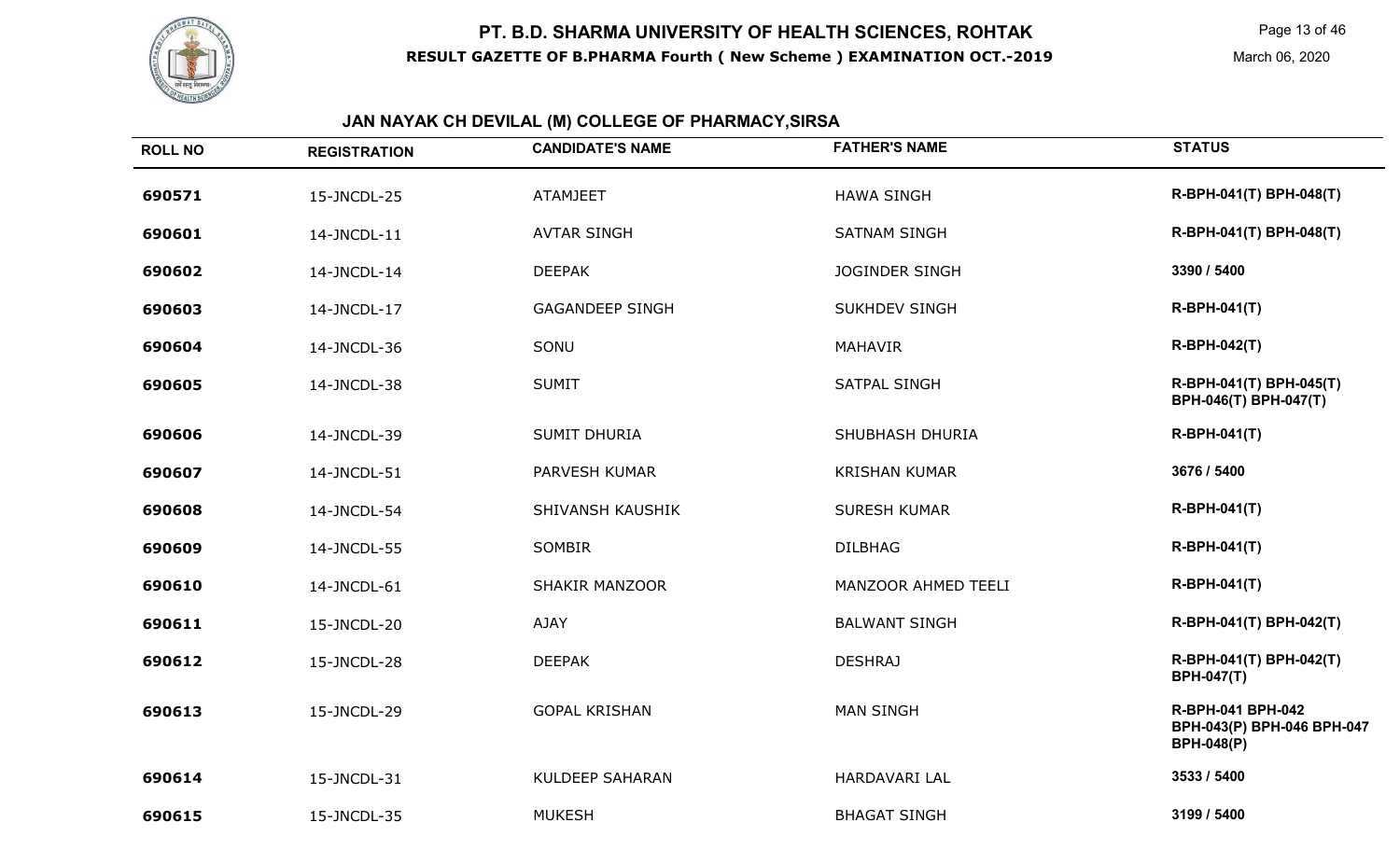

Page 14 of 46

March 06, 2020

## **JAN NAYAK CH DEVILAL (M) COLLEGE OF PHARMACY,SIRSA**

| <b>ROLL NO</b> | <b>REGISTRATION</b> | <b>CANDIDATE'S NAME</b> | <b>FATHER'S NAME</b>   | <b>STATUS</b>                                    |
|----------------|---------------------|-------------------------|------------------------|--------------------------------------------------|
| 690616         | 15-JNCDL-40         | <b>RAHUL</b>            | <b>KULBIR SINGH</b>    | $R-BPH-041(T)$                                   |
| 690617         | 15-JNCDL-41         | <b>RAHUL SINGH</b>      | <b>NEELU RAM</b>       | $R-BPH-041(T)$                                   |
| 690618         | 15-JNCDL-42         | <b>RAJESH KUMAR</b>     | <b>RAM PARSAD</b>      | 3403 / 5400                                      |
| 690619         | 15-JNCDL-45         | <b>SAHIL</b>            | <b>SANDEEP</b>         | <b>R-BPH-041(T)</b>                              |
| 690620         | 15-JNCDL-47         | <b>SOMBIR</b>           | AMRIT                  | R-BPH-041(T) BPH-047(T)                          |
| 690621         | 15-JNCDL-50         | <b>SOURAV KUMAR</b>     | <b>BHAGWAN DASS</b>    | 3347 / 5400                                      |
| 690622         | 15-JNCDL-51         | <b>SUBHAM</b>           | <b>RAMAVTAR SHARMA</b> | R-BPH-041(T) BPH-042(T)<br>BPH-046(T) BPH-047(T) |
| 690623         | 15-JNCDL-52         | <b>SUKHPAL SINGH</b>    | PAPPU RAM              | 3416 / 5400                                      |
| 690624         | 15-JNCDL-58         | <b>SUMIT KUMAR</b>      | <b>KRISHAN KUMAR</b>   | R-BPH-041(T)                                     |
| 690625         | 15-JNCDL-59         | <b>ARVIND KUMAR</b>     | <b>PARTAP SINGH</b>    | <b>R-BPH-041(T)</b>                              |
| 692521         | 15-JCDNL-46         | <b>SANJAY</b>           | <b>SATPAL</b>          | R-BPH-041(T) BPH-042(T)<br>BPH-047(T) BPH-048(T) |
| 692522         | 15-JNCDL-39         | PARMANAND               | <b>MAHABIR</b>         | R-BPH-041(T) BPH-043(T)<br><b>BPH-048(T)</b>     |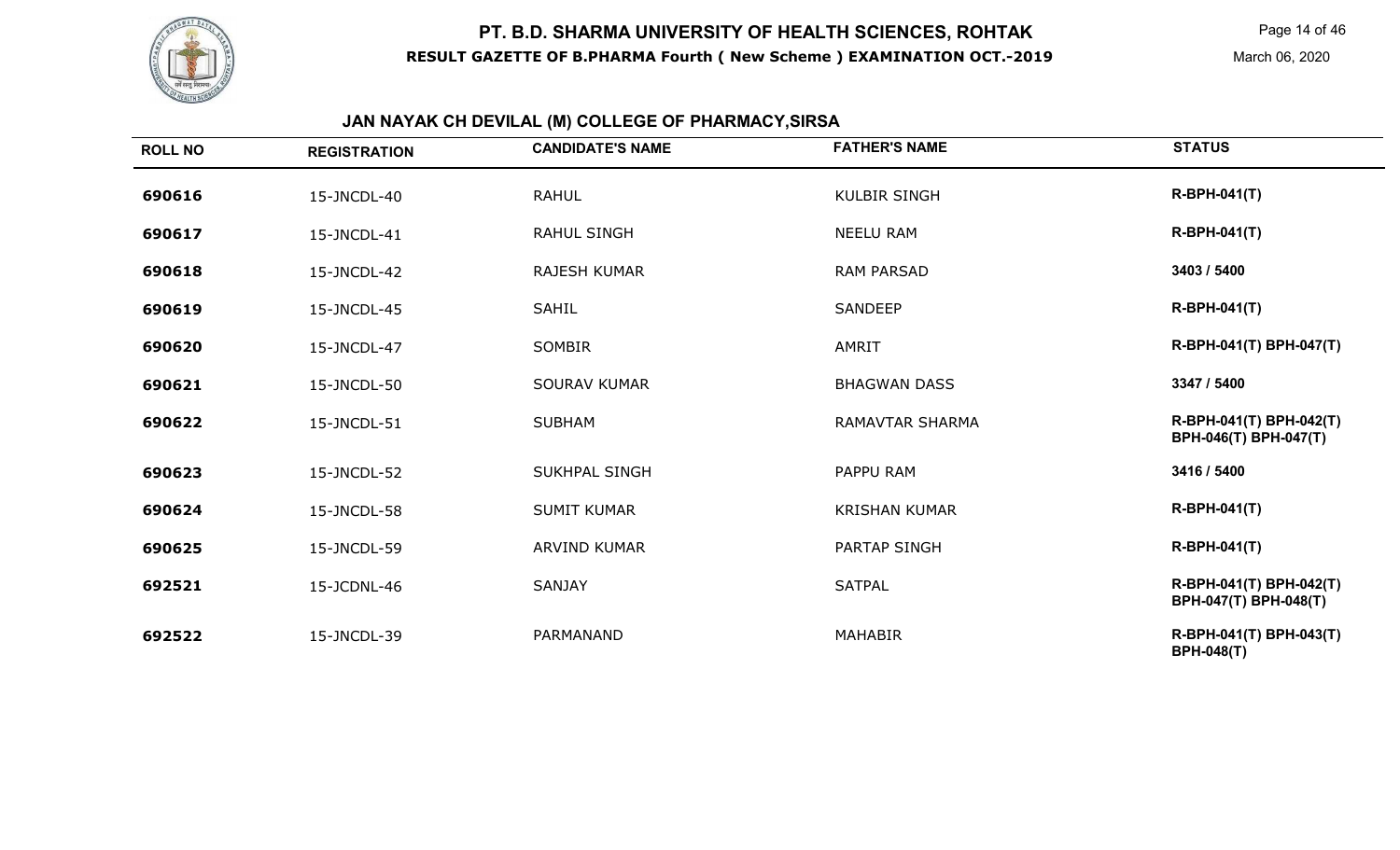

Page 15 of 46

March 06, 2020

## **RAJENDRA INSTITUTE OF TECHNOLOGY & SCIENCES, SIRSA**

| <b>ROLL NO</b> | <b>REGISTRATION</b> | <b>CANDIDATE'S NAME</b> | <b>FATHER'S NAME</b>   | <b>STATUS</b>                                                                 |
|----------------|---------------------|-------------------------|------------------------|-------------------------------------------------------------------------------|
| 690701         | 14-RITS-04          | ANUJ GOYAL              | <b>RAM AWTAR</b>       | <b>R-BPH-041(T)</b>                                                           |
| 690702         | 14-RITS-13          | <b>MANDEEP KUMAR</b>    | <b>OM PARKASH</b>      | 3125 / 5400                                                                   |
| 690703         | 14-RITS-14          | MANOJ SAINI             | <b>RAMESH SAINI</b>    | <b>PASS PROV. RL LOWER</b>                                                    |
| 690704         | 14-RITS-15          | MOHIT CHUGH             | SHYAMSUNDER CHUGH      | R-BPH-041(T) BPH-047(T)                                                       |
| 690705         | 14-RITS-23          | <b>RAM CHANDER</b>      | <b>NANAK SINGH</b>     | <b>R-BPH-041(T)</b>                                                           |
| 690706         | 14-RITS-28          | <b>SHUBHAM</b>          | <b>NARENDRA</b>        | R-BPH-041 BPH-042 BPH-043<br>BPH-045(T) BPH-046 BPH-047<br><b>BPH-048</b>     |
| 690707         | 15-RITS-01          | <b>CHIRAG</b>           | <b>GULSHAN CHOPRA</b>  | R-BPH-041(T)                                                                  |
| 690708         | 15-RITS-14          | <b>PARDEEP</b>          | <b>SUBHASH CHANDER</b> | <b>R-BPH-041(T)</b>                                                           |
| 690709         | 15-RITS-19          | <b>SAMEER KHANNA</b>    | <b>MANOHER KHANNA</b>  | 3464 / 5400                                                                   |
| 690710         | 15-RITS-29          | <b>SIMRAN</b>           | <b>DARSHAN KUMAR</b>   | 3296 / 5400                                                                   |
| 690711         | 15-RITS-35          | <b>KUNAL VERMA</b>      | ROHTASH VERMA          | <b>R-BPH-041(T)</b>                                                           |
| 690712         | 15-RITS-36          | <b>LAL SINGH</b>        | <b>LAKHA SINGH</b>     | R-BPH-041(T) BPH-042(T)<br><b>BPH-046(T)</b>                                  |
| 690713         | 15-RITS-37          | MALKEET KAMBOJ          | <b>JAGDISH CHAND</b>   | R-BPH-041(T) BPH-044(T)<br>BPH-046(T) BPH-047(T)                              |
| 692571         | 14-RITS-40          | <b>VIRENDER SINGH</b>   | <b>JAGDISH CHANDER</b> | R-BPH-041 BPH-042 BPH-043<br>BPH-044(T) BPH-045(T)<br>BPH-046 BPH-047 BPH-048 |
| 692572         | 15-RITS-17          | <b>RAHUL TANWAR</b>     | <b>BALBIR SINGH</b>    | R-BPH-041(T) BPH-043(T)<br>BPH-046(T) BPH-048(T)                              |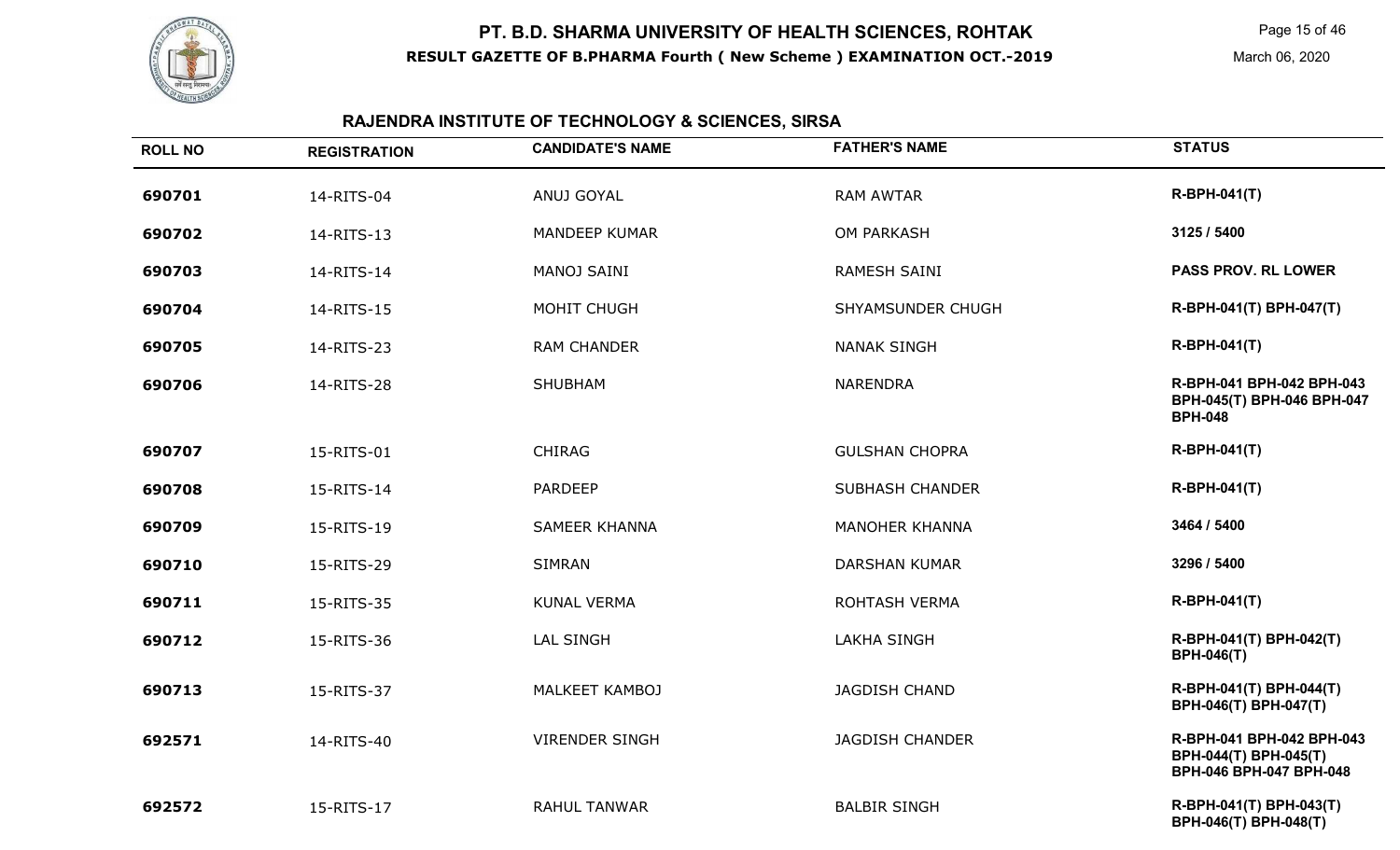

#### **DOON VALLEY INSTITUTE OF PHARMACY & MEDICINE KARNAL**

| <b>ROLL NO</b> | <b>REGISTRATION</b> | <b>CANDIDATE'S NAME</b> | <b>FATHER'S NAME</b>     | <b>STATUS</b>                                                             |
|----------------|---------------------|-------------------------|--------------------------|---------------------------------------------------------------------------|
| 690751         | 14-DVI-24           | <b>MANJEET</b>          | <b>SATBIR SINGH</b>      | R-BPH-041(T) BPH-042(T)<br>BPH-043(T) BPH-044(T)<br>BPH-047(T) BPH-048(T) |
| 690781         | 14-DVI-04           | <b>RAHUL YADAV</b>      | <b>RAM BACHAN YADAV</b>  | <b>R-BPH-041(T)</b>                                                       |
| 690782         | 14-DVI-05           | <b>SOMDUTT SHARMA</b>   | <b>HARNARAYAN SHARMA</b> | R-BPH-041(T) BPH-047(T)<br><b>BPH-048(T)</b>                              |
| 690783         | 14-DVI-11           | <b>ROHIT KHOKHAR</b>    | <b>RAMKARAN KHOKHAR</b>  | R-BPH-041(T) BPH-042(T)<br><b>BPH-048(T)</b>                              |
| 690784         | 14-DVI-15           | <b>GURAMRIT PAPNEJA</b> | <b>BALJEET SINGH</b>     | R-BPH-041(T) BPH-042(T)                                                   |
| 690785         | 14-DVI-16           | <b>KARISHAN KUMAR</b>   | <b>HAWA SINGH</b>        | <b>R-BPH-041(T)</b>                                                       |
| 690786         | 14-DVI-17           | <b>AMIT KUMAR</b>       | <b>RAMPAL</b>            | <b>R-BPH-042(T)</b>                                                       |
| 690787         | 14-DVI-44           | DHEERAJ BALDE           | <b>DESRAJ</b>            | <b>R-BPH-041(T)</b>                                                       |
| 690788         | 14-DVI-45           | <b>ANKIT KUMAR</b>      | <b>SUBHASH CHAND</b>     | R-BPH-041(T) BPH-048(T)                                                   |
| 690789         | 14-DVI-48           | <b>MUKESHKUMAR</b>      | <b>SHIV KARAN</b>        | R-BPH-041 BPH-042 BPH-043<br>BPH-046 BPH-047 BPH-048                      |
| 690790         | 14-DVI-50           | <b>NAVEEN SINGH</b>     | <b>AJMER SINGH</b>       | 3205 / 5400                                                               |
| 690791         | 14-DVI-59           | <b>VIVEK</b>            | <b>SATBIR</b>            | R-BPH-041(T)                                                              |
| 692611         | 14-DVI-25           | <b>VIJENDER SINGH</b>   | <b>MEWA SINGH</b>        | R-BPH-043(T) BPH-048(T)                                                   |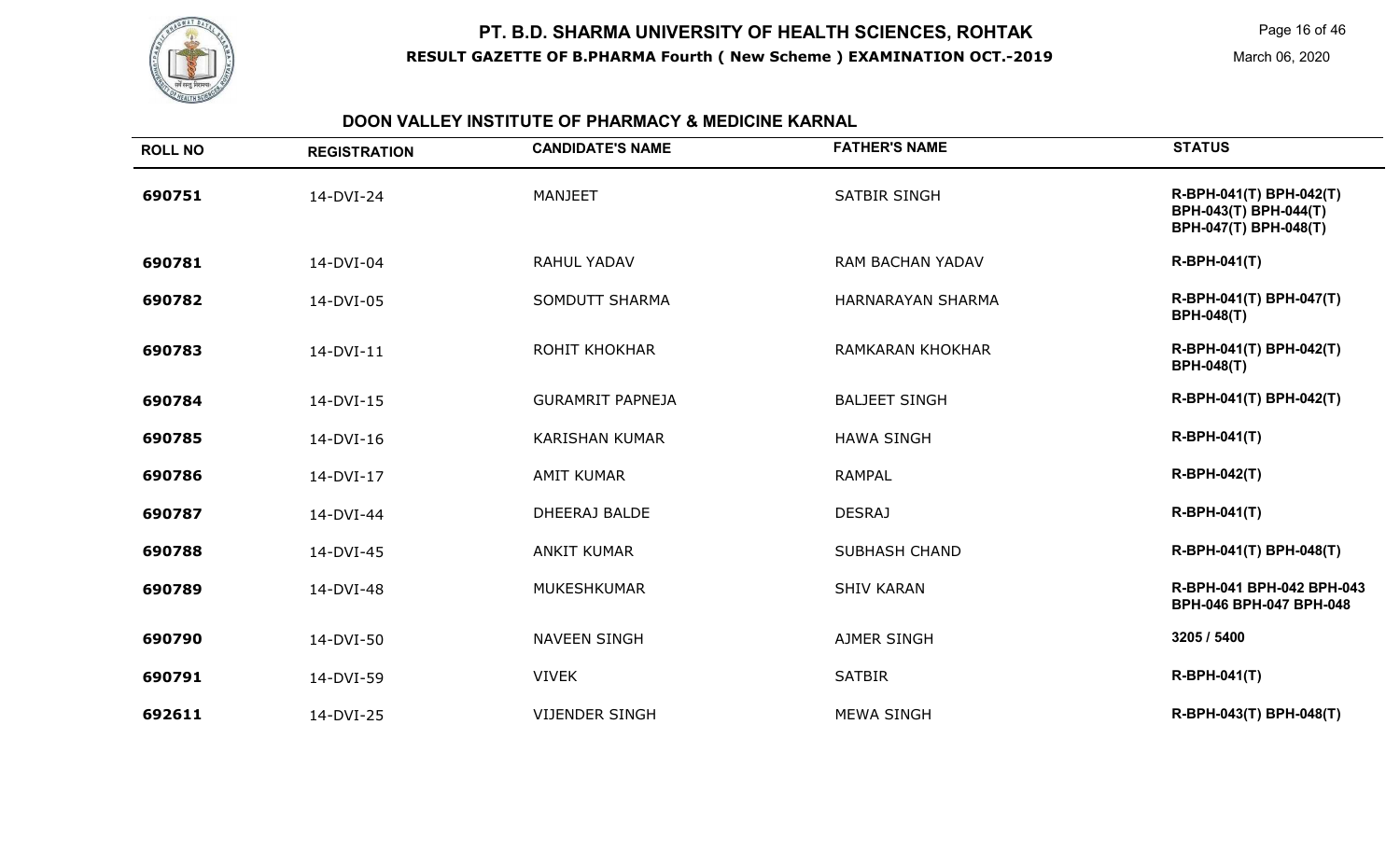

Page 17 of 46

March 06, 2020

## **SHRI RAM COLLEGE OF PHARMACY, RAMBA, KARNAL**

| <b>ROLL NO</b> | <b>REGISTRATION</b> | <b>CANDIDATE'S NAME</b> | <b>FATHER'S NAME</b>    | <b>STATUS</b>                                                             |
|----------------|---------------------|-------------------------|-------------------------|---------------------------------------------------------------------------|
| 690291         | 14-SRC-54           | <b>RUMAN</b>            | <b>HUKUM CHAND</b>      | R-BPH-041(T) BPH-042(T)<br><b>BPH-047(T)</b>                              |
| 690841         | 14-SRC-24           | <b>ONIT</b>             | <b>BIRBAL</b>           | R-BPH-041(T)                                                              |
| 690842         | 14-SRC-19           | <b>MOHIT</b>            | <b>RAMMEHAR</b>         | 3092 / 5400                                                               |
| 690843         | 14-SRC-35           | <b>SUNIL KUMAR</b>      | <b>GURMEL SINGH</b>     | R-BPH-041(T)                                                              |
| 690844         | 14-SRC-37           | <b>RAHUL</b>            | <b>MAHINDER SINGH</b>   | R-BPH-041(T) BPH-042(T)<br>BPH-043(T) BPH-046(T)<br>BPH-047(T) BPH-048(T) |
| 690845         | 14-SRC-38           | <b>PRINCE</b>           | <b>BALBIR SINGH</b>     | 3180 / 5400                                                               |
| 690846         | 14-SRC-40           | <b>KOUSHAL SHARMA</b>   | <b>VINOD SHARMA</b>     | 3117 / 5400                                                               |
| 690847         | 14-SRC-47           | <b>KARAN</b>            | <b>NARESH KUMAR</b>     | R-BPH-041(T)                                                              |
| 690848         | 14-SRC-58           | <b>ANKUSH</b>           | <b>RAJESH KUMAR</b>     | R-BPH-041(T) BPH-042(T)                                                   |
| 690849         | 14-SRC-60           | <b>AKSHAY SHARMA</b>    | <b>SANJAY SHARMA</b>    | R-BPH-041(T) BPH-042(T)<br>BPH-044(T) BPH-045(T)<br>BPH-047(T) BPH-048(T) |
| 690850         | 14-SRC-61           | <b>SAMEER ALI PARA</b>  | ALI MOHAMMAD PARA       | R-BPH-041(T) BPH-042(T)<br><b>BPH-045(T)</b>                              |
| 690851         | 14-SRC-31           | <b>KAMAL SINGH</b>      | <b>RAJENDER KUMAR</b>   | R-BPH-041(T) BPH-042(T)<br>BPH-047(T) BPH-048(T)                          |
| 690852         | 15-SRC-09           | RAVINDER KUMAR          | <b>SHIV KUMAR</b>       | 3317 / 5400                                                               |
| 690853         | 15-SRC-14           | PUSHPINDER PUNIA        | ANIL KUMAR PUNIA        | 3380 / 5400                                                               |
| 690854         | 15-SRC-17           | <b>DHEERAJ</b>          | <b>KHEMCHAND SHARMA</b> | <b>PASS PROV. RL LOWER</b>                                                |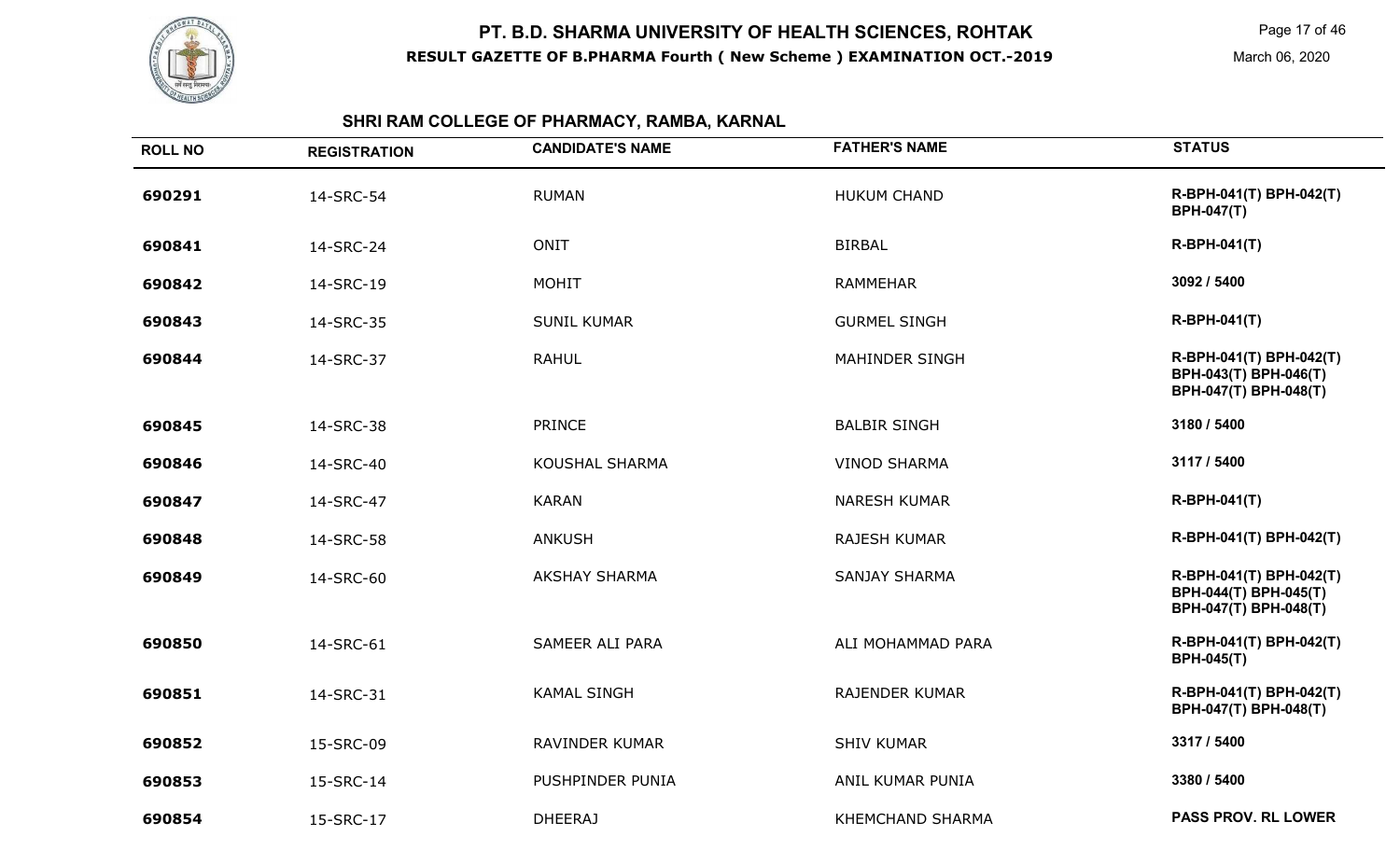

## **SHRI RAM COLLEGE OF PHARMACY, RAMBA, KARNAL**

| <b>ROLL NO</b> | <b>REGISTRATION</b> | <b>CANDIDATE'S NAME</b> | <b>FATHER'S NAME</b> | <b>STATUS</b>              |
|----------------|---------------------|-------------------------|----------------------|----------------------------|
| 690855         | 15-SRC-26           | <b>AAKASH</b>           | <b>RAMPHAL</b>       | <b>R-BPH-047(T)</b>        |
| 690856         | 15-SRC-31           | <b>ATUL</b>             | PAWAN KUMAR          | <b>R-BPH-047(T)</b>        |
| 690857         | 15-SRC-32           | <b>RAMAN KAMBOJ</b>     | PARMAL SINGH         | R-BPH-042(T)               |
| 690858         | 15-SRC-34           | <b>INDERPREET SINGH</b> | SUKHWINDER SINGH     | R-BPH-042(T) BPH-047(T)    |
| 690859         | 15-SRC-40           | <b>KASHISH</b>          | PREM NAGPAL          | <b>PASS PROV. RL LOWER</b> |
| 690860         | 15-SRC-41           | <b>VISHU</b>            | <b>SHIV KUMAR</b>    | <b>PASS PROV. RL LOWER</b> |
| 690861         | 15-SRC-42           | PARVEEN KUMAR           | <b>BARKHYA RAM</b>   | <b>PASS PROV. RL LOWER</b> |
| 690862         | 15-SRC-45           | SHIVANKUR GOYAL         | KAPOOR CHAND GOYAL   | <b>R-BPH-041(T)</b>        |
| 690863         | 15-SRC-48           | <b>MALKEET</b>          | <b>MAHINDER</b>      | 3246 / 5400                |
| 690864         | 15-SRC-50           | SAHIL SAINI             | <b>NARESH KUMAR</b>  | 3084 / 5400                |
| 690865         | 15-SRC-22           | <b>GULSHAN</b>          | <b>KRISHAN PAL</b>   | 3237 / 5400                |
| 692631         | 14-SRC-59           | <b>RAJAT</b>            | <b>ASHOK KUMAR</b>   | <b>R-BPH-046(P)</b>        |
| 692632         | 15-SRC-29           | <b>ROHIT</b>            | <b>RAMPHAL</b>       | <b>PASS PROV. RL LOWER</b> |
| 692633         | 15-SRC-53           | <b>RAJAT</b>            | <b>JAGAT RAM</b>     | R-BPH-042(T) BPH-048(T)    |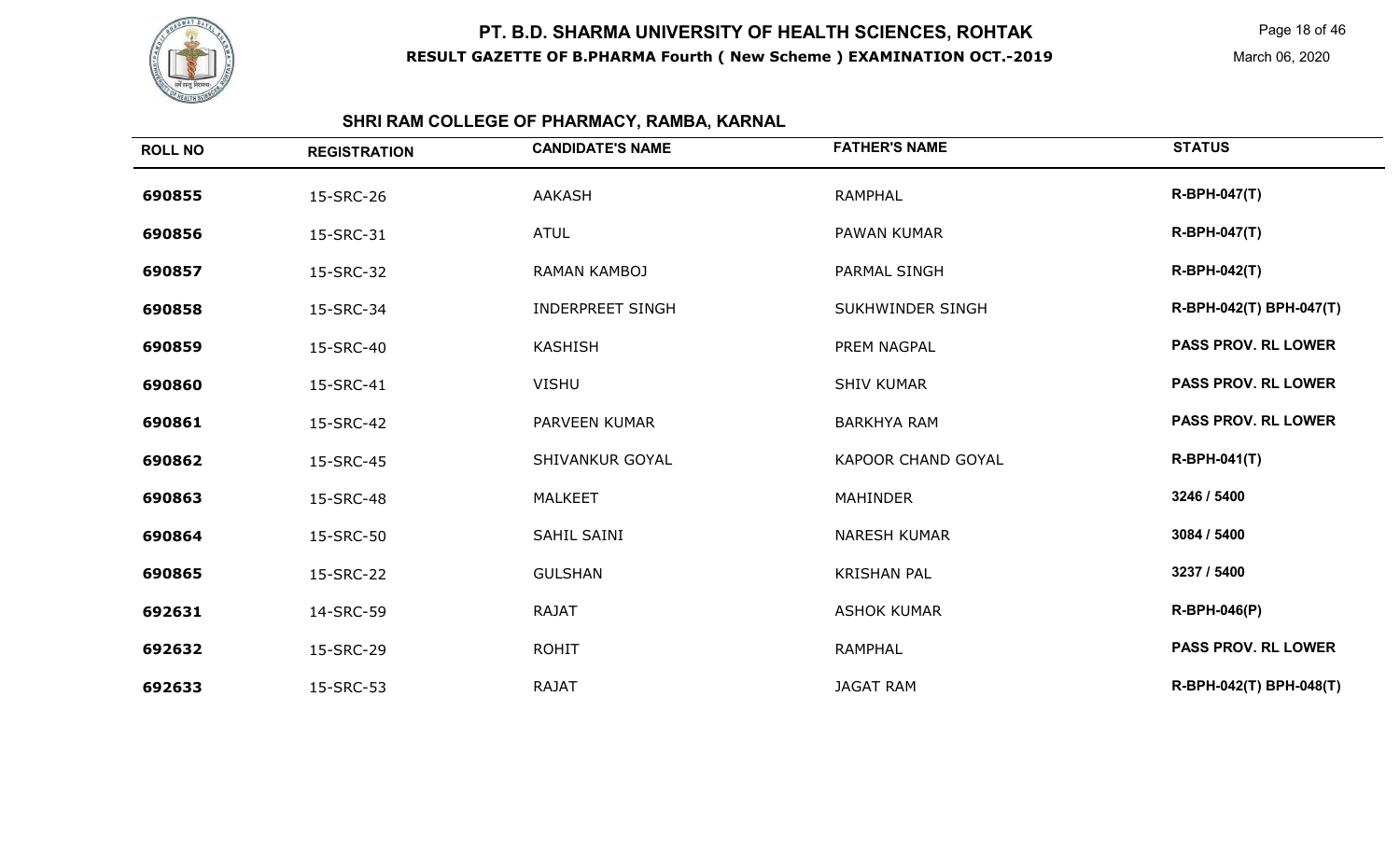

## **B S ANANGPURIA INSTITUTE OF PHARMACY,FARIDABAD**

| <b>ROLL NO</b> | <b>REGISTRATION</b> | <b>CANDIDATE'S NAME</b> | <b>FATHER'S NAME</b>           | <b>STATUS</b>                                |
|----------------|---------------------|-------------------------|--------------------------------|----------------------------------------------|
| 690931         | 14-BSAI-05          | <b>AJAY CHAUHAN</b>     | <b>CHANDRA SHEKHAR CHAUHAN</b> | R-BPH-041(T) BPH-048(T)                      |
| 690932         | 14-BSAI-06          | <b>AJAY KUMAR</b>       | <b>KARAMVEER</b>               | 3177 / 5400                                  |
| 690933         | 14-BSAI-07          | <b>AJAY KUMAR</b>       | <b>SATYA PRAKASH</b>           | R-BPH-041(T) BPH-046(T)                      |
| 690934         | 14-BSAI-12          | <b>AMAN HANS</b>        | <b>LAKHAN LAL</b>              | <b>R-BPH-041(T)</b>                          |
| 690935         | 14-BSAI-18          | <b>ANKUR PANDEY</b>     | <b>ASHOK KUMAR PANDEY</b>      | <b>R-BPH-041(T)</b>                          |
| 690936         | 14-BSAI-23          | <b>DEEPAK SINGH</b>     | OM PRAKASH SINGH               | R-BPH-041(T) BPH-047(T)<br><b>BPH-048(T)</b> |
| 690937         | 14-BSAI-25          | DEV DUTT                | <b>AJAY SINGH</b>              | R-BPH-041(T) BPH-047(T)                      |
| 690938         | 14-BSAI-43          | <b>KRISHAN KUMAR</b>    | <b>BHAGMAL SINGH</b>           | R-BPH-041(T) BPH-042(T)                      |
| 690939         | 14-BSAI-46          | <b>MANISH</b>           | <b>BEGRAJ SINGH</b>            | 3140 / 5400                                  |
| 690940         | 14-BSAI-51          | MOHD TALIM              | MOHD FAZIL                     | <b>R-BPH-041(T)</b>                          |
| 690941         | 14-BSAI-59          | PRADEEP KUMAR           | <b>SURENDER SINGH</b>          | <b>PASS PROV. RL LOWER</b>                   |
| 690942         | 14-BSAI-61          | PRIYA CHAUHAN           | <b>ASHOK CHAUHAN</b>           | <b>R-BPH-042(T)</b>                          |
| 690943         | 14-BSAI-69          | <b>RAVINDER</b>         | MUNNA LAL LODHI                | <b>PASS PROV. RL LOWER</b>                   |
| 690944         | 14-BSAI-74          | <b>SHASHANK DAGAR</b>   | <b>BISHAN PAL DAGAR</b>        | <b>R-BPH-042(T)</b>                          |
| 690945         | 14-BSAI-79          | <b>SUMIT</b>            | <b>UMED</b>                    | <b>R-BPH-042(T)</b>                          |
| 690946         | 14-BSAI-87          | <b>VISHNU KUMAR</b>     | PRITAM CHAND                   | <b>R-BPH-042(T)</b>                          |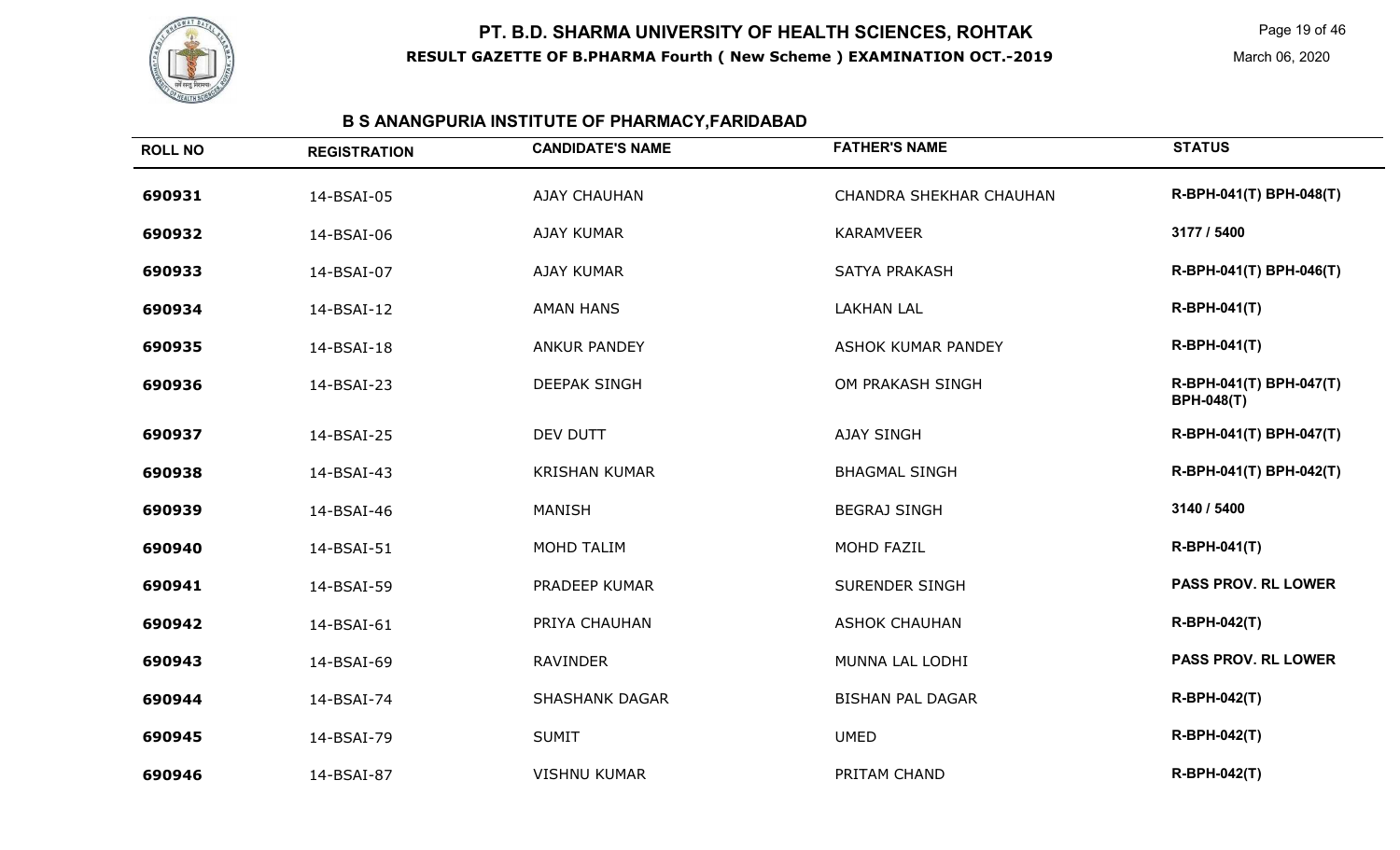

## **B S ANANGPURIA INSTITUTE OF PHARMACY,FARIDABAD**

| <b>ROLL NO</b> | <b>REGISTRATION</b> | <b>CANDIDATE'S NAME</b> | <b>FATHER'S NAME</b>      | <b>STATUS</b>                                    |
|----------------|---------------------|-------------------------|---------------------------|--------------------------------------------------|
| 690947         | 14-BSAI-91          | YOGESH BHATI            | SUHASH CHAND              | R-BPH-041(T) BPH-042(T)<br>BPH-044(T) BPH-047(T) |
| 690948         | 14-BSAI-97          | <b>VIKAS</b>            | <b>RANGLAL</b>            | R-BPH-042(T) BPH-047(T)                          |
| 690949         | 15-BSAI-02          | ABHISHEKH               | <b>HEERA LAL</b>          | 3282 / 5400                                      |
| 690950         | 15-BSAI-03          | AMIT                    | <b>DULICHAND</b>          | R-BPH-042(T) BPH-047(T)                          |
| 690951         | 15-BSAI-05          | ANIL KUMAR              | <b>ANANDI LAL</b>         | R-BPH-041(T) BPH-047(T)                          |
| 690952         | 15-BSAI-08          | ASHISH SINGH SINGHRA    | SAMUNDER SINGH SINGHRA    | 3588 / 5400                                      |
| 690953         | 15-BSAI-09          | <b>ASIF KHAN</b>        | <b>JAINUDDIN KHAN</b>     | 3481 / 5400                                      |
| 690954         | 15-BSAI-100         | PRASHRAY SINGH          | <b>ANIL KUMAR</b>         | <b>R-BPH-041(T)</b>                              |
| 690955         | 15-BSAI-14          | <b>BHOJ RAJ VATS</b>    | OM DUTT                   | 3233 / 5400                                      |
| 690956         | 15-BSAI-16          | <b>CHAKSHU ARORA</b>    | <b>SUBHASH ARORA</b>      | R-BPH-041(T) BPH-042(T)                          |
| 690957         | 15-BSAI-18          | <b>DEEPAK</b>           | <b>BALBEER SINGH</b>      | <b>R-BPH-041(T)</b>                              |
| 690958         | 15-BSAI-30          | <b>KAMAL VASHIST</b>    | <b>SURESH KUMAR</b>       | 3472 / 5400                                      |
| 690959         | 15-BSAI-34          | KULDEEP SINGH YADAV     | <b>BIRENDER PAL YADAV</b> | 3647 / 5400                                      |
| 690960         | 15-BSAI-47          | PIYUSH SHARMA           | <b>HARIOM SHARMA</b>      | 3345 / 5400                                      |
| 690961         | 15-BSAI-62          | <b>ROHIT MISHRA</b>     | DAYANAND MISHRA           | 3203 / 5400                                      |
| 690962         | 15-BSAI-65          | SANJEEV ATTRI           | <b>GAJANAND ATTRI</b>     | 3651 / 5400                                      |
| 690963         | 15-BSAI-74          | <b>SHREYA</b>           | SHAILENDRA JOHARI         | <b>R-BPH-041(T)</b>                              |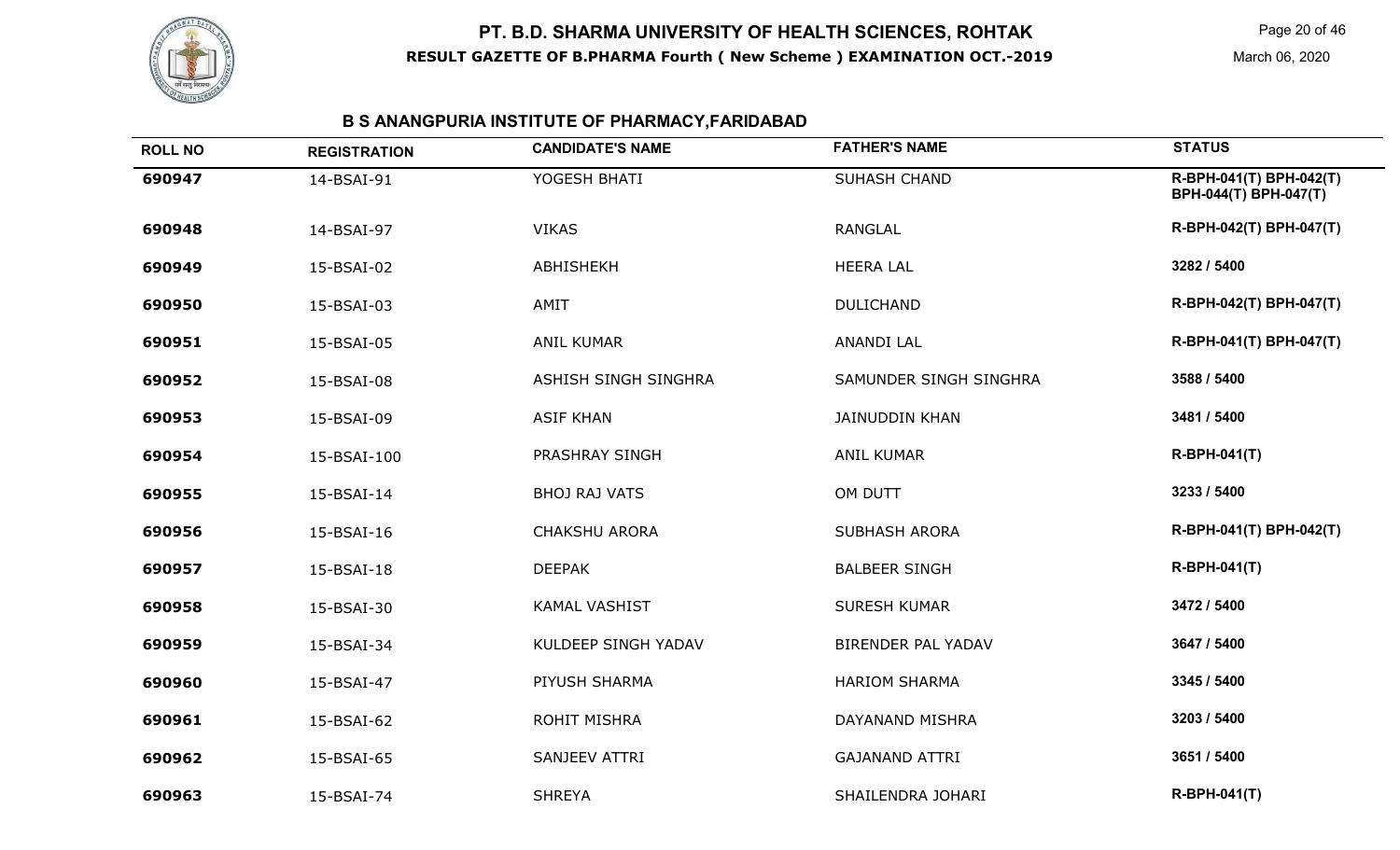

Page 21 of 46

March 06, 2020

## **B S ANANGPURIA INSTITUTE OF PHARMACY,FARIDABAD**

| <b>ROLL NO</b> | <b>REGISTRATION</b> | <b>CANDIDATE'S NAME</b> | <b>FATHER'S NAME</b> | <b>STATUS</b>                                    |
|----------------|---------------------|-------------------------|----------------------|--------------------------------------------------|
| 690964         | 15-BSAI-75          | <b>SHUBHAM BANSAL</b>   | <b>PAWAN BANSAL</b>  | 3203 / 5400                                      |
| 690965         | 15-BSAI-81          | <b>TUSHAR SINGHAL</b>   | <b>HARISH KUMAR</b>  | 3548 / 5400                                      |
| 690966         | 15-BSAI-88          | <b>VISHAL RAGHAVE</b>   | YOGENDRA KUMAR       | $R-BPH-041(T)$                                   |
| 690967         | 15-BSAI-93          | <b>SURAJ GUPTA</b>      | SHOBH NATH           | $R-BPH-041(T)$                                   |
| 690968         | 15-BSAI-95          | <b>NIGESH</b>           | <b>BANSI SINGH</b>   | 3275 / 5400                                      |
| 690969         | 16-BSAI-104         | <b>SHUBAM</b>           | <b>RAMCHAND</b>      | $R-BPH-041(T)$                                   |
| 692681         | 15-BSAI-22          | <b>HEMANT DIXIT</b>     | DEEP CHAND SHARMA    | R-BPH-041(T) BPH-042(T)<br>BPH-046(T) BPH-047(T) |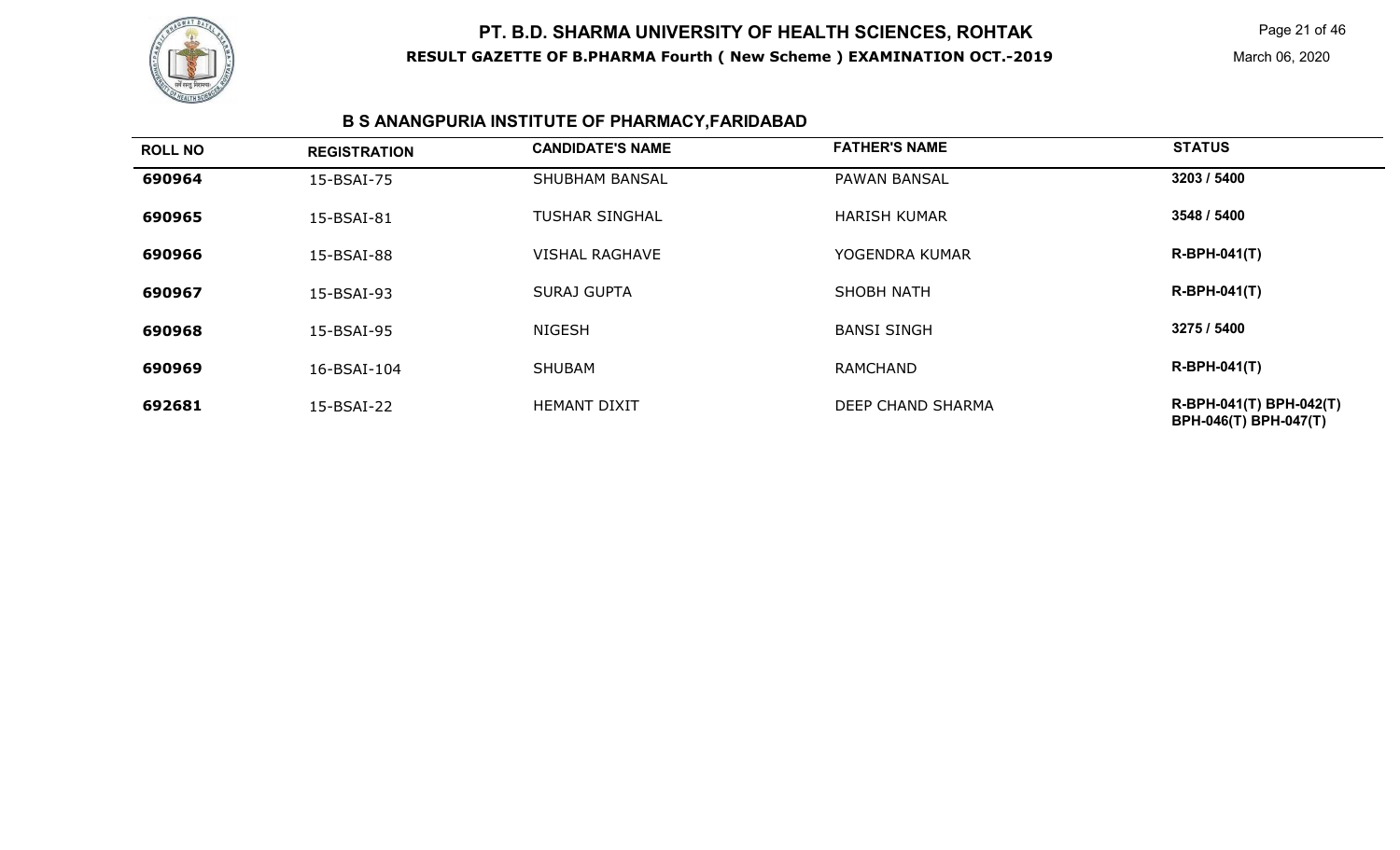

Page 22 of 46

March 06, 2020

#### **HINDU COLLEGE OF PHARMACY SONEPAT**

| <b>ROLL NO</b> | <b>REGISTRATION</b> | <b>CANDIDATE'S NAME</b>    | <b>FATHER'S NAME</b>      | <b>STATUS</b>                                    |
|----------------|---------------------|----------------------------|---------------------------|--------------------------------------------------|
| 691051         | 14-HC-04            | <b>AMIT DUBEY</b>          | <b>RAMESH KUMAR</b>       | 3501 / 5400                                      |
| 691052         | 14-HC-05            | <b>ANKIT</b>               | <b>SUSHIL</b>             | <b>R-BPH-041(T)</b>                              |
| 691053         | 14-HC-11            | <b>ASHWANI</b>             | <b>SATBIR SINGH</b>       | R-BPH-041(T) BPH-042(T)                          |
| 691054         | 14-HC-12            | <b>AVIT SINGH</b>          | <b>AJIT SINGH</b>         | R-BPH-041(T) BPH-042(T)<br>BPH-043(T) BPH-048(T) |
| 691055         | 14-HC-25            | <b>KAPIL</b>               | <b>CHARAN SINGH</b>       | R-BPH-041(T) BPH-042(T)                          |
| 691056         | 14-HC-26            | <b>KAPIL PANCHAL</b>       | RAMESH PANCHAL            | <b>R-BPH-041(T)</b>                              |
| 691057         | 14-HC-29            | <b>LOKESH BANSAL</b>       | DAUDAYAL                  | 3395 / 5400                                      |
| 691058         | 14-HC-32            | MOHIT KUMAR                | <b>DALBIR SINGH</b>       | 3230 / 5400                                      |
| 691059         | 14-HC-35            | PANKAJ BHARDWAJ            | <b>SAT KUMAR BHARDWAJ</b> | R-BPH-041(T) BPH-042(T)                          |
| 691060         | 14-HC-39            | PARVIL VASHISHTH           | <b>RAMMEHAR SHARMA</b>    | R-BPH-041(T)                                     |
| 691061         | 14-HC-40            | PUNIT JAIN                 | VIMAL PRASHAD JAIN        | <b>R-BPH-041(T)</b>                              |
| 691062         | 14-HC-47            | SAHIL HOODA                | RISHI PAL HOODA           | R-BPH-041(T) BPH-042(T)                          |
| 691063         | 14-HC-50            | SATYA PRAKASH SINGH        | <b>VINDESHWARI SINGH</b>  | R-BPH-042(T) BPH-043(T)<br>BPH-045(T) BPH-047(T) |
| 691064         | 14-HC-56            | <b>TARUN JAIN</b>          | <b>DILIP JAIN</b>         | R-BPH-041(T) BPH-042(T)                          |
| 691065         | 14-HC-59            | <b>VISHAL PRATAP SINGH</b> | <b>VIRENDER KUMAR</b>     | 3286 / 5400                                      |
| 691066         | 15-HC-04            | <b>AKSHAY SAROHA</b>       | <b>UMESH SAROHA</b>       | <b>PASS PROV. RL LOWER</b>                       |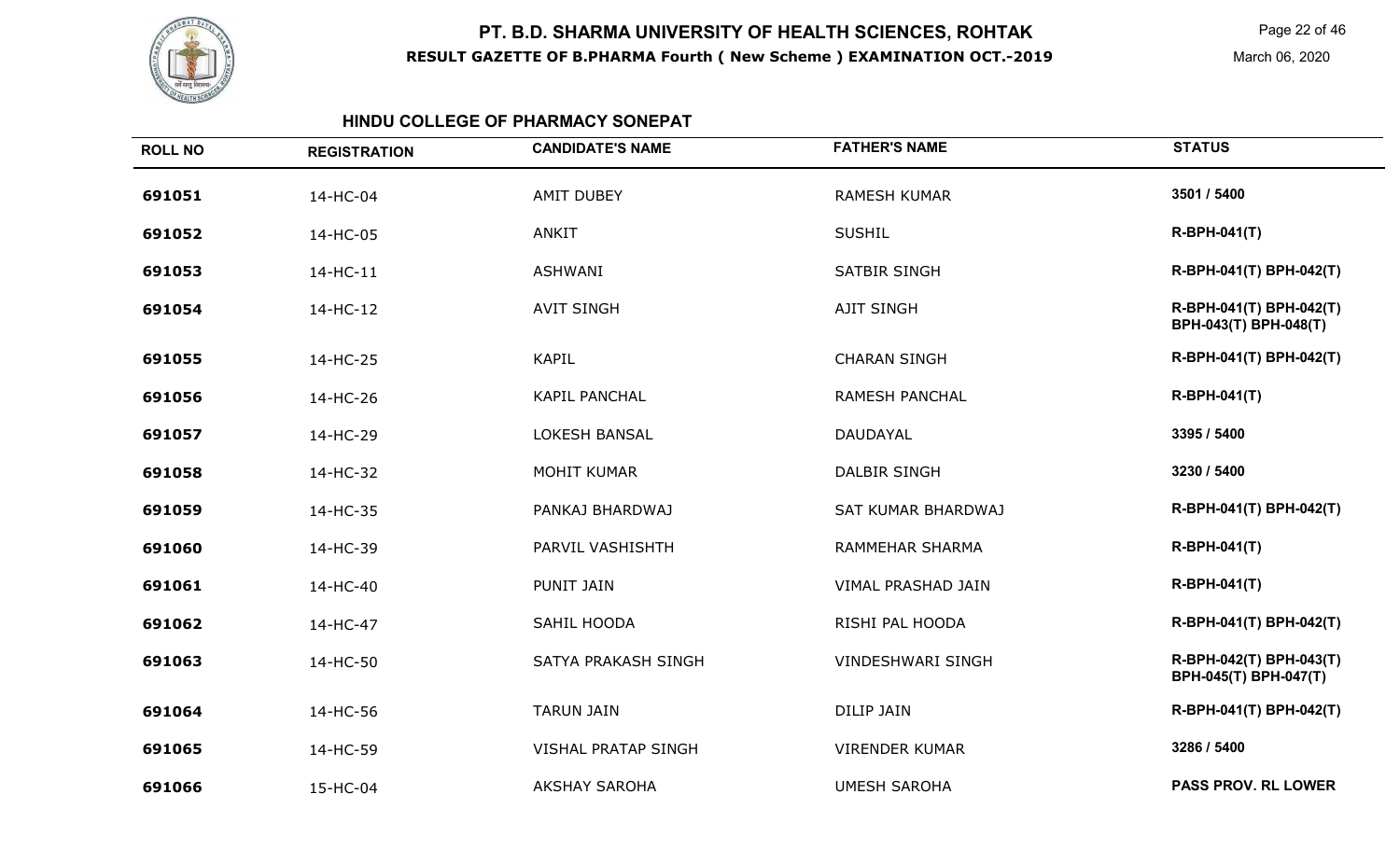

Page 23 of 46

March 06, 2020

#### **HINDU COLLEGE OF PHARMACY SONEPAT**

| <b>ROLL NO</b> | <b>REGISTRATION</b> | <b>CANDIDATE'S NAME</b> | <b>FATHER'S NAME</b>   | <b>STATUS</b>                                                         |
|----------------|---------------------|-------------------------|------------------------|-----------------------------------------------------------------------|
| 691067         | 15-HC-08            | <b>ANKIT MALIK</b>      | <b>JOGINDER</b>        | <b>R-BPH-041(T)</b>                                                   |
| 691068         | 15-HC-13            | <b>ASHU</b>             | <b>NARESH KUMAR</b>    | 3280 / 5400                                                           |
| 691069         | 15-HC-19            | <b>GAURAV</b>           | <b>RAJESH KUMAR</b>    | <b>R-BPH-041(T)</b>                                                   |
| 691070         | 15-HC-26            | MANDEEEP DAHIYA         | AZAD SINGH DAHIYA      | <b>R-BPH-041(T)</b>                                                   |
| 691071         | 15-HC-28            | <b>MANISH SAINI</b>     | SUKHBIR SAINI          | <b>R-BPH-041(T)</b>                                                   |
| 691072         | 15-HC-29            | MOHD NADIM              | MOHD JAVED             | R-BPH-041(T) BPH-042(T)                                               |
| 691073         | 15-HC-34            | NEERAJ KUNDU            | <b>KARAMBEER</b>       | <b>R-BPH-042(T)</b>                                                   |
| 691074         | 15-HC-35            | <b>NITISH GAUTAM</b>    | RAVI PRAKASH GAUTAM    | <b>R-BPH-041(T)</b>                                                   |
| 691075         | 15-HC-52            | SOMBIR                  | <b>RANBIR</b>          | R-BPH-041(T) BPH-042(T)<br>BPH-046(T) BPH-047(T)<br><b>BPH-048(T)</b> |
| 691076         | 15-HC-55            | <b>TARUN KUMAR</b>      | <b>VED PARKASH</b>     | <b>R-BPH-041(T)</b>                                                   |
| 691077         | 15-HC-57            | VIJAY                   | <b>DEVENDER</b>        | <b>R-BPH-041(T)</b>                                                   |
| 691078         | 15-HC-60            | <b>YARUN</b>            | PREM SINGH             | <b>R-BPH-041(T)</b>                                                   |
| 691079         | 15-HC-72            | <b>ASHISH KUMAR</b>     | <b>SURENDER MALIK</b>  | <b>R-BPH-041(T)</b>                                                   |
| 691080         | 15-HC-78            | <b>VARUN</b>            | JAGDISH CHAND          | <b>R-BPH-047(T)</b>                                                   |
| 691081         | 16-HC-71            | <b>MANISH SINGH</b>     | <b>RAGHUVEER SINGH</b> | <b>PASS PROV. RL LOWER</b>                                            |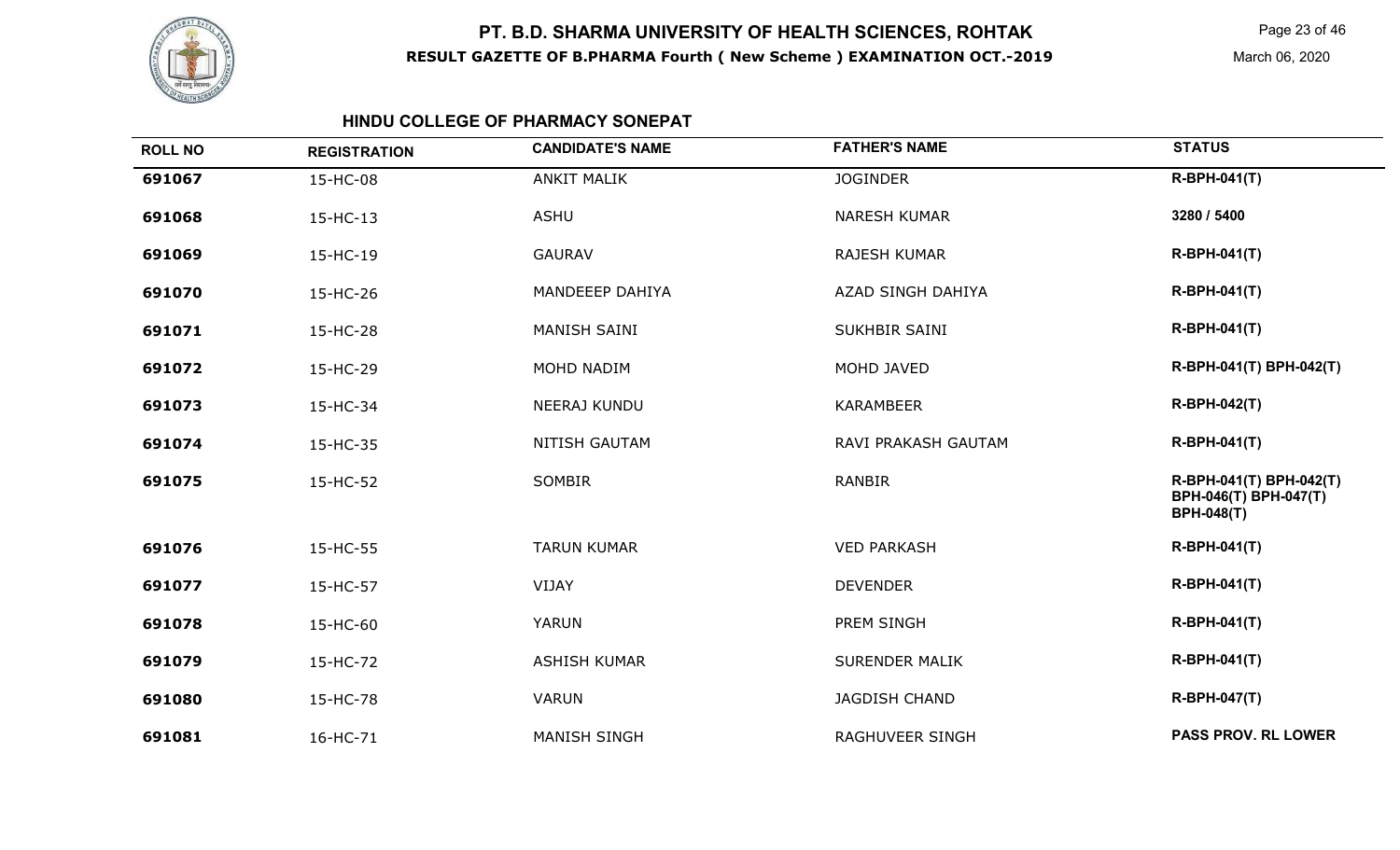

## **P D M SCHOOL OF PHARMACY, KARSINDHU, SAFIDON, JIND**

| <b>ROLL NO</b> | <b>REGISTRATION</b> | <b>CANDIDATE'S NAME</b> | <b>FATHER'S NAME</b>   | <b>STATUS</b>                                                             |
|----------------|---------------------|-------------------------|------------------------|---------------------------------------------------------------------------|
| 691171         | 14-PDMS-03          | <b>ANAND</b>            | <b>SATISH</b>          | R-BPH-041(T) BPH-042(T)                                                   |
| 691172         | 14-PDMS-09          | <b>BALISHTHAR KUMAR</b> | <b>BHANWAR SINGH</b>   | R-BPH-041(T) BPH-042(T)                                                   |
| 691173         | 14-PDMS-12          | <b>BITTU</b>            | <b>OM PRAKASH</b>      | R-BPH-041(T) BPH-042(T)<br><b>BPH-048(T)</b>                              |
| 691174         | 14-PDMS-21          | <b>MANJEET MALIK</b>    | <b>VED SINGH</b>       | R-BPH-041(T) BPH-042(T)<br>BPH-044(T) BPH-045(T)<br><b>BPH-048(T)</b>     |
| 691175         | 14-PDMS-24          | MOHIT ROHILLA           | SURENDER KUMAR ROHILLA | R-BPH-041(T) BPH-042(T)<br>BPH-044(T) BPH-046(T)<br>BPH-047(T) BPH-048(T) |
| 691176         | 14-PDMS-25          | MOMIN ALI               | MOHAMMAD TELU          | 3303 / 5400                                                               |
| 691177         | 14-PDMS-32          | PARMOD KUMAR            | <b>NARENDER KUMAR</b>  | R-BPH-041(T) BPH-047(T)                                                   |
| 691178         | 14-PDMS-37          | RAJU SAINI              | <b>NARSINGH</b>        | <b>R-BPH-047(T)</b>                                                       |
| 691179         | 14-PDMS-38          | <b>RAMANDEEP</b>        | <b>RAM CHANDER</b>     | R-BPH-041(T)                                                              |
| 691180         | 14-PDMS-42          | <b>SANDEEP</b>          | <b>BALBIR</b>          | 3272 / 5400                                                               |
| 691181         | 15-PDMS-03          | <b>AKSHAY MALIK</b>     | <b>RAJNESH MALIK</b>   | R-BPH-041(T) BPH-042(T)<br><b>BPH-048(T)</b>                              |
| 691182         | 15-PDMS-05          | <b>AMIT SEHRAWAT</b>    | <b>LAKHPAT SINGH</b>   | 3263 / 5400                                                               |
| 691183         | 15-PDMS-06          | <b>ANIL SHARMA</b>      | <b>BALWAN</b>          | 3295 / 5400                                                               |
| 691184         | 15-PDMS-11          | <b>DEEPAK</b>           | <b>SUSHIL</b>          | R-BPH-041(T) BPH-042(T)                                                   |
| 691185         | 15-PDMS-14          | <b>HARSH DESHWAL</b>    | ADESH DESHWAL          | 3264 / 5400                                                               |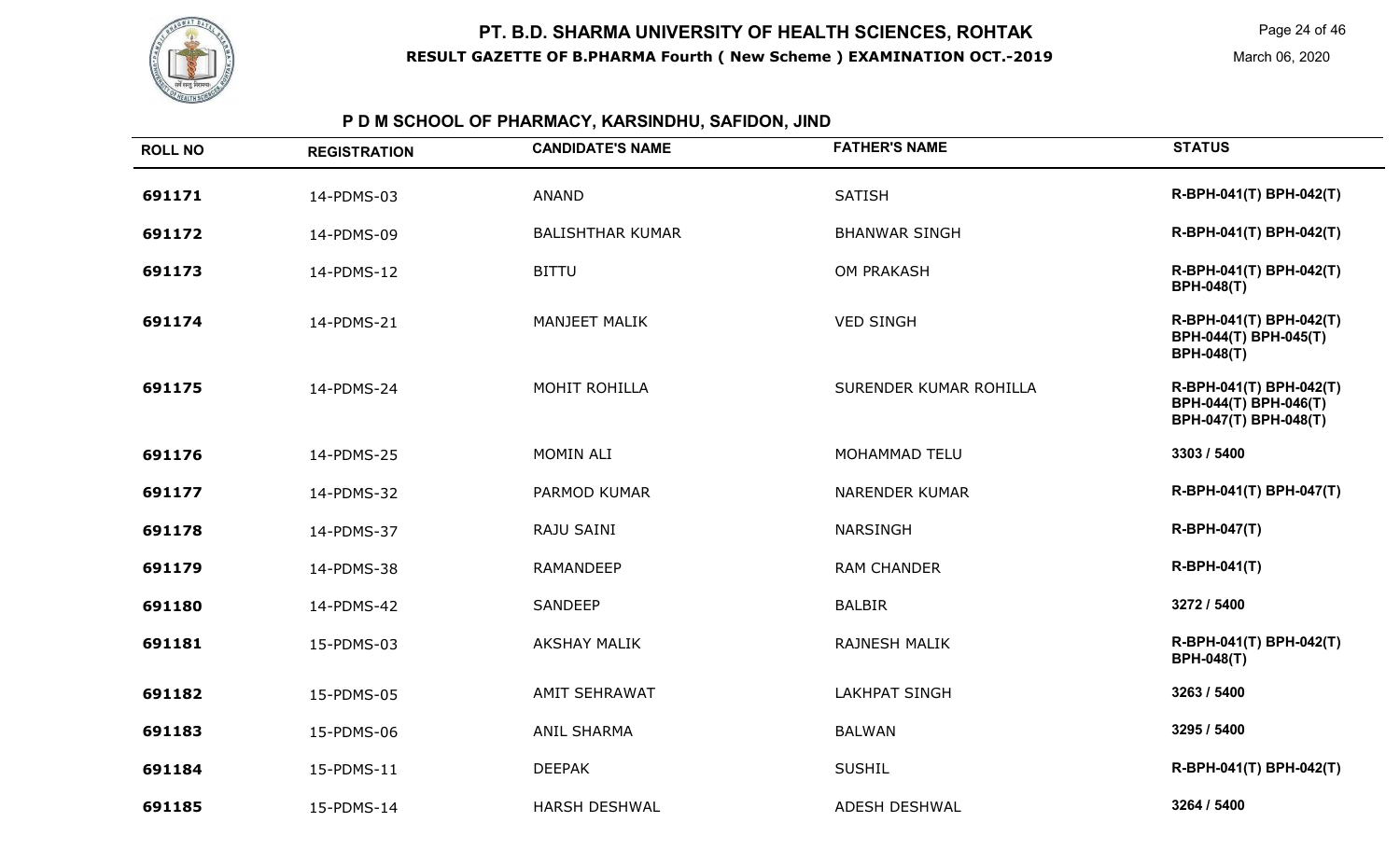

Page 25 of 46

March 06, 2020

## **P D M SCHOOL OF PHARMACY, KARSINDHU, SAFIDON, JIND**

| <b>ROLL NO</b> | <b>REGISTRATION</b> | <b>CANDIDATE'S NAME</b> | <b>FATHER'S NAME</b>  | <b>STATUS</b>                                                                                  |
|----------------|---------------------|-------------------------|-----------------------|------------------------------------------------------------------------------------------------|
| 691186         | 15-PDMS-18          | <b>MANDEEP</b>          | RAJPAL SINGH          | 3309 / 5400                                                                                    |
| 691187         | 15-PDMS-22          | <b>NAVNEET</b>          | <b>DALBIR SINGH</b>   | 3261 / 5400                                                                                    |
| 691188         | 15-PDMS-23          | <b>NEERAJ</b>           | RAJINDER SHARMA       | 3266 / 5400                                                                                    |
| 691189         | 15-PDMS-24          | <b>NIKHIL RATHI</b>     | <b>BIJENDER SINGH</b> | R-BPH-041(T) BPH-047(T)                                                                        |
| 691190         | 15-PDMS-25          | <b>PARDEEP</b>          | <b>JAGDISH SAINI</b>  | <b>PASS PROV. RL LOWER</b>                                                                     |
| 691191         | 15-PDMS-28          | PARVEEN KUMAR           | <b>NARESH KUMAR</b>   | <b>PASS PROV. RL LOWER</b>                                                                     |
| 691192         | 15-PDMS-30          | <b>RAM SINGH</b>        | <b>HARI RAM</b>       | R-BPH-041(T) BPH-042(T)                                                                        |
| 691193         | 15-PDMS-58          | SOHAN LAL CHAHAL        | SATYAWAN CHAHAL       | <b>R-BPH-047(T)</b>                                                                            |
| 691194         | 15-PDMS-71          | <b>RAVINDER KUMAR</b>   | <b>DALBIR SINGH</b>   | <b>R-BPH-041(T)</b>                                                                            |
| 691195         | 15-PDMS-72          | <b>ABHISHEK CHOPRA</b>  | <b>RAMESH CHOPRA</b>  | <b>PASS PROV. RL LOWER</b>                                                                     |
| 692771         | 14-PDMS-46          | <b>SUNIL KUMAR</b>      | <b>KANWAR BHAN</b>    | R-BPH-041(T) BPH-042(T)<br>BPH-047(T) BPH-048(T)                                               |
| 692772         | 15-PDMS-51          | <b>VIKASH</b>           | <b>DHARAMPAL</b>      | R-BPH-041(T) BPH-042(T)<br>BPH-043(T) BPH-044(T)<br>BPH-046(T) BPH-048(T)                      |
| 692773         | 15-PDMS-54          | <b>SANDEEP</b>          | <b>KARAN SINGH</b>    | R-BPH-041(T) BPH-042(T)<br>BPH-043(T) BPH-045(T)<br>BPH-046(T) BPH-047(T)<br><b>BPH-048(T)</b> |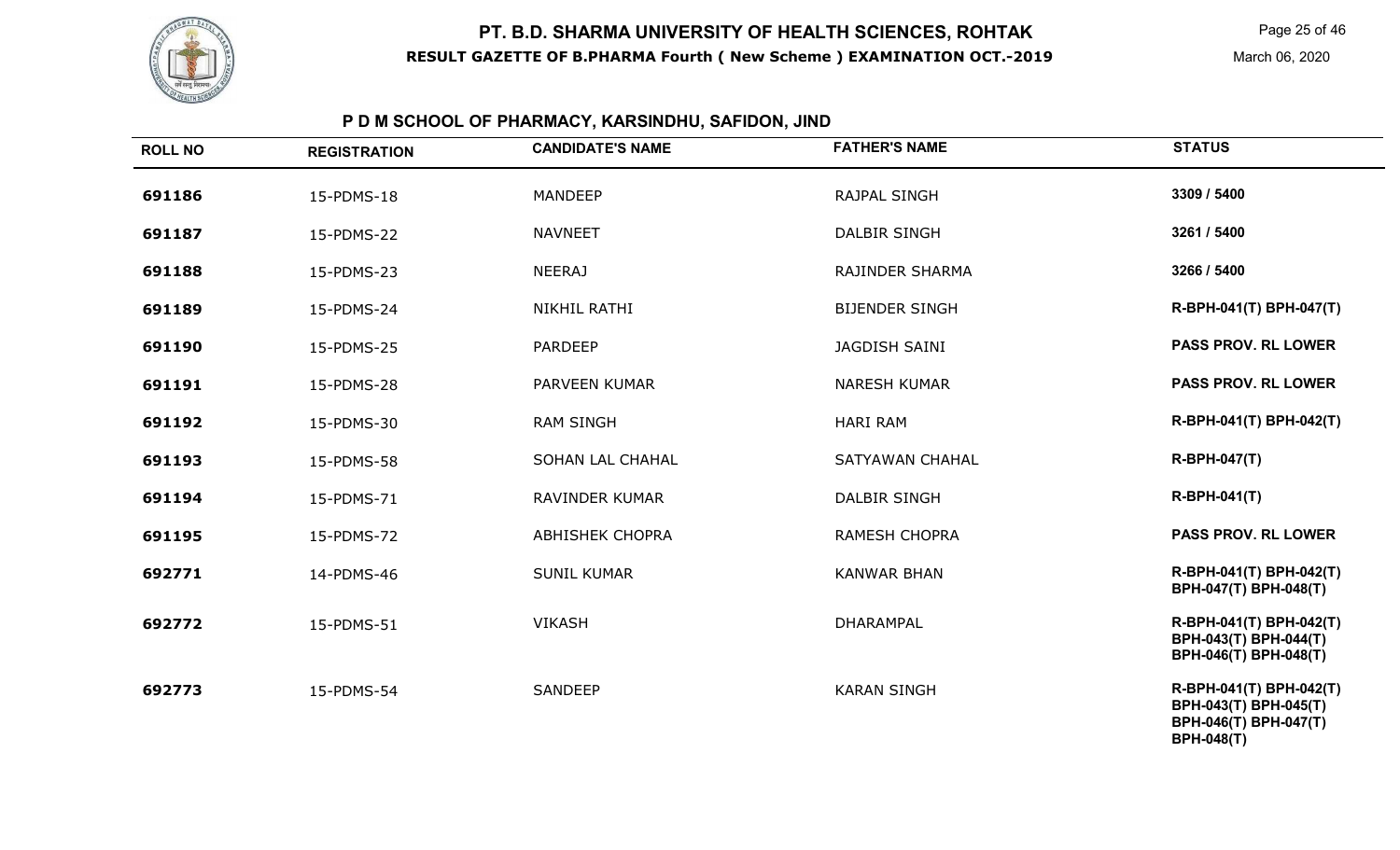

Page 26 of 46

March 06, 2020

## **G.V.M. COLLEGE OF PHARMACY SONEPAT (HARYANA)**

| <b>ROLL NO</b> | <b>REGISTRATION</b> | <b>CANDIDATE'S NAME</b> | <b>FATHER'S NAME</b> | <b>STATUS</b>           |
|----------------|---------------------|-------------------------|----------------------|-------------------------|
| 691271         | 14-GVMC-25          | <b>SUMEDHA</b>          | RAJENDER             | 3154 / 5400             |
| 691272         | 15-GVMC-02          | KIRAN JOT KAUR          | <b>BABU SINGH</b>    | $R-BPH-041(T)$          |
| 691273         | 15-GVMC-08          | <b>NEETU</b>            | <b>SURESH KUMAR</b>  | 3589 / 5400             |
| 691274         | 15-GVMC-15          | SHABREEN KHAN           | <b>HARUN KHAN</b>    | R-BPH-041(T) BPH-042(T) |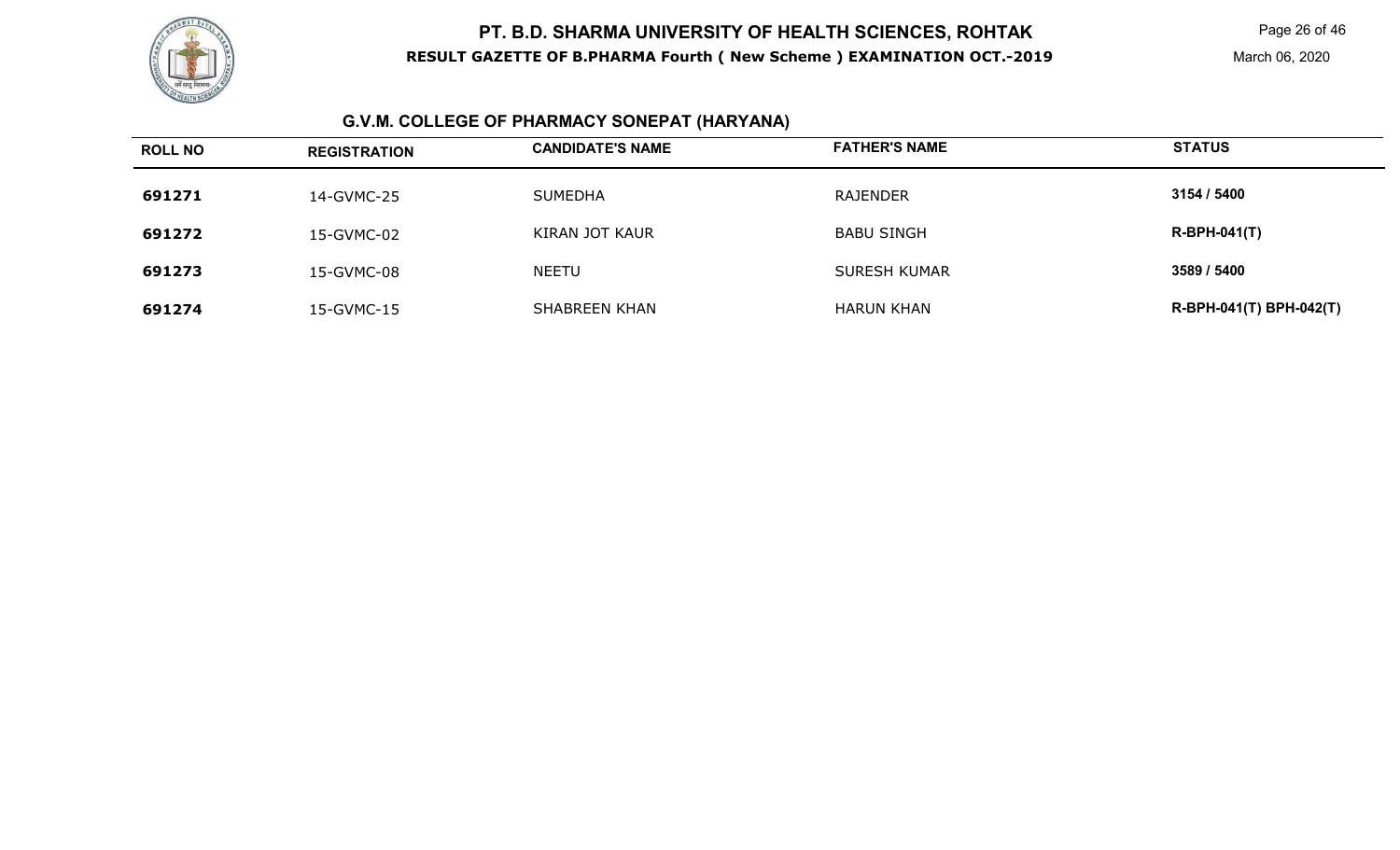

Page 27 of 46

March 06, 2020

## **VAISH INST. OF PHARMACEUTICAL EDU. & RESEARCH, ROHTAK**

| <b>ROLL NO</b> | <b>REGISTRATION</b> | <b>CANDIDATE'S NAME</b> | <b>FATHER'S NAME</b>      | <b>STATUS</b>                                    |
|----------------|---------------------|-------------------------|---------------------------|--------------------------------------------------|
| 691331         | 14-VIR-10           | <b>ANSHUL KUMAR</b>     | JANG PAL SINGH            | <b>R-BPH-046(T)</b>                              |
| 691332         | 14-VIR-52           | SONAM                   | <b>ASHOK</b>              | 3266 / 5400                                      |
| 691333         | 14-VIR-55           | <b>SUNPREET</b>         | SARDAR GULSHAN SINGH      | <b>R-BPH-042(T)</b>                              |
| 691334         | 15-VIR-03           | <b>AMIT PANDEY</b>      | <b>VEER BHADRA PANDEY</b> | R-BPH-041(T) BPH-047(T)                          |
| 691335         | 15-VIR-08           | ARUN KHUNDIA            | <b>RAM NIWAS</b>          | R-BPH-041(T) BPH-044(T)<br>BPH-047(T) BPH-048(T) |
| 691336         | 15-VIR-12           | <b>BULBUL PARASHAR</b>  | <b>INDER DUTT</b>         | 3503 / 5400                                      |
| 691337         | 15-VIR-17           | <b>HARSH</b>            | <b>ASHOK KUMAR</b>        | <b>PASS PROV. RL LOWER</b>                       |
| 691338         | 15-VIR-26           | <b>MANISH TANWAR</b>    | <b>DILBAG SINGH</b>       | <b>PASS PROV. RL LOWER</b>                       |
| 691339         | 15-VIR-36           | PUNEET KUMAR            | <b>ASHOK KUMAR</b>        | 3438 / 5400                                      |
| 691340         | 15-VIR-37           | PUNIT SAINI             | RAJESH SAINI              | R-BPH-041(T) BPH-042(T)<br>BPH-044(T) BPH-048(T) |
| 691341         | 15-VIR-38           | <b>RAHUL</b>            | SHAMBHU PARASAD           | 3284 / 5400                                      |
| 691342         | 15-VIR-41           | <b>SACHIN KUMAR</b>     | <b>ANIL KUMAR</b>         | 3419 / 5400                                      |
| 691343         | 15-VIR-46           | SHIV SAGAR TIWARI       | SHIV KUMAR TIWARI         | <b>R-BPH-042(T)</b>                              |
| 691344         | 15-VIR-49           | <b>SHUBHAM</b>          | RAJENDER KUMAR            | R-BPH-041(T) BPH-042(T)<br>BPH-046(T) BPH-048(T) |
| 691345         | 15-VIR-54           | <b>SURENDER</b>         | <b>KARMVIR SINGH</b>      | 3197 / 5400                                      |
| 691346         | 15-VIR-56           | <b>VARUN CHAUDHARY</b>  | PRAMOD CHAUDHARY          | R-BPH-041(T) BPH-048(T)                          |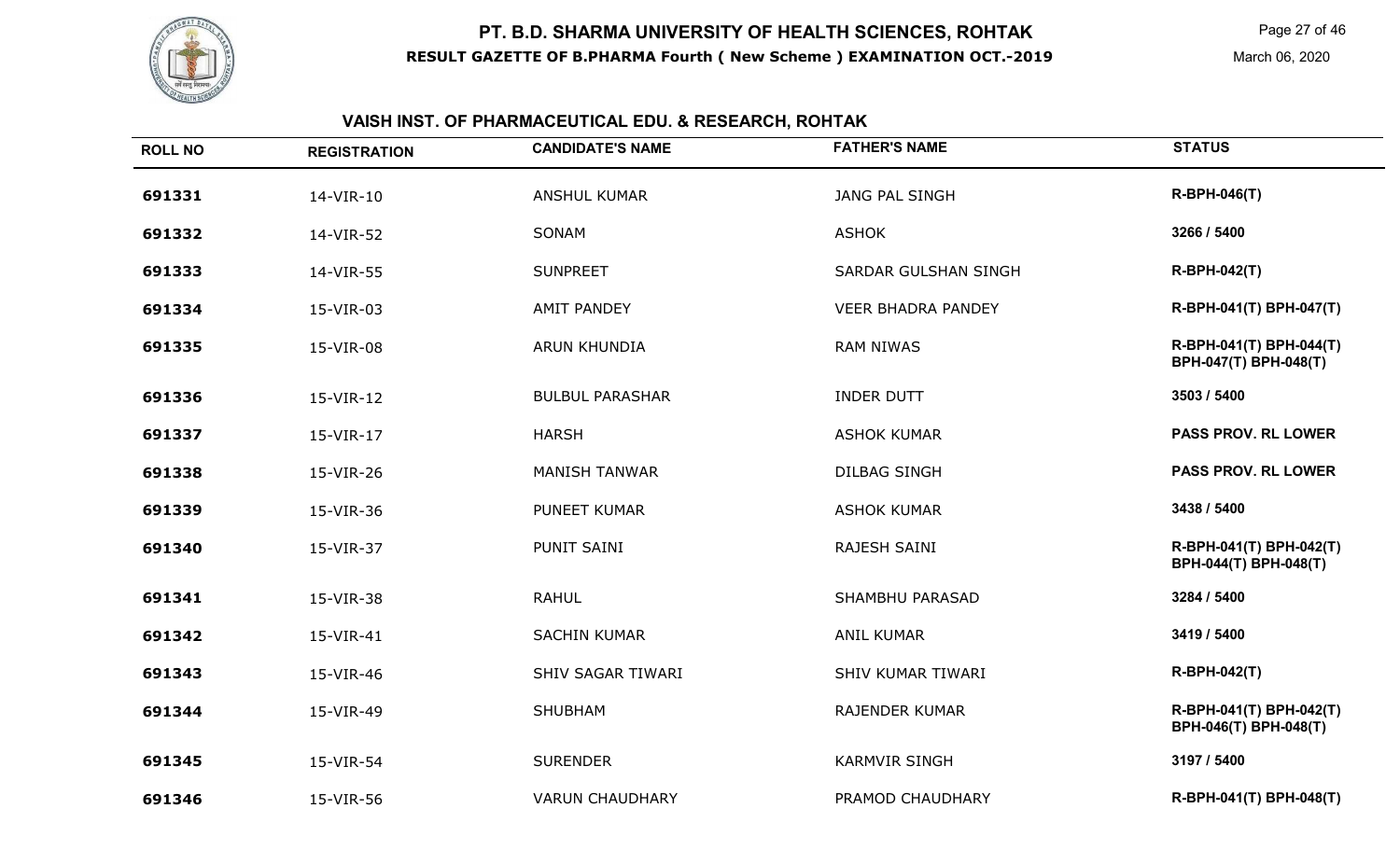

Page 28 of 46

## **VAISH INST. OF PHARMACEUTICAL EDU. & RESEARCH, ROHTAK**

| <b>ROLL NO</b> | <b>REGISTRATION</b> | <b>CANDIDATE'S NAME</b> | <b>FATHER'S NAME</b> | <b>STATUS</b>                                                                                             |
|----------------|---------------------|-------------------------|----------------------|-----------------------------------------------------------------------------------------------------------|
| 691347         | 15-VIR-58           | YASHWANT SHARMA         | MAHENDER SHARMA      | <b>PASS PROV. RL LOWER</b>                                                                                |
| 691348         | 15-VIR-04           | ANIL                    | RAMANAND             | R-BPH-041(T) BPH-048(T)                                                                                   |
| 692831         | 14-VIR-19           | HIMANSHU JUNEJA         | SATISH KUMAR JUNEJA  | R-BPH-041(T) BPH-042(T)<br><b>BPH-043(T) BPH-044(T)</b><br>BPH-045(T) BPH-046(T)<br>BPH-047(T) BPH-048(T) |
| 692832         | 15-VIR-30           | <b>NEERAJ</b>           | <b>RAJENDER</b>      | $R-BPH-041(T)$                                                                                            |
| 692833         | 15-VIR-60           | YOGESH SAINI            | SURENDER SINGH       | R-BPH-041(T) BPH-042(T)<br>BPH-047(T) BPH-048(T)                                                          |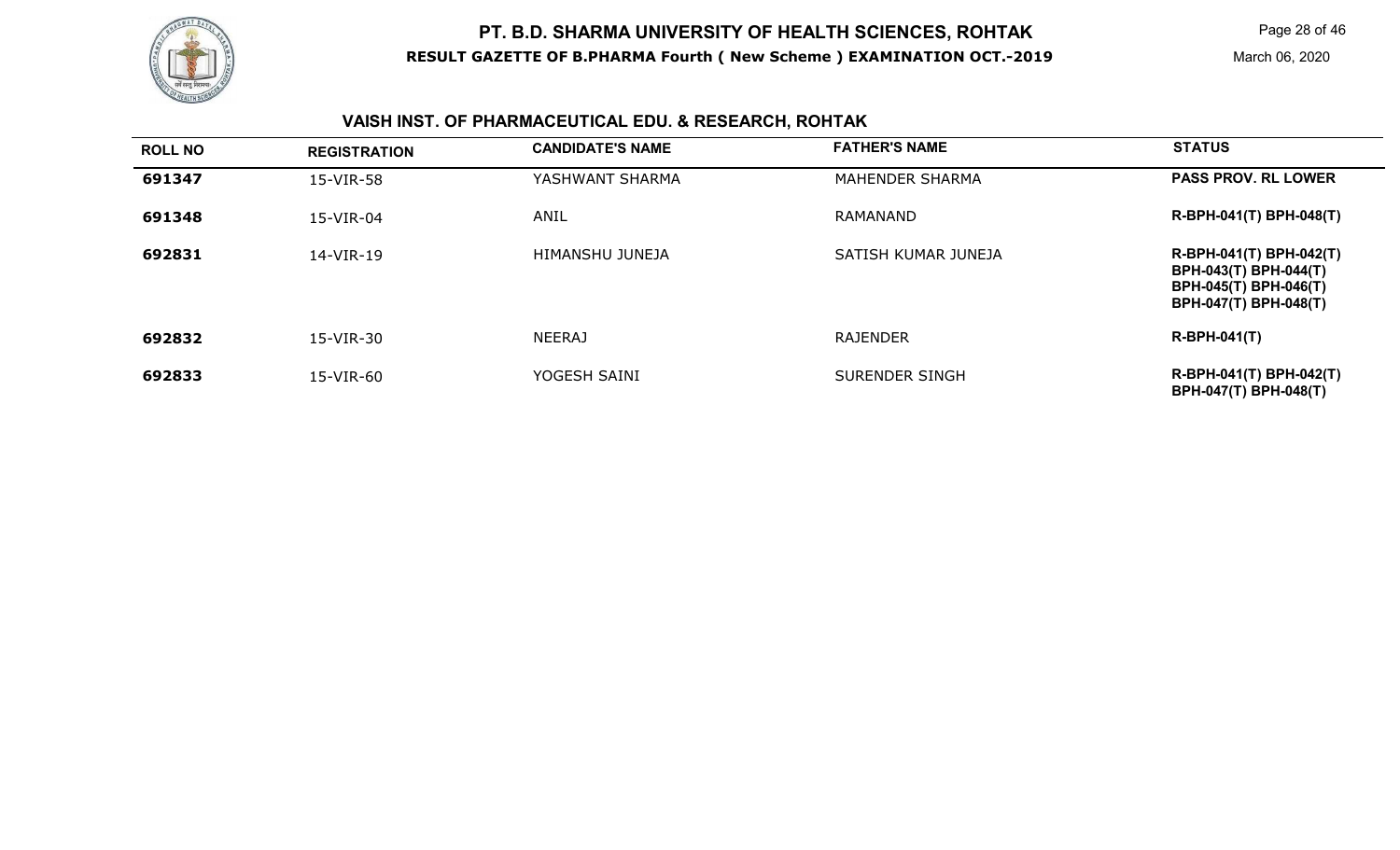

Page 29 of 46

March 06, 2020

#### **GURU GOBIND SINGH COLLEGE OF PHARMACY YAMUNA NAGAR**

| <b>ROLL NO</b> | <b>REGISTRATION</b> | <b>CANDIDATE'S NAME</b> | <b>FATHER'S NAME</b>  | <b>STATUS</b>              |
|----------------|---------------------|-------------------------|-----------------------|----------------------------|
| 691391         | 14-GGSC-03          | <b>AJRUDEEN</b>         | <b>SARTAJ ALI</b>     | <b>PASS PROV. RL LOWER</b> |
| 691392         | 14-GGSC-08          | <b>CHETAN MALHOTRA</b>  | ASHWANI MALHOTRA      | 3332 / 5400                |
| 691393         | 14-GGSC-15          | MILAN KUMAR             | KULDEEP SINGH         | $R-BPH-041(T)$             |
| 691394         | 14-GGSC-20          | RAHUL DHIMAN            | <b>SUSHIL DHIMAN</b>  | 3374 / 5400                |
| 691395         | 15-GGSC-19          | PANKAJ BHATNAGAR        | <b>RULDA RAM</b>      | <b>R-BPH-047(T)</b>        |
| 691396         | 15-GGSC-24          | SAIF ALI                | MOHD AYUB             | 3171 / 5400                |
| 691397         | 15-GGSC-32          | YAMAN NARANG            | JITENDER KUMAR NARANG | <b>R-BPH-041(T)</b>        |
| 691398         | 15-GGSC-38          | <b>GORANG GARG</b>      | RAJESH GARG           | <b>R-BPH-042(T)</b>        |
| 691399         | 16-GGSC-73          | <b>KANNAV</b>           | <b>AMIT KUMAR</b>     | <b>PASS PROV. RL LOWER</b> |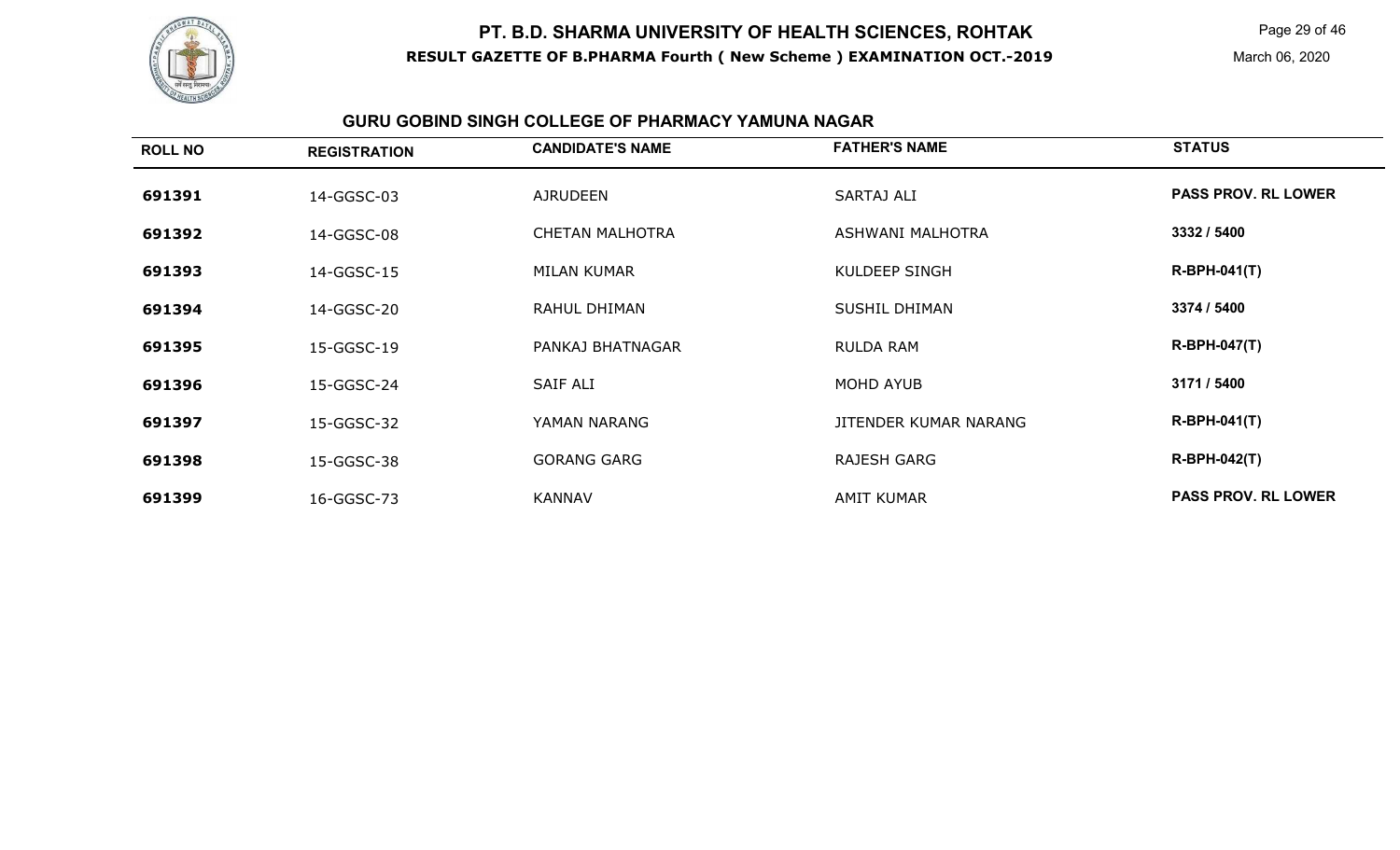

Page 30 of 46

March 06, 2020

| <b>ROLL NO</b> | <b>REGISTRATION</b> | <b>CANDIDATE'S NAME</b> | <b>FATHER'S NAME</b>  | <b>STATUS</b>                                    |
|----------------|---------------------|-------------------------|-----------------------|--------------------------------------------------|
| 691472         | 14-AIAP-06          | <b>ANKIT BHADANA</b>    | PRITAM SINGH          | 3359 / 5400                                      |
| 691473         | 14-AIAP-07          | <b>ANNU RAWAT</b>       | <b>DHARAMVEER</b>     | 3122 / 5400                                      |
| 691474         | 14-AIAP-08          | <b>ARJUN</b>            | <b>RAJVEER SINGH</b>  | 3320 / 5400                                      |
| 691475         | 14-AIAP-10          | <b>ASHISH KUMAR</b>     | <b>RAM BABU</b>       | <b>R-BPH-041(T)</b>                              |
| 691476         | 14-AIAP-101         | <b>SAMIR KHAN</b>       | <b>SORAB KHAN</b>     | R-BPH-041(T) BPH-043(T)                          |
| 691477         | 14-AIAP-104         | SHAMEEM AHMED           | NIYAZ MOHD            | <b>R-BPH-047(T)</b>                              |
| 691478         | 14-AIAP-106         | <b>SUNIL</b>            | <b>SHER SINGH</b>     | 3281 / 5400                                      |
| 691479         | 14-AIAP-108         | <b>SURENDER</b>         | LAXMAN                | <b>R-BPH-041(T)</b>                              |
| 691480         | 14-AIAP-11          | <b>BALRAM</b>           | <b>JASHWANT</b>       | R-BPH-041(T) BPH-047(T)                          |
| 691481         | 14-AIAP-110         | <b>VIJAI PAL</b>        | <b>SUSHIL</b>         | R-BPH-041(T) BPH-042(T)<br>BPH-047(T) BPH-048(T) |
| 691482         | 14-AIAP-16          | <b>GAURAV SHARMA</b>    | HARI KRISHAN SHARMA   | 3176 / 5400                                      |
| 691483         | 14-AIAP-18          | <b>HARIOM</b>           | <b>VINOD KUMAR</b>    | R-BPH-041(T)                                     |
| 691484         | 14-AIAP-26          | KULVEER RIAR            | <b>DEVRATTAN RIAR</b> | 3376 / 5400                                      |
| 691485         | 14-AIAP-27          | <b>LOKESH</b>           | <b>BHANWAR SINGH</b>  | 3542 / 5400                                      |
| 691486         | 14-AIAP-32          | <b>NARENDER</b>         | <b>SUKLAL</b>         | 3169 / 5400                                      |
| 691487         | 14-AIAP-34          | <b>NAVEEN</b>           | MAHAVIR SAINI         | <b>R-BPH-047(T)</b>                              |
| 691488         | 14-AIAP-44          | <b>ROHIT</b>            | <b>SUBHASH</b>        | R-BPH-041(T) BPH-042(T)                          |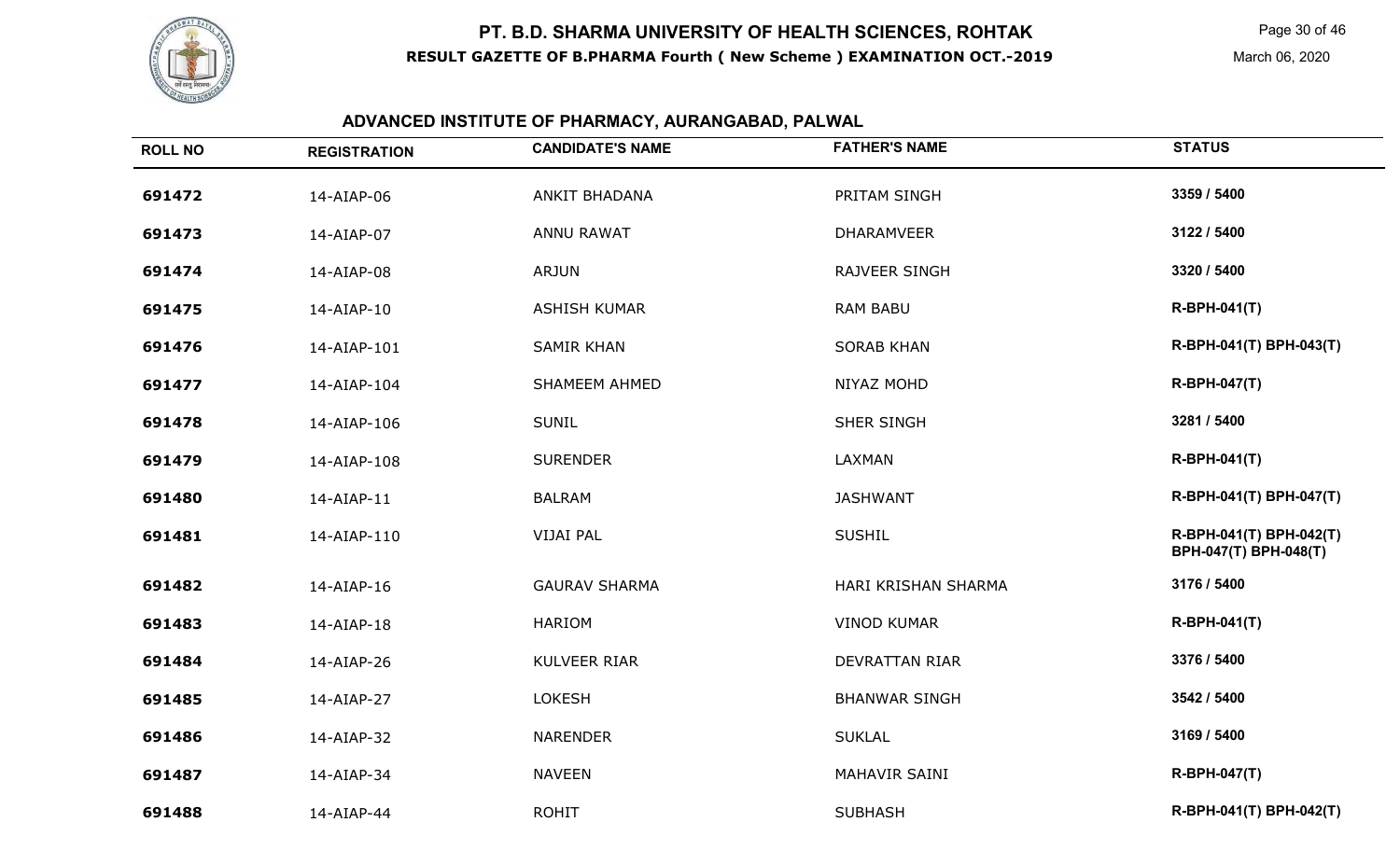

Page 31 of 46

March 06, 2020

| <b>ROLL NO</b> | <b>REGISTRATION</b> | <b>CANDIDATE'S NAME</b> | <b>FATHER'S NAME</b>     | <b>STATUS</b>                                                         |
|----------------|---------------------|-------------------------|--------------------------|-----------------------------------------------------------------------|
| 691489         | 14-AIAP-47          | <b>SAGAR MALIK</b>      | <b>JAGVEER MALIK</b>     | R-BPH-041(T) BPH-042(T)<br><b>BPH-048(T)</b>                          |
| 691490         | 14-AIAP-48          | <b>SAHIL</b>            | <b>SAT PAL</b>           | <b>PASS PROV. RL LOWER</b>                                            |
| 691491         | 14-AIAP-50          | SANJANA KUMARI          | <b>GEETAM SINGH</b>      | R-BPH-041(T) BPH-042(T)<br>BPH-044(T) BPH-047(T)<br><b>BPH-048(T)</b> |
| 691492         | 14-AIAP-60          | YOGESH SAINI            | MAHAVIR SAINI            | R-BPH-042(T) BPH-047(T)<br><b>BPH-048(T)</b>                          |
| 691493         | 14-AIAP-71          | LAV KUMAR               | <b>HEMRAJ</b>            | <b>R-BPH-042(T)</b>                                                   |
| 691494         | 14-AIAP-76          | <b>ABDUL RAHEEM</b>     | <b>ABDUL GAFOOR</b>      | <b>R-BPH-041(T)</b>                                                   |
| 691495         | 14-AIAP-84          | DEEPANSHU               | <b>VINOD KUMAR</b>       | R-BPH-041(T) BPH-042(T)                                               |
| 691496         | 14-AIAP-86          | <b>GAURAV PANCHAL</b>   | <b>LOKENDER</b>          | R-BPH-041(T)                                                          |
| 691497         | 14-AIAP-93          | <b>LOVELY</b>           | <b>AJIT SINGH</b>        | R-BPH-041(T) BPH-047(T)                                               |
| 691498         | 14-AIAP-95          | <b>NEERAJ MANGLA</b>    | MUKESH MANGLA            | <b>R-BPH-041(T)</b>                                                   |
| 691499         | 14-AIAP-97          | <b>PUSHPDEV</b>         | <b>RAMESH CHAND</b>      | R-BPH-041(T) BPH-042(T)<br><b>BPH-048(T)</b>                          |
| 691500         | 14-AIAP-109         | <b>TRILOK CHAND</b>     | <b>VEER SINGH SOROUT</b> | <b>R-BPH-041(T)</b>                                                   |
| 691501         | 15-AIAP-05          | <b>AKASH SHARMA</b>     | <b>NARENDER KUMAR</b>    | R-BPH-041(T) BPH-047(T)<br><b>BPH-048(T)</b>                          |
| 691502         | 15-AIAP-06          | <b>AMIT KUMAR</b>       | <b>KHAJAN SINGH</b>      | <b>R-BPH-047(T)</b>                                                   |
| 691503         | 15-AIAP-19          | <b>BHARAT BHUSHAN</b>   | <b>SATISH KUMAR</b>      | R-BPH-041(T) BPH-047(T)                                               |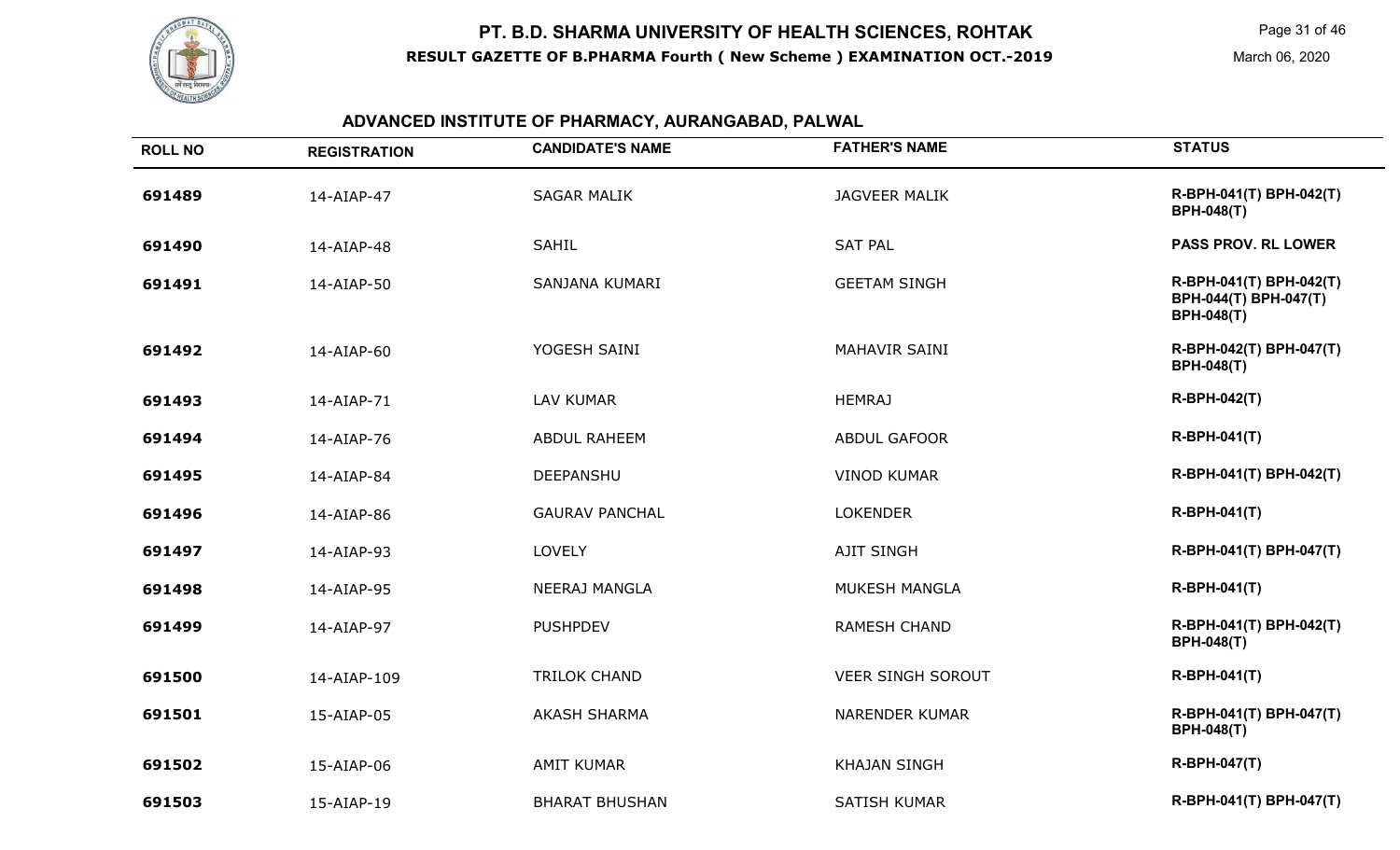

| <b>ROLL NO</b> | <b>REGISTRATION</b> | <b>CANDIDATE'S NAME</b>   | <b>FATHER'S NAME</b>         | <b>STATUS</b>                                                             |
|----------------|---------------------|---------------------------|------------------------------|---------------------------------------------------------------------------|
| 691504         | 15-AIAP-21          | <b>BHAHM PRAKASH ARYA</b> | <b>BIR SINGH ARYA</b>        | <b>R-BPH-041(T)</b>                                                       |
| 691505         | 15-AIAP-28          | <b>DHANANJAY</b>          | <b>DEEPAK KUMAR</b>          | 3336 / 5400                                                               |
| 691506         | 15-AIAP-30          | <b>DIGAMBER SINGH</b>     | <b>VIRENDER SINGH</b>        | <b>PASS PROV. RL LOWER</b>                                                |
| 691507         | 15-AIAP-31          | <b>GAJENDER KUMAR</b>     | <b>SUKHAN LAL</b>            | <b>R-BPH-041(T)</b>                                                       |
| 691508         | 15-AIAP-44          | <b>KRISHAN</b>            | <b>SHUBHASH</b>              | R-BPH-041(T) BPH-042(T)                                                   |
| 691509         | 15-AIAP-46          | <b>MAHESH KUMAR</b>       | <b>BRIJPAL</b>               | <b>R-BPH-041(T)</b>                                                       |
| 691510         | 15-AIAP-47          | <b>MANISH</b>             | <b>SATISH</b>                | <b>R-BPH-041(T)</b>                                                       |
| 691511         | 15-AIAP-61          | PANKAJ VAISHNAV           | <b>GAJENDER VAISHNAV</b>     | R-BPH-041(T) BPH-042(T)<br>BPH-043(T) BPH-046(T)<br>BPH-047(T) BPH-048(T) |
| 691512         | 15-AIAP-62          | <b>PARAMJEET</b>          | <b>RAM NATH</b>              | <b>R-BPH-041(T)</b>                                                       |
| 691513         | 15-AIAP-68          | <b>RAHUL</b>              | <b>BALRAM</b>                | R-BPH-041(T) BPH-048(T)                                                   |
| 691514         | 15-AIAP-83          | SHAHIL ATTRI              | <b>NAND KISHOR</b>           | <b>R-BPH-041(T)</b>                                                       |
| 691515         | 15-AIAP-88          | <b>SURENDER</b>           | <b>TIKA RAM</b>              | R-BPH-047(T) BPH-048(T)                                                   |
| 691516         | 15-AIAP-92          | <b>TINKU</b>              | <b>VIJAY PAL</b>             | PASS PROV. RL LOWER                                                       |
| 691517         | 15-AIAP-93          | <b>TUSHAR MEHTA</b>       | <b>BHUPINDER SINGH MEHTA</b> | 3531 / 5400                                                               |
| 691518         | 15-AIAP-94          | <b>UMESH CHAUDHARY</b>    | <b>BHAJAN LAL</b>            | <b>R-BPH-041(T)</b>                                                       |
| 691519         | 15-AIAP-95          | <b>VIJAY KUMAR</b>        | <b>HARI SINGH</b>            | R-BPH-041(T) BPH-048(T)                                                   |
| 691520         | 15-AIAP-99          | <b>VISHAL</b>             | <b>NANAK CHAND</b>           | R-BPH-041(T) BPH-042(T)                                                   |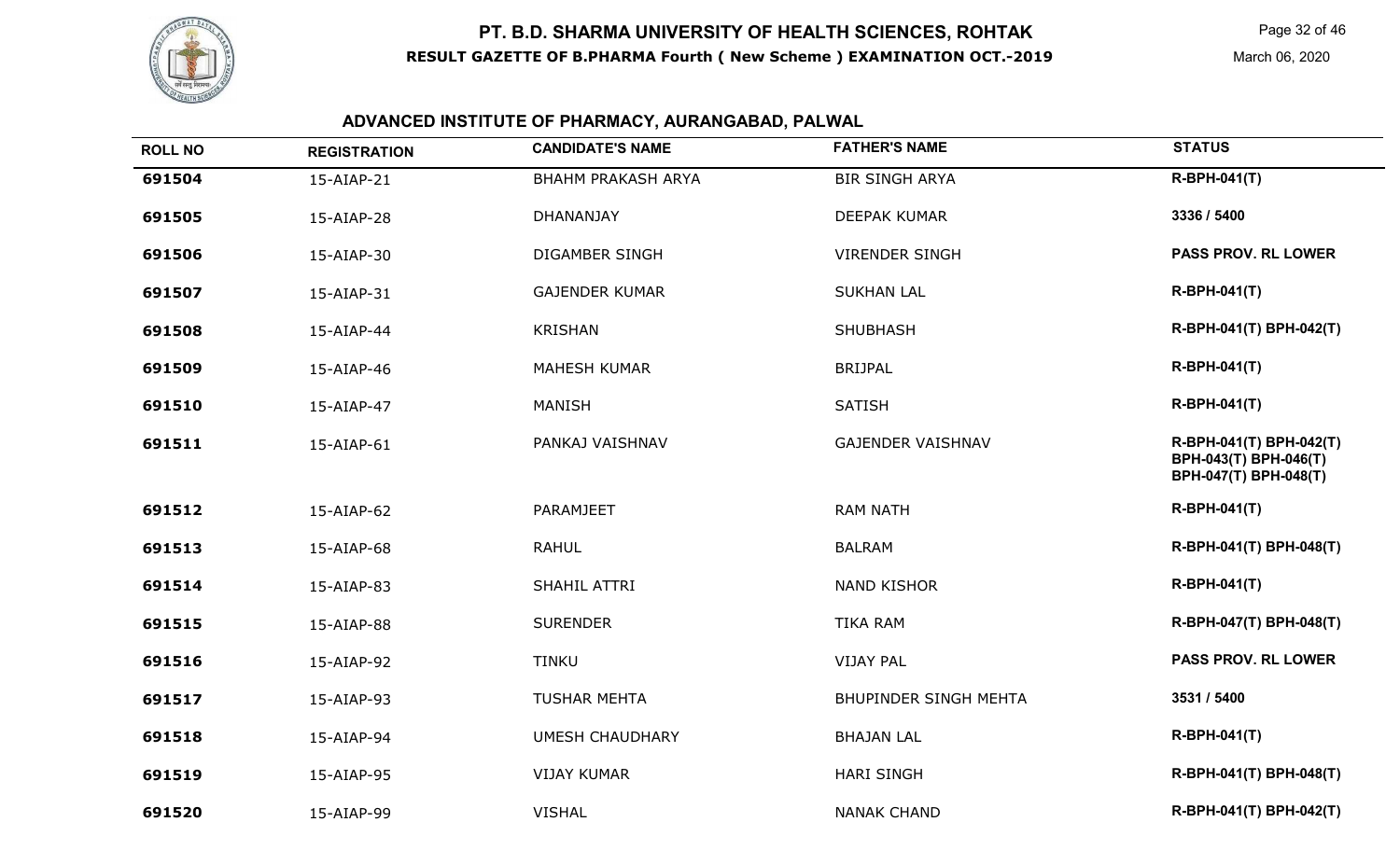

| <b>ROLL NO</b> | <b>REGISTRATION</b> | <b>CANDIDATE'S NAME</b> | <b>FATHER'S NAME</b> | <b>STATUS</b>                                                                                         |
|----------------|---------------------|-------------------------|----------------------|-------------------------------------------------------------------------------------------------------|
| 692891         | 15-AIAP-18          | <b>BANTI</b>            | <b>SANT SINGH</b>    | R-BPH-041(T) BPH-042(T)<br>BPH-043(T) BPH-045(T)<br><b>BPH-046(T) BPH-047(T)</b><br><b>BPH-048(T)</b> |
| 692892         | 15-AIAP-64          | PARMOD KUMAR            | <b>VED RAM</b>       | <b>PASS PROV. RL LOWER</b>                                                                            |
| 692893         | 15-AIAP-65          | PAWAN KUMAR             | <b>BABU LAL</b>      | 3370 / 5400                                                                                           |
| 692894         | 15-AIAP-67          | <b>DEEPAK SOROUT</b>    | <b>NARBIR SINGH</b>  | <b>PASS PROV. RL LOWER</b>                                                                            |
| 692895         | 15-AIAP-96          | <b>VIKAS LOAR</b>       | CHANDERPAL           | R-BPH-041(T) BPH-047(T)                                                                               |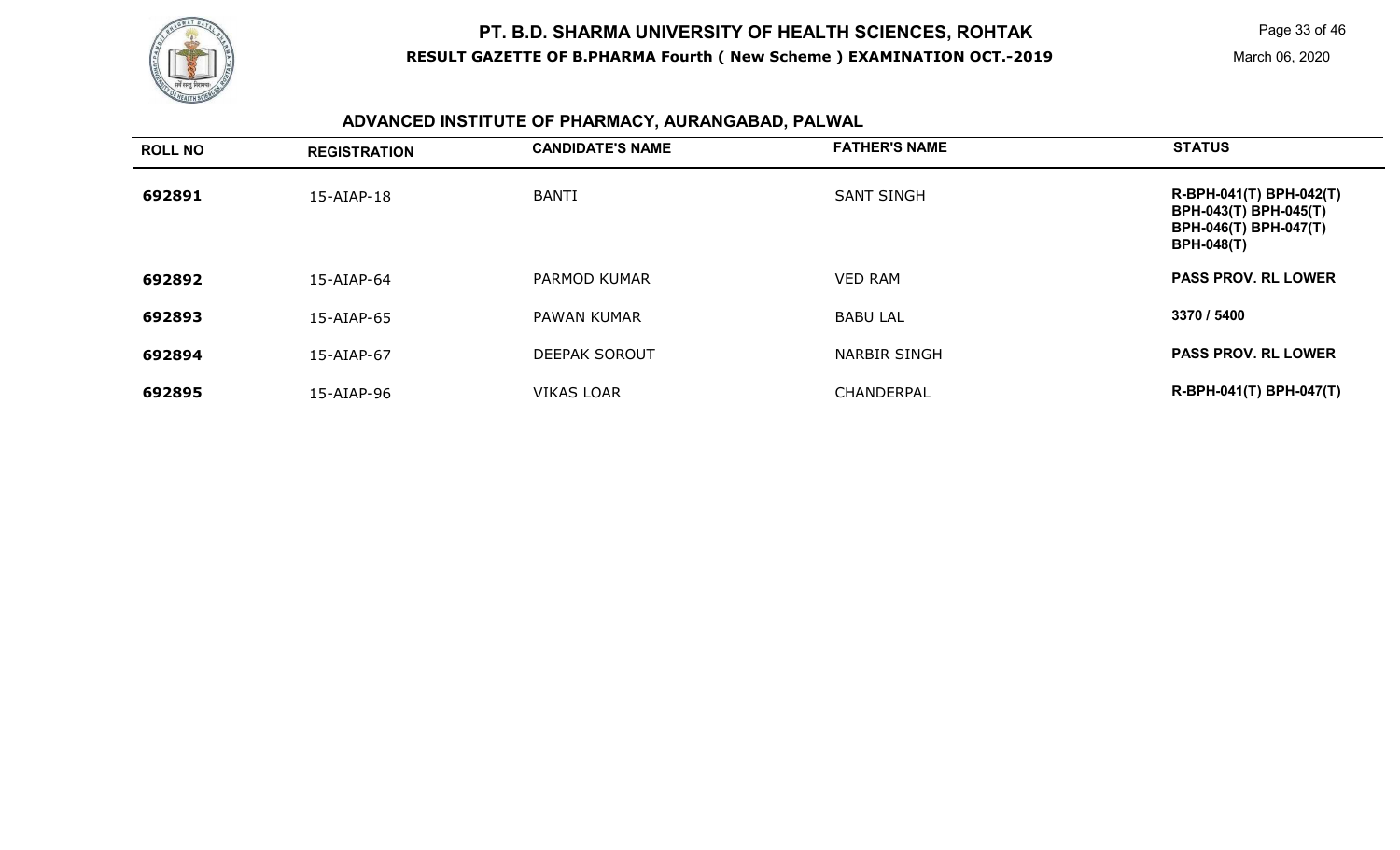

Page 34 of 46

March 06, 2020

## **KESHAV COLLEGE OF PHARMACY, ASSAND, KARNAL**

| <b>ROLL NO</b> | <b>REGISTRATION</b> | <b>CANDIDATE'S NAME</b> | <b>FATHER'S NAME</b> | <b>STATUS</b>                                |
|----------------|---------------------|-------------------------|----------------------|----------------------------------------------|
| 691561         | 14-KCS-04           | ABHIJEET RANA           | OM PARKASH           | <b>R-BPH-042(T)</b>                          |
| 691562         | 14-KCS-05           | <b>MANJIT SINGH</b>     | <b>HARI SINGH</b>    | 3282 / 5400                                  |
| 691563         | 14-KCS-06           | <b>ROBIN KUMAR</b>      | <b>KRISHAN KUMAR</b> | 3430 / 5400                                  |
| 691564         | 14-KCS-08           | <b>NEEJU MANN</b>       | <b>RAMPHAL MANN</b>  | <b>R-BPH-042(T)</b>                          |
| 691565         | 14-KCS-09           | <b>DAVENDER SHARMA</b>  | <b>ISHWAR SINGH</b>  | <b>R-BPH-041(T)</b>                          |
| 691566         | 14-KCS-10           | <b>JYOTI</b>            | <b>RAM KUMAR</b>     | 3386 / 5400                                  |
| 691567         | 14-KCS-13           | <b>GOURAV GARG</b>      | CHANDERBHAN          | 3355 / 5400                                  |
| 691568         | 14-KCS-15           | <b>ASHOK KUMAR</b>      | <b>RANJEET SINGH</b> | <b>R-BPH-042(T)</b>                          |
| 691569         | 14-KCS-24           | SHUBHAM                 | RAJINDER             | R-BPH-042(T) BPH-047(T)                      |
| 691570         | 14-KCS-26           | <b>NAVEEN</b>           | <b>SATPAL</b>        | <b>R-BPH-041(T)</b>                          |
| 691571         | 14-KCS-30           | <b>AJAY SHARMA</b>      | SUSHIL SHARMA        | <b>PASS PROV. RL LOWER</b>                   |
| 691572         | 14-KCS-31           | <b>ARPIT</b>            | <b>RAJESH KUMAR</b>  | R-BPH-041(T) BPH-042(T)<br><b>BPH-048(T)</b> |
| 691573         | 14-KCS-18           | ANJALI                  | <b>ASHOK</b>         | 3157 / 5400                                  |
| 691574         | 14-KCS-23           | SANDEEP                 | <b>SUBHASH</b>       | R-BPH-047(T) BPH-048(T)                      |
| 691575         | 14-KCS-29           | SUNDER SINGH            | <b>SATBIR SINGH</b>  | <b>PASS PROV. RL LOWER</b>                   |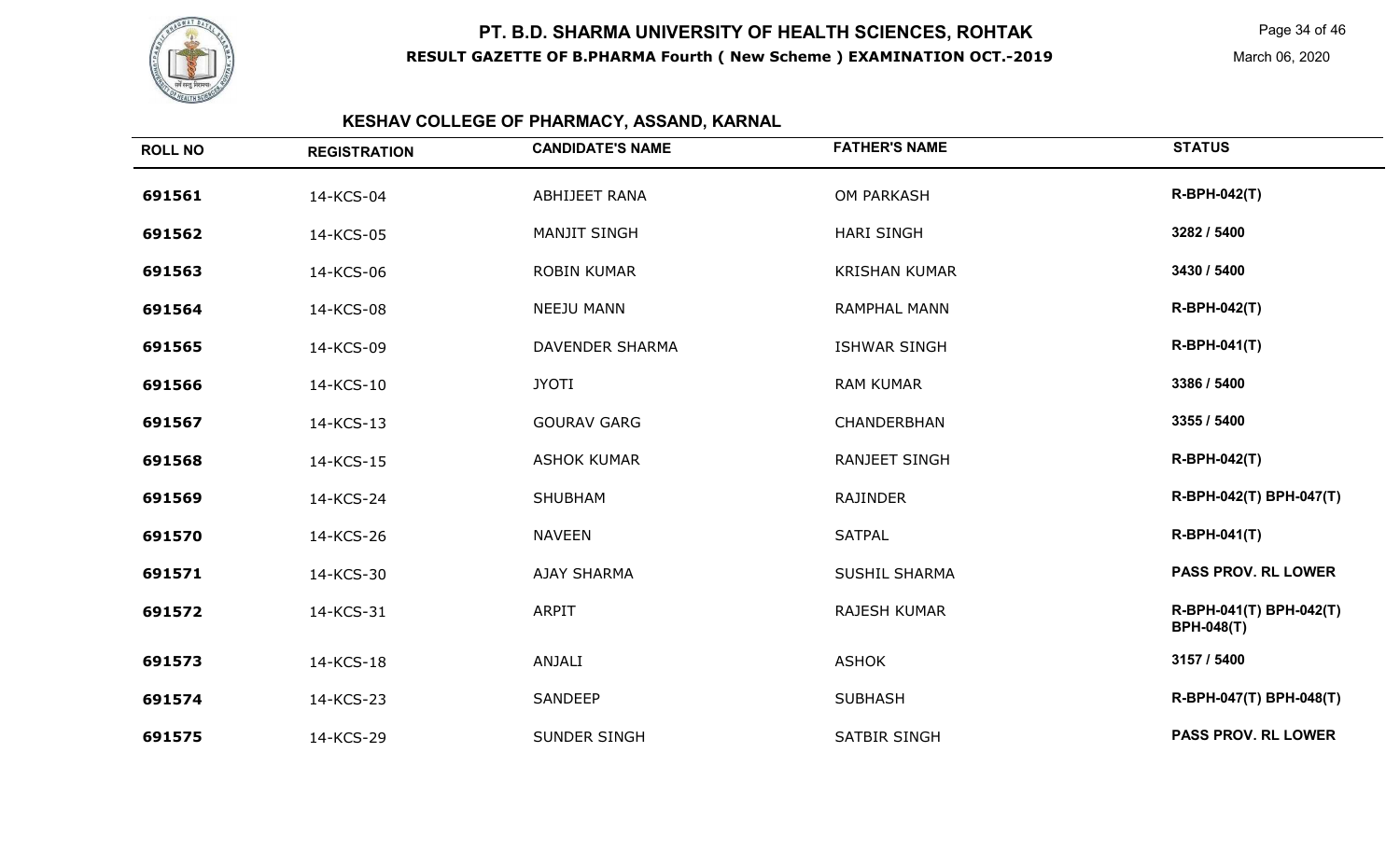

Page 35 of 46

March 06, 2020

# **LORD SHIVA COLLEGE OF PHARMACY, SIRSA**

| <b>ROLL NO</b> | <b>REGISTRATION</b> | <b>CANDIDATE'S NAME</b> | <b>FATHER'S NAME</b>   | <b>STATUS</b>                                                             |
|----------------|---------------------|-------------------------|------------------------|---------------------------------------------------------------------------|
| 691631         | 14-LSC-02           | <b>AJAY KUMAR</b>       | RAMJI LAL              | <b>R-BPH-041(T)</b>                                                       |
| 691632         | 14-LSC-37           | SACHIN SHRIVASTAV       | <b>ROOP KISHOR</b>     | <b>PASS PROV. RL LOWER</b>                                                |
| 691633         | 14-LSC-48           | <b>SOURBH</b>           | RADHESHYAM             | R-BPH-042(T) BPH-048(T)                                                   |
| 691634         | 14-LSC-56           | <b>VIKRAM KUMAR</b>     | <b>KULWANT RAI</b>     | 3218 / 5400                                                               |
| 691635         | 14-LSC-57           | <b>VIKRAM SINGH</b>     | <b>AMAR SINGH</b>      | R-BPH-041(T) BPH-042(T)<br>BPH-043(T) BPH-046(T)                          |
| 691636         | 14-LSC-58           | YADVINDER SINGH         | <b>NIRMAL SINGH</b>    | <b>R-BPH-041(T)</b>                                                       |
| 691637         | 15-LSC-01           | AMAN SACHDEVA           | <b>NARESH SACHDEVA</b> | 3675 / 5400                                                               |
| 691638         | 15-LSC-02           | <b>AMIT KUMAR</b>       | <b>VIKRAM SINGH</b>    | <b>R-BPH-041(T)</b>                                                       |
| 691639         | 15-LSC-04           | <b>AMIT SONI</b>        | <b>DARA SINGH</b>      | <b>R-BPH-041(T)</b>                                                       |
| 691640         | 15-LSC-05           | <b>ANIL KUMAR</b>       | <b>BHAGA RAM</b>       | R-BPH-041(T) BPH-047(T)                                                   |
| 691641         | 15-LSC-06           | <b>ANKIT</b>            | <b>AZAD SINGH</b>      | R-BPH-041(T) BPH-042(T)<br><b>BPH-048(T)</b>                              |
| 691642         | 15-LSC-09           | <b>DEVENDER TANWAR</b>  | <b>AMARPAL SINGH</b>   | <b>R-BPH-041(T)</b>                                                       |
| 691643         | 15-LSC-10           | <b>DINESH KUMAR</b>     | <b>DHARMBIR</b>        | R-BPH-041(T) BPH-042(T)<br>BPH-044(T) BPH-046(T)<br>BPH-047(T) BPH-048(T) |
| 691644         | 15-LSC-13           | <b>ISHAN</b>            | <b>DESHRAJ</b>         | R-BPH-041(T) BPH-042(T)<br><b>BPH-047(T)</b>                              |
| 691645         | 15-LSC-16           | <b>KAMAL</b>            | RANJIT                 | 3328 / 5400                                                               |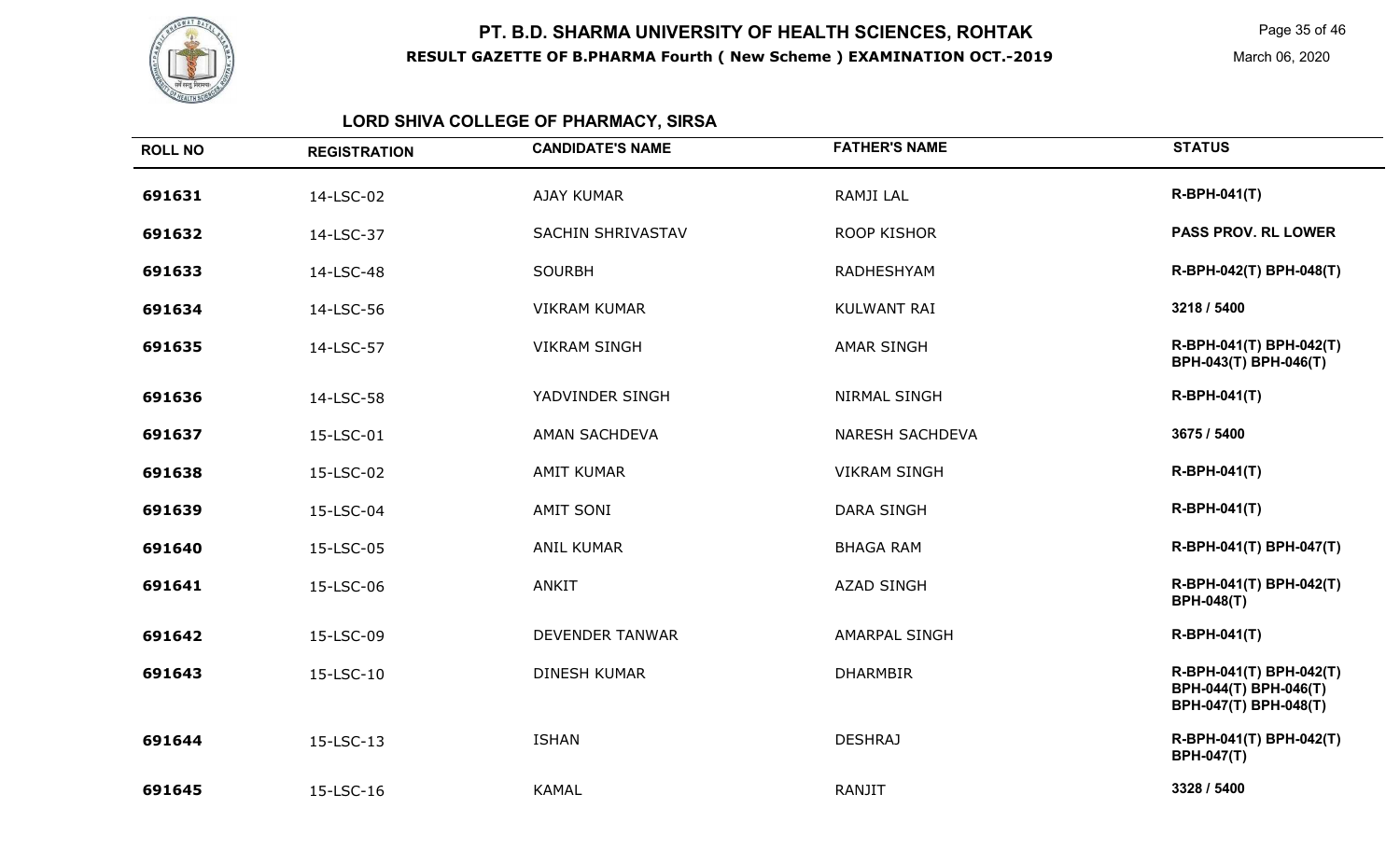

Page 36 of 46

March 06, 2020

## **LORD SHIVA COLLEGE OF PHARMACY, SIRSA**

| <b>ROLL NO</b> | <b>REGISTRATION</b> | <b>CANDIDATE'S NAME</b> | <b>FATHER'S NAME</b>  | <b>STATUS</b>                                                         |
|----------------|---------------------|-------------------------|-----------------------|-----------------------------------------------------------------------|
| 691646         | 15-LSC-19           | <b>KRISHAN</b>          | <b>RAJENDER</b>       | R-BPH-041(T) BPH-047(P)                                               |
| 691647         | 15-LSC-23           | MANMOHAN SINGH HUNDAL   | <b>ANOOP SINGH</b>    | <b>R-BPH-041(T)</b>                                                   |
| 691648         | 15-LSC-27           | PRABJOT SINGH           | <b>SWARN SINGH</b>    | R-BPH-041(T) BPH-046(T)                                               |
| 691649         | 15-LSC-29           | PARNAV ARORA            | <b>NARESH ARORA</b>   | <b>R-BPH-041(T)</b>                                                   |
| 691650         | 15-LSC-31           | PRITAM                  | <b>SHIV KUMAR</b>     | R-BPH-041(T) BPH-042(T)<br>BPH-046(T) BPH-047(P)<br><b>BPH-048(T)</b> |
| 691651         | 15-LSC-40           | <b>SUNIL KUMAR</b>      | <b>RAJENDER SINGH</b> | R-BPH-041(T) BPH-047(T)                                               |
| 691652         | 15-LSC-41           | <b>SUNIL KUMAR</b>      | <b>JAIBIR SINGH</b>   | 3063 / 5400                                                           |
| 691653         | 15-LSC-51           | <b>YOGESH</b>           | <b>LOKNATH</b>        | R-BPH-041(T) BPH-047(T)                                               |
| 692931         | 14-LSC-47           | <b>SHUBHAM</b>          | <b>KARMBIR</b>        | R-BPH-041(T) BPH-042(T)<br>BPH-043(T) BPH-048(T)                      |
| 692932         | 15-LSC-74           | <b>SUDHIR KUMAR</b>     | <b>KRISHAN LAL</b>    | R-BPH-041(T) BPH-042(T)<br>BPH-046(T) BPH-047(T)<br><b>BPH-048(T)</b> |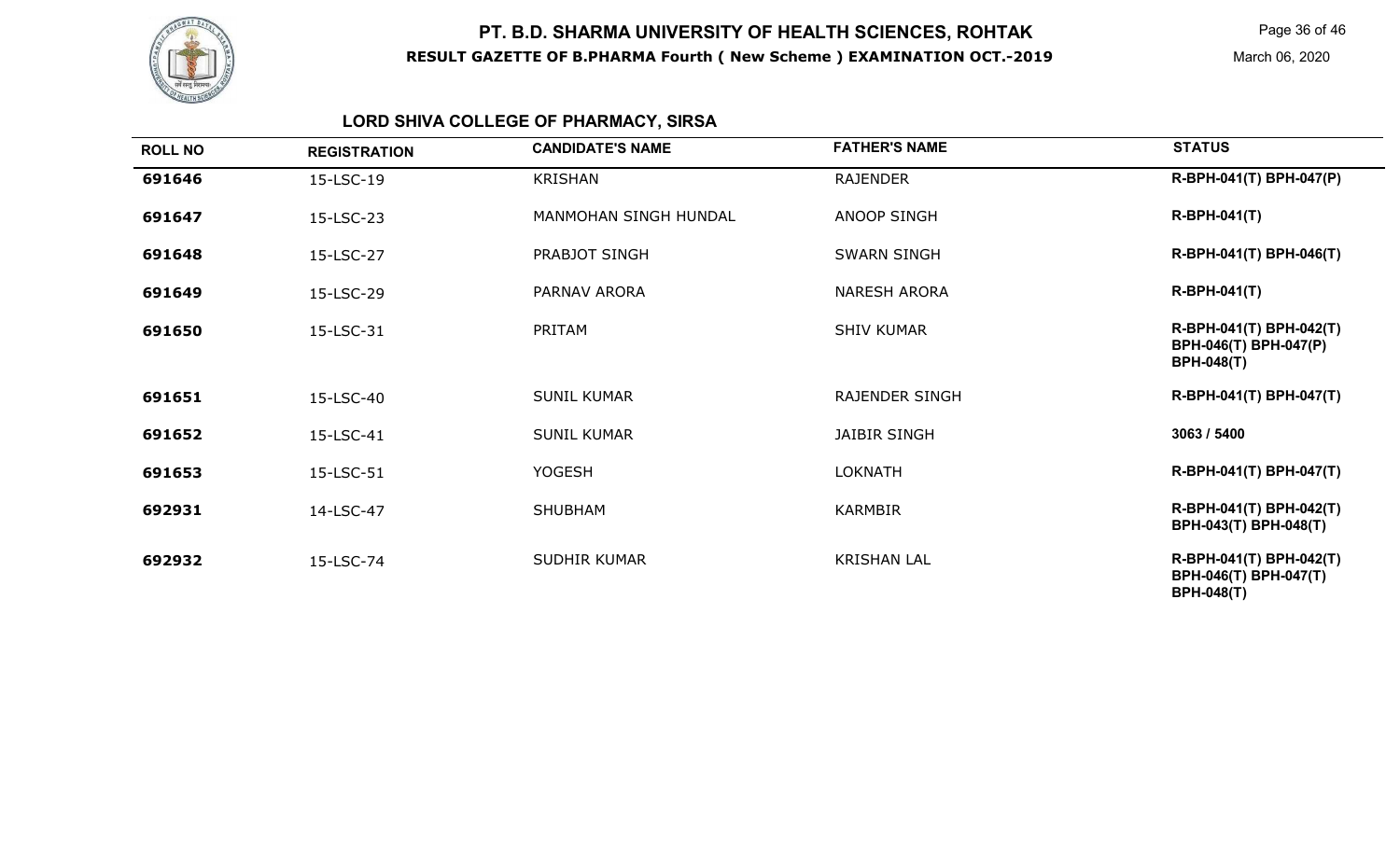

Page 37 of 46

March 06, 2020

## **COLLEGE OF PHARMACY, PT. B.D. SHARMA PGIMS, ROHTAK**

| <b>ROLL NO</b> | <b>REGISTRATION</b> | <b>CANDIDATE'S NAME</b> | <b>FATHER'S NAME</b>     | <b>STATUS</b>                                    |
|----------------|---------------------|-------------------------|--------------------------|--------------------------------------------------|
| 691691         | 14-PGIMS-507        | <b>ANSHUL KHANNA</b>    | <b>SUSHIL KUMAR</b>      | 3096 / 5400                                      |
| 691692         | 14-PGIMS-514        | <b>DHEERAJ</b>          | NANDLAL                  | <b>R-BPH-041(T)</b>                              |
| 691693         | 14PGIMS530          | <b>PARVEEN</b>          | <b>BHAN SINGH</b>        | <b>PASS PROV. RL LOWER</b>                       |
| 691694         | 15-PGIMS-523        | MOHIT VERMA             | <b>SURESH KUMAR</b>      | R-BPH-041(T) BPH-042(T)<br>BPH-047(T) BPH-048(T) |
| 691695         | 15-PGIMS-525        | <b>MONIKA KAUSHIK</b>   | <b>SURESH KUMAR</b>      | 3914 / 5400                                      |
| 691696         | 15-PGIMS-537        | <b>SHASHANK</b>         | SHRI KRISHAN             | 3342 / 5400                                      |
| 691697         | 16-PGIMS-561        | <b>DEEPAK KUMAR</b>     | <b>INDRA KUMAR GUPTA</b> | <b>PASS PROV. RL LOWER</b>                       |
| 691698         | 16-PGIMS-568        | RAMAN                   | <b>RATTAN SINGH</b>      | <b>PASS PROV. RL LOWER</b>                       |
| 691699         | 16-PGIMS-572        | WASIMULLAH              | ABDUL KARIM              | <b>PASS PROV. RL LOWER</b>                       |
| 692971         | 14-PGIMS-536        | RAVINDER KUMAR          | <b>SATYAWAN</b>          | R-BPH-041(T) BPH-046(T)<br>BPH-047(T) BPH-048(T) |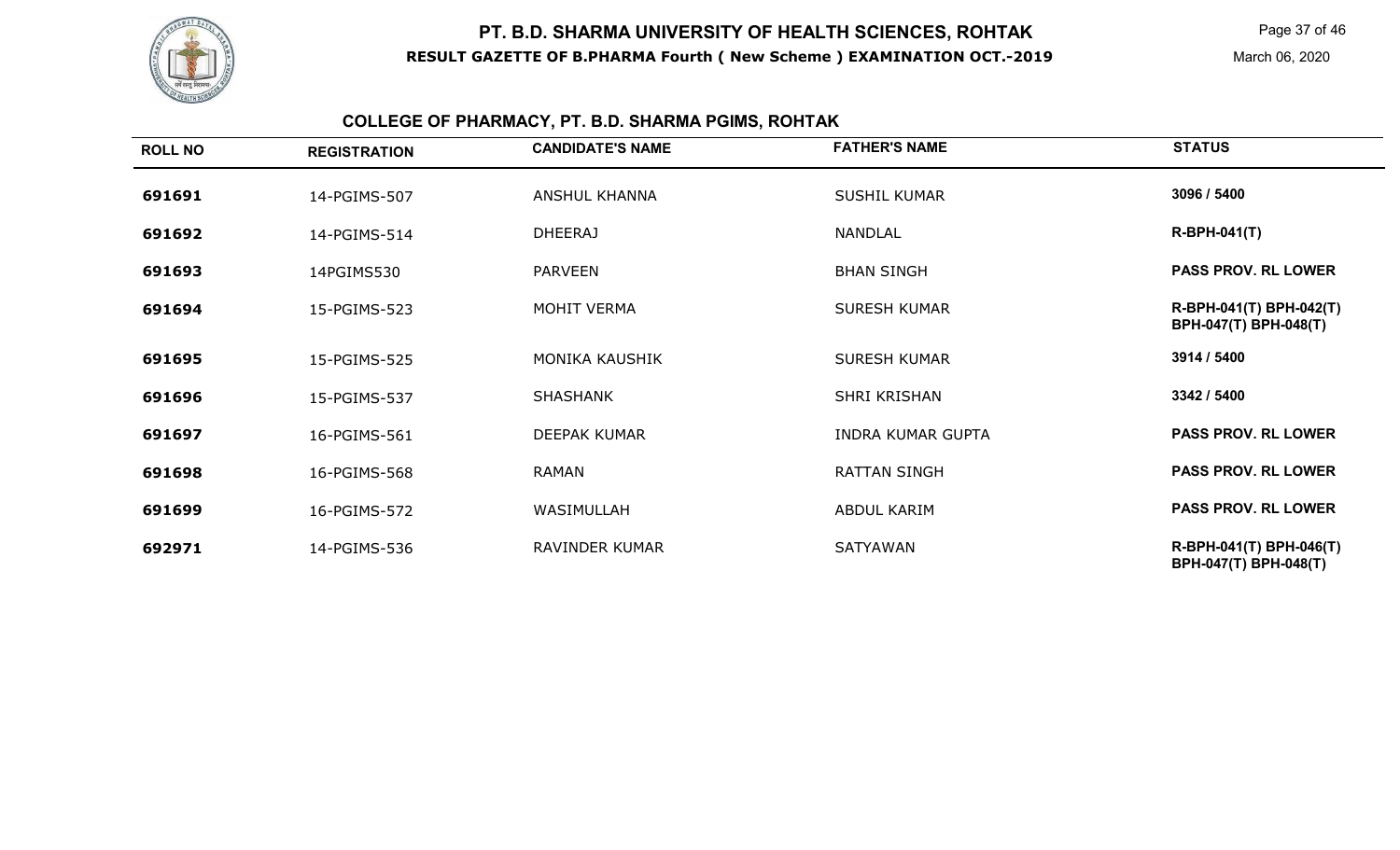

Page 38 of 46

## **RAM GOPAL COLLEGE OF PHARMACY, SULTANPUR, GURGAON**

| <b>ROLL NO</b> | <b>REGISTRATION</b> | <b>CANDIDATE'S NAME</b> | <b>FATHER'S NAME</b>     | <b>STATUS</b>                                        |
|----------------|---------------------|-------------------------|--------------------------|------------------------------------------------------|
| 691751         | 14-RGC-02           | <b>AJIT SINGH</b>       | <b>JAIVIR SINGH</b>      | 3294 / 5400                                          |
| 691752         | 14-RGC-04           | AMIT                    | <b>SATAYVEER</b>         | <b>R-BPH-041(T)</b>                                  |
| 691753         | 14-RGC-07           | <b>ARUN SINGH</b>       | <b>UMESH SINGH</b>       | R-BPH-041(T) BPH-042(T)<br><b>BPH-048(T)</b>         |
| 691754         | 14-RGC-09           | CHINKU                  | <b>DILBAGH SINGH</b>     | R-BPH-041(T) BPH-046(T)                              |
| 691755         | 14-RGC-11           | DEEPAK GULIA            | <b>HARPAL SINGH</b>      | R-BPH-041(T) BPH-048(T)                              |
| 691756         | 14-RGC-25           | <b>KARAN SHARMA</b>     | YOGESH SHARMA            | R-BPH-041(T) BPH-044(T)<br><b>BPH-045(T) BPH-048</b> |
| 691757         | 14-RGC-27           | LOVE                    | <b>BAISAKHU RAM SAHU</b> | 3482 / 5400                                          |
| 691758         | 14-RGC-28           | <b>MAHESH</b>           | <b>BHIM LAL</b>          | R-BPH-041(T) BPH-047(T)                              |
| 691759         | 14-RGC-29           | <b>MANISH YADAV</b>     | <b>SUBHASH CHAND</b>     | <b>R-BPH-041(T)</b>                                  |
| 691760         | 14-RGC-38           | PANKAJ GULIA            | <b>NARESH KUMAR</b>      | <b>R-BPH-041(T)</b>                                  |
| 691761         | 14-RGC-42           | POOJA GUPTA             | SUBHASH CHAND GUPTA      | 3357 / 5400                                          |
| 691762         | 14-RGC-49           | RITU YADAV              | <b>SHRIKANT</b>          | 3402 / 5400                                          |
| 691763         | 14-RGC-54           | <b>SAHIL CHAUHAN</b>    | <b>SATYAPAL</b>          | R-BPH-041(T) BPH-042(T)<br>BPH-047(T) BPH-048(T)     |
| 691764         | 14-RGC-55           | SANCHIT TIWARI          | SANJAY TIWARI            | 3437 / 5400                                          |
| 691765         | 15-RGC-01           | <b>ABHISHEK THAKUR</b>  | AJAY PAL SINGH           | 3531 / 5400                                          |
| 691766         | 15-RGC-03           | AMAN                    | <b>NARENDER</b>          | 3364 / 5400                                          |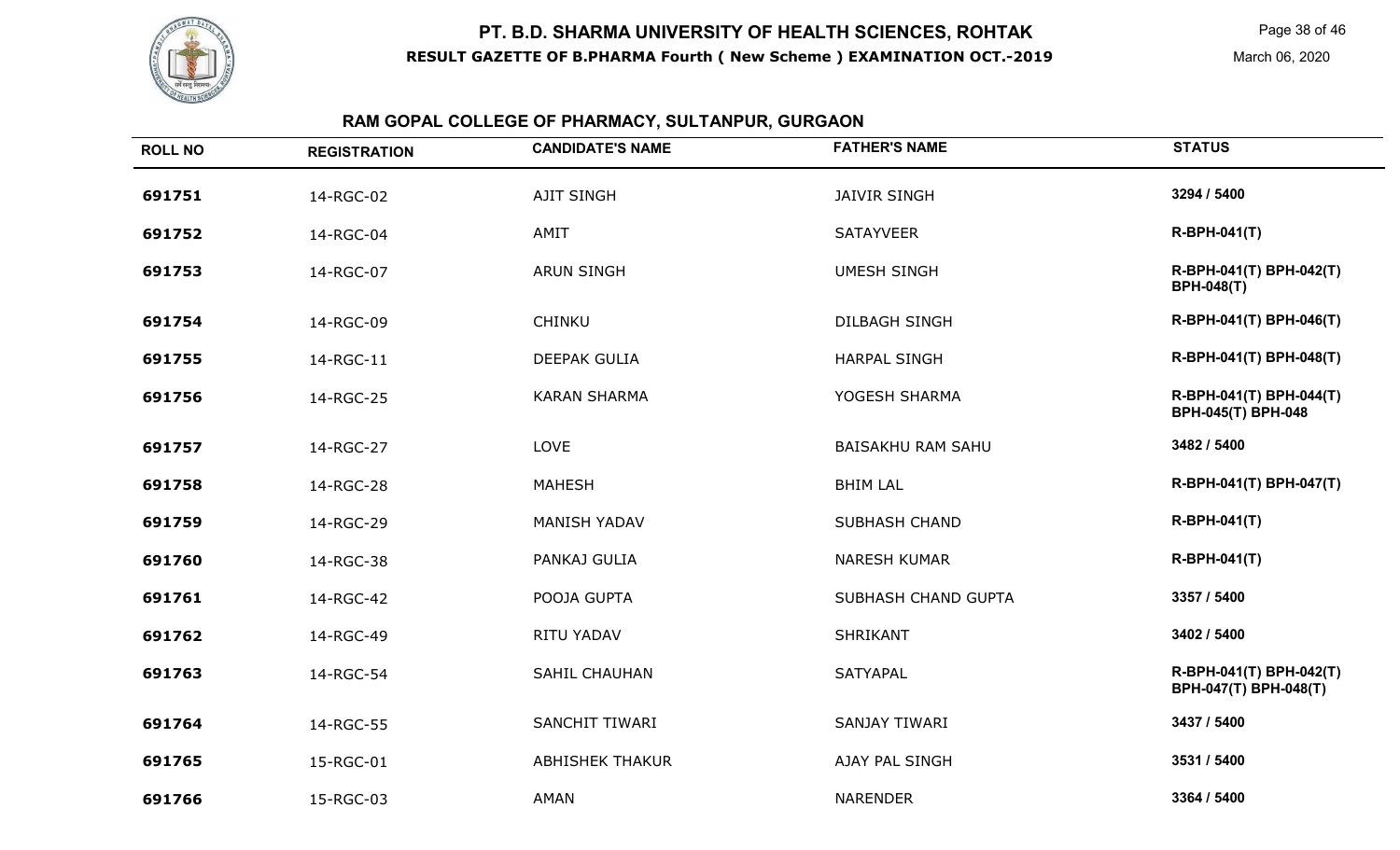

Page 39 of 46

March 06, 2020

## **RAM GOPAL COLLEGE OF PHARMACY, SULTANPUR, GURGAON**

| <b>ROLL NO</b> | <b>REGISTRATION</b> | <b>CANDIDATE'S NAME</b> | <b>FATHER'S NAME</b>  | <b>STATUS</b>              |
|----------------|---------------------|-------------------------|-----------------------|----------------------------|
| 691767         | 15-RGC-04           | AMIT                    | <b>HARI PRASAD</b>    | 3389 / 5400                |
| 691768         | 15-RGC-05           | AMIT                    | <b>SANTOSH KUMAR</b>  | 3324 / 5400                |
| 691769         | 15-RGC-07           | <b>ANKIT YADAV</b>      | <b>RAI SINGH</b>      | 3279 / 5400                |
| 691770         | 15-RGC-08           | <b>ANKUSH RAGHAV</b>    | RAMNIVAS SINGH RAGHAV | <b>R-BPH-041(T)</b>        |
| 691771         | 15-RGC-12           | <b>ASHISH YADAV</b>     | <b>SUBHRAM</b>        | <b>PASS PROV. RL LOWER</b> |
| 691772         | 15-RGC-18           | <b>DINESH SHARMA</b>    | SATBIR SHARMA         | R-BPH-041(T) BPH-046(T)    |
| 691773         | 15-RGC-19           | <b>GAURAV SHARMA</b>    | RAJESH SHARMA         | <b>R-BPH-041(T)</b>        |
| 691774         | 15-RGC-22           | HIMANSHU UPADHYAY       | NARENDER UPADHYAY     | <b>R-BPH-041(T)</b>        |
| 691775         | 15-RGC-29           | <b>MONIKA SHARMA</b>    | <b>RAMPAL SHARMA</b>  | 3567 / 5400                |
| 691776         | 15-RGC-32           | PANKAJ SINGH            | <b>AJIT SINGH</b>     | <b>R-BPH-041(T)</b>        |
| 691777         | 15-RGC-34           | <b>POOJA</b>            | <b>BHIM SINGH</b>     | 3570 / 5400                |
| 691778         | 15-RGC-39           | <b>RAHUL HANS</b>       | <b>SUNIL KUMAR</b>    | R-BPH-042(T) BPH-048(T)    |
| 691779         | 15-RGC-40           | RAHUL SHARMA            | RAJIV SHARMA          | 3381 / 5400                |
| 691780         | 15-RGC-48           | <b>SANJAY SHARMA</b>    | SATBIR SHARMA         | 3410 / 5400                |
| 691781         | 15-RGC-49           | SANJU KATARIA           | <b>SUKHBIR SINGH</b>  | 3560 / 5400                |
| 691782         | 15-RGC-53           | SHIVAM VERMA            | BIJENDER SINGH VERMA  | <b>R-BPH-041(T)</b>        |
| 691783         | 15-RGC-54           | <b>SUNIL</b>            | <b>BIJENDER</b>       | R-BPH-041(T)               |
| 691784         | 15-RGC-56           | VAIBHAV                 | PARVEEN KUMAR         | 3464 / 5400                |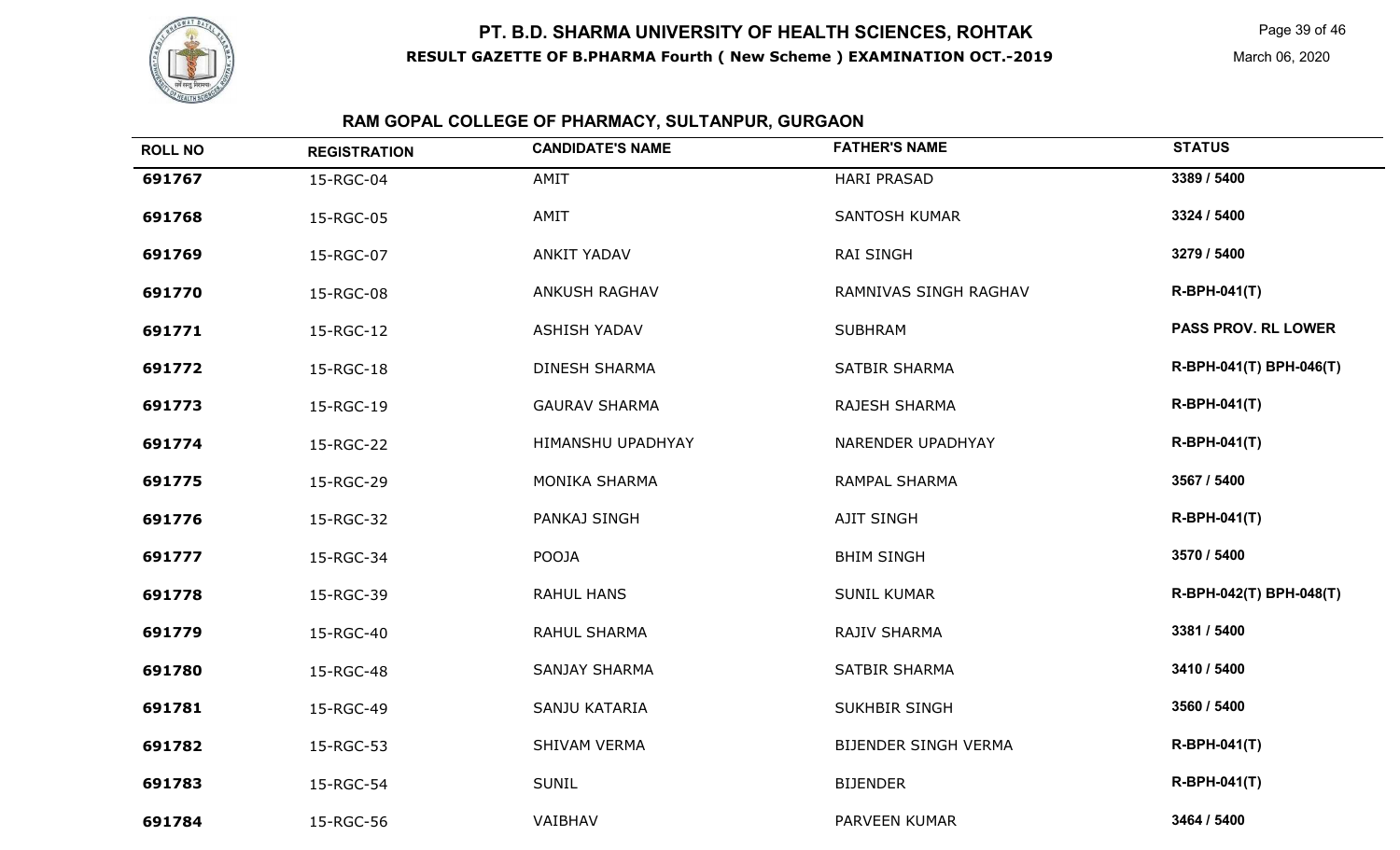

Page 40 of 46

March 06, 2020

## **RAM GOPAL COLLEGE OF PHARMACY, SULTANPUR, GURGAON**

| <b>ROLL NO</b> | <b>REGISTRATION</b> | <b>CANDIDATE'S NAME</b> | <b>FATHER'S NAME</b>  | <b>STATUS</b>                                    |
|----------------|---------------------|-------------------------|-----------------------|--------------------------------------------------|
| 691785         | 15-RGC-58           | <b>VINAY MUDGAL</b>     | SATYA PRAKASH SAINI   | <b>PASS PROV. RL LOWER</b>                       |
| 691786         | 15-RGC-65           | AASID                   | <b>AHMED HUSSAIN</b>  | <b>R-BPH-042(T)</b>                              |
| 691787         | 15-RGC-66           | <b>AMIT DABAS</b>       | <b>GULAB SINGH</b>    | $R-BPH-041(T)$                                   |
| 691788         | 15-RGC-73           | <b>KRISHAN</b>          | <b>DHARMBIR</b>       | <b>R-BPH-042(T)</b>                              |
| 691789         | 16-RGC-68           | <b>NARDEV</b>           | <b>NARENDER SINGH</b> | $R-BPH-041(T)$                                   |
| 691790         | 16-RGC-69           | <b>NIRMAL</b>           | <b>BHUDEV</b>         | R-BPH-041(T) BPH-042(T)<br>BPH-043(T) BPH-047(T) |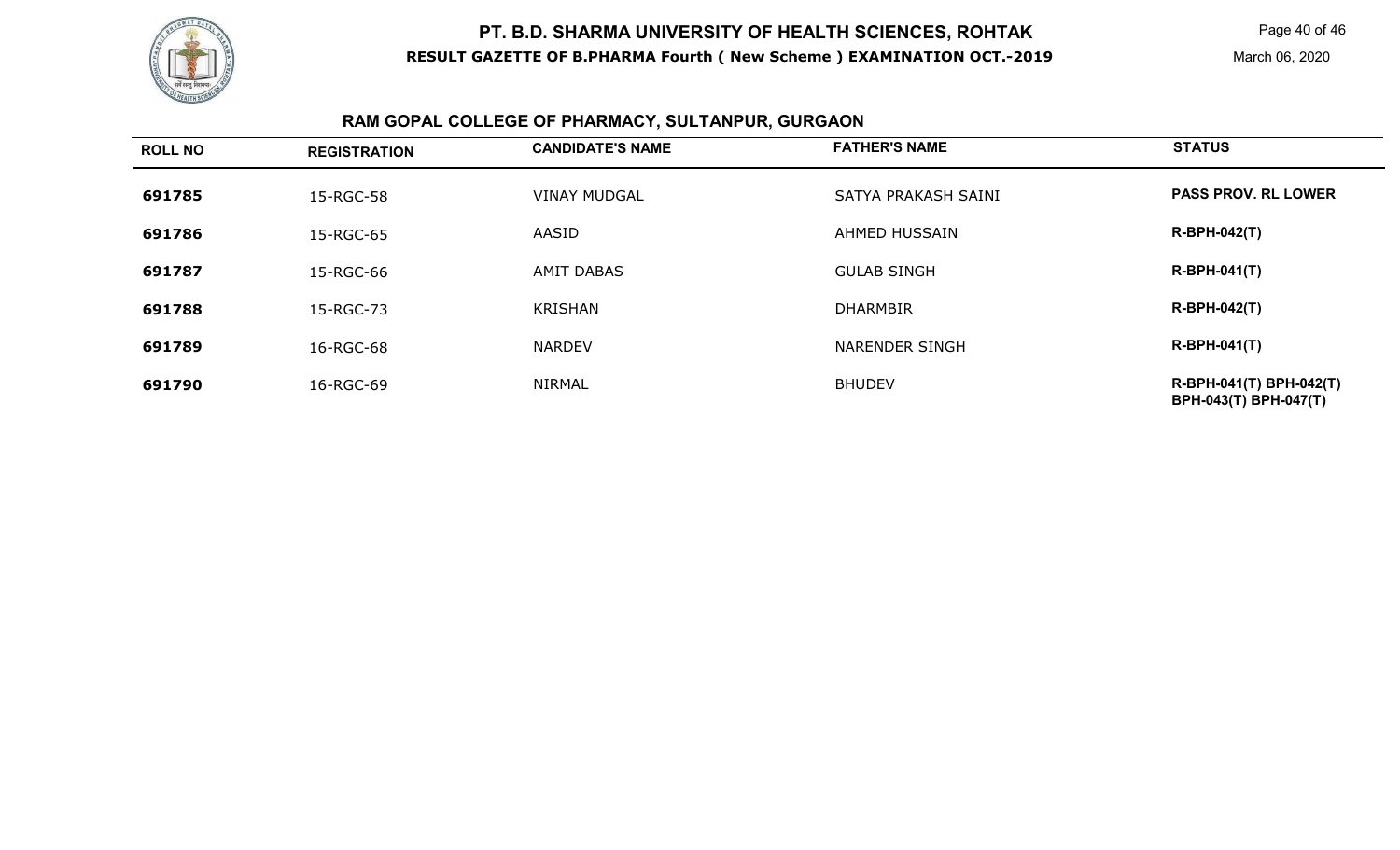

Page 41 of 46

## **SWAMI DEVI DYAL INSTITUTE OF PHARMACY GOLPURA, BARWALA PANCHKULA**

| <b>ROLL NO</b> | <b>REGISTRATION</b> | <b>CANDIDATE'S NAME</b> | <b>FATHER'S NAME</b>  | <b>STATUS</b>                          |
|----------------|---------------------|-------------------------|-----------------------|----------------------------------------|
| 691841         | 14-SDDI-59          | <b>ARUN KUMAR</b>       | NIRMAL SINGH          | <b>R-BPH-041(T)</b>                    |
| 691871         | 14-SDDI-106         | <b>SUNIL SHARMA</b>     | <b>MANI RAM</b>       | <b>PASS PROV. RL LOWER</b>             |
| 691872         | 14-SDDI-51          | AJAY SINGH              | RAJ KUMAR             | 3097 / 5400                            |
| 691873         | 14-SDDI-52          | AJIT SINGH              | PARDHUMAN SINGH       | 3268 / 5400                            |
| 691874         | 14-SDDI-60          | <b>ASHOK KUMAR</b>      | <b>RAM KARAN</b>      | <b>PASS PROV. RL LOWER</b>             |
| 691875         | 14-SDDI-65          | DEEPSHIKHA              | SATISH KUMAR          | 3222 / 5400                            |
| 691876         | 14-SDDI-66          | DHARMENDRA KUMAR        | PARSHURAM THAKUR      | <b>PASS PROV. RL LOWER</b>             |
| 691877         | 14-SDDI-68          | <b>HARISH SHARMA</b>    | KISHORE KUMAR SHARMA  | 3214 / 5400                            |
| 691878         | 14-SDDI-81          | <b>NAINSY</b>           | <b>SUMANT KUMAR</b>   | 3232 / 5400                            |
| 691879         | 14SDDI79            | MUKESH CHAUHAN          | <b>BHUPAL CHAUHAN</b> | 3166 / 5400                            |
| 691880         | 15-SDDI-58          | MANPREET SINGH          | <b>AMARJEET SINGH</b> | 3374 / 5400                            |
| 691881         | 15-SDDI-65          | <b>NISHA</b>            | <b>AMARJEET SINGH</b> | <b>R-BPH-046(T)</b>                    |
| 691882         | 15-SDDI-68          | PRINCE CHOUDHARY        | <b>JAI PARKASH</b>    | <b>R-BPH-041(T)</b>                    |
| 691883         | 15-SDDI-71          | <b>SAHIL</b>            | <b>BALBIR SINGH</b>   | 3287 / 5400                            |
| 691884         | 15-SDDI-83          | <b>TAHIR IQBAL</b>      | <b>MOHD KHURSHID</b>  | <b>R-BPH-041(T)</b>                    |
| 691885         | 16-SDDI-98          | SHIVAM                  | <b>NANAK</b>          | R-BPH-042(T) BPH-047<br><b>BPH-048</b> |
| 691886         | 16-SDDI-99          | YOGESH KUMAR            | RAM KARAN SHARMA      | <b>PASS PROV. RL LOWER</b>             |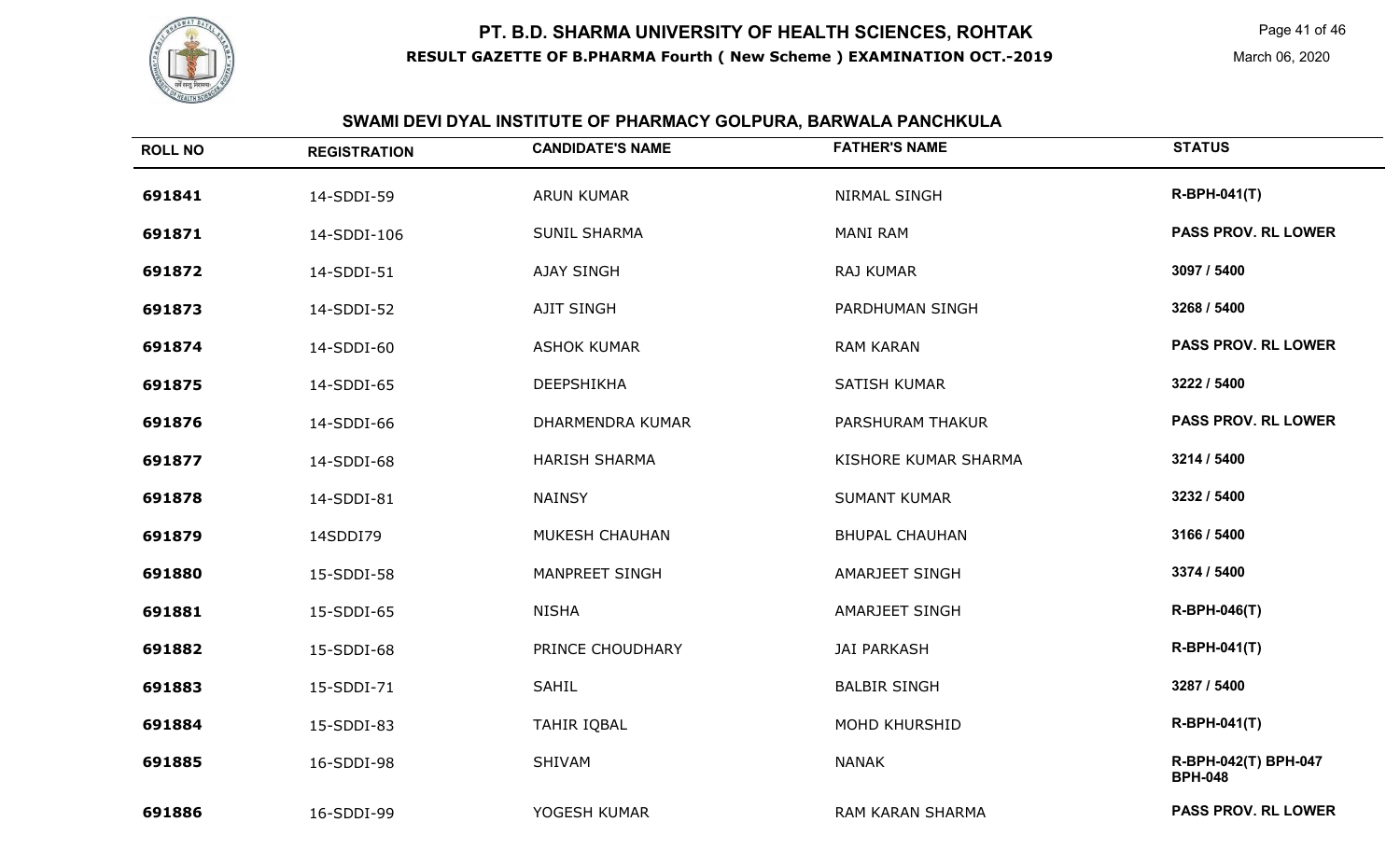

#### **GANPATI INSTITUTE OF PHARMACY, BILASPUR, JAGADHRI**

| <b>ROLL NO</b> | <b>REGISTRATION</b> | <b>CANDIDATE'S NAME</b> | <b>FATHER'S NAME</b>      | <b>STATUS</b>                                |
|----------------|---------------------|-------------------------|---------------------------|----------------------------------------------|
| 691961         | 14-GIJ-04           | <b>AKSHAY</b>           | RAJ KUMAR                 | 3161 / 5400                                  |
| 691962         | 14-GIJ-17           | JAWHAR SIDEEQ           | MOHD SIDEEQ AHANGER       | 3481 / 5400                                  |
| 691963         | 14-GIJ-24           | NISHANT DHIMAN          | ASHOK KUMAR DHIMAN        | <b>R-BPH-041(T)</b>                          |
| 691964         | 14-GIJ-25           | <b>OMAR RASHID</b>      | ABDUL RASHID TALI         | R-BPH-041(T) BPH-042(T)<br><b>BPH-048(T)</b> |
| 691965         | 14-GIJ-26           | PANKAJ KUMAR            | <b>RAJBIR SINGH</b>       | <b>R-BPH-041(T)</b>                          |
| 691966         | 14-GIJ-37           | <b>SAHIL KUMAR</b>      | <b>ASHOK KUMAR</b>        | <b>PASS PROV. RL LOWER</b>                   |
| 691967         | 14-GIJ-42           | SHAKAZ AJAZ MALIK       | SHABIR AHMAD MALIK        | R-BPH-041(T) BPH-042(T)<br><b>BPH-046(P)</b> |
| 691968         | 14-GIJ-49           | SONIA                   | <b>MAM RAJ</b>            | R-BPH-041(T) BPH-042(T)                      |
| 691969         | 14-GIJ-51           | SUSHIL GARG             | <b>RAJESH GARG</b>        | <b>PASS PROV. RL LOWER</b>                   |
| 691970         | 14-GIJ-52           | VANDANA KUMAIN          | <b>BETAL SINGH KUMAIN</b> | 3460 / 5400                                  |
| 691971         | 14-GIJ-55           | <b>VIKASH KUMAR</b>     | <b>DHARM PAL</b>          | 3196 / 5400                                  |
| 691972         | 14-GIJ-56           | <b>VIKAS SANSARWAL</b>  | JASBEER SINGH             | 3215 / 5400                                  |
| 691973         | 14-GIJ-57           | <b>VIPIN</b>            | <b>GURDASS</b>            | 3203 / 5400                                  |
| 691974         | 14-GIJ-58           | <b>VISHAL</b>           | <b>RAM KUMAR</b>          | <b>R-BPH-042(T)</b>                          |
| 691975         | 14-GIJ-59           | <b>VISHAL KUMAR</b>     | <b>NORTTAN</b>            | 3239 / 5400                                  |
| 691976         | 15-GIJ-09           | <b>HIMANSHI</b>         | <b>VIRENDER KUMAR</b>     | R-BPH-047(T)                                 |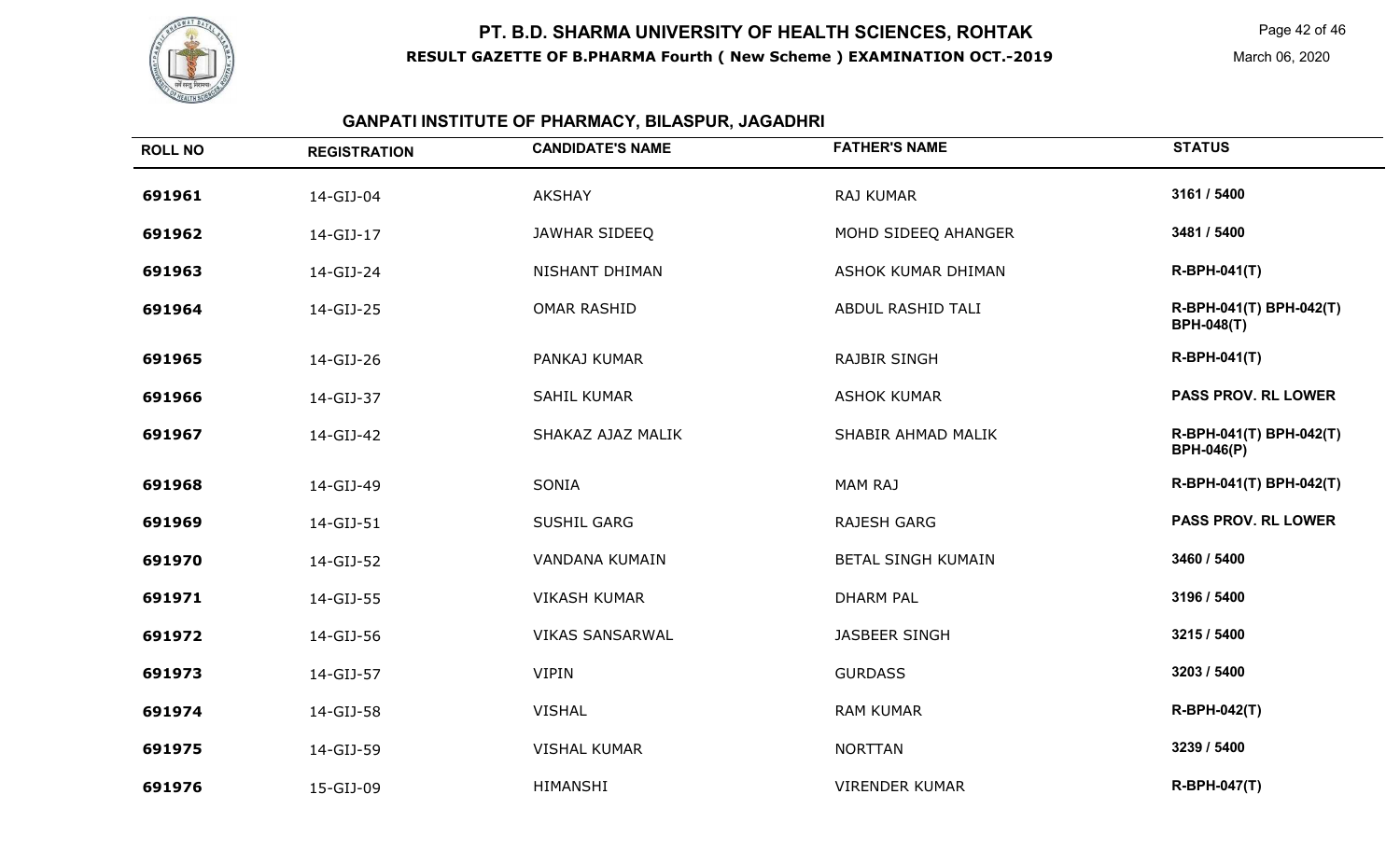

Page 43 of 46

March 06, 2020

#### **GANPATI INSTITUTE OF PHARMACY, BILASPUR, JAGADHRI**

| <b>ROLL NO</b> | <b>REGISTRATION</b> | <b>CANDIDATE'S NAME</b> | <b>FATHER'S NAME</b> | <b>STATUS</b>                                    |
|----------------|---------------------|-------------------------|----------------------|--------------------------------------------------|
| 691977         | 15-GIJ-24           | PAWAN GOUTAM            | <b>RAMESH GOUTAM</b> | 3469 / 5400                                      |
| 691978         | 15-GIJ-28           | <b>RANJEET SINGH</b>    | <b>BEER SINGH</b>    | 3266 / 5400                                      |
| 691979         | 15-GIJ-30           | <b>RUPESH KUMAR</b>     | DAYANAND SINGH       | <b>R-BPH-042(T)</b>                              |
| 691980         | 15-GIJ-34           | SHIWANI                 | <b>BALAK RAM</b>     | R-BPH-041(T) BPH-042(T)                          |
| 691981         | 15-GIJ-39           | <b>SOURABH</b>          | SHAUKAT ALI          | $R-BPH-042(T)$                                   |
| 691982         | 15-GIJ-41           | <b>VISHAL</b>           | <b>RAM SARAN</b>     | 3388 / 5400                                      |
| 691983         | 15-GIJ-43           | <b>VISHAL PAL</b>       | <b>JAI PRAKASH</b>   | $R-BPH-041(T)$                                   |
| 691984         | 15-GIJ-46           | <b>CHHOTI KUMARI</b>    | CHHOTI KUMARI        | <b>PASS PROV. RL LOWER</b>                       |
| 691985         | 15-GIJ-49           | <b>VISHAL PAL</b>       | RAJINDER PAL         | R-BPH-041(T) BPH-042(T)<br>BPH-047(T) BPH-048(T) |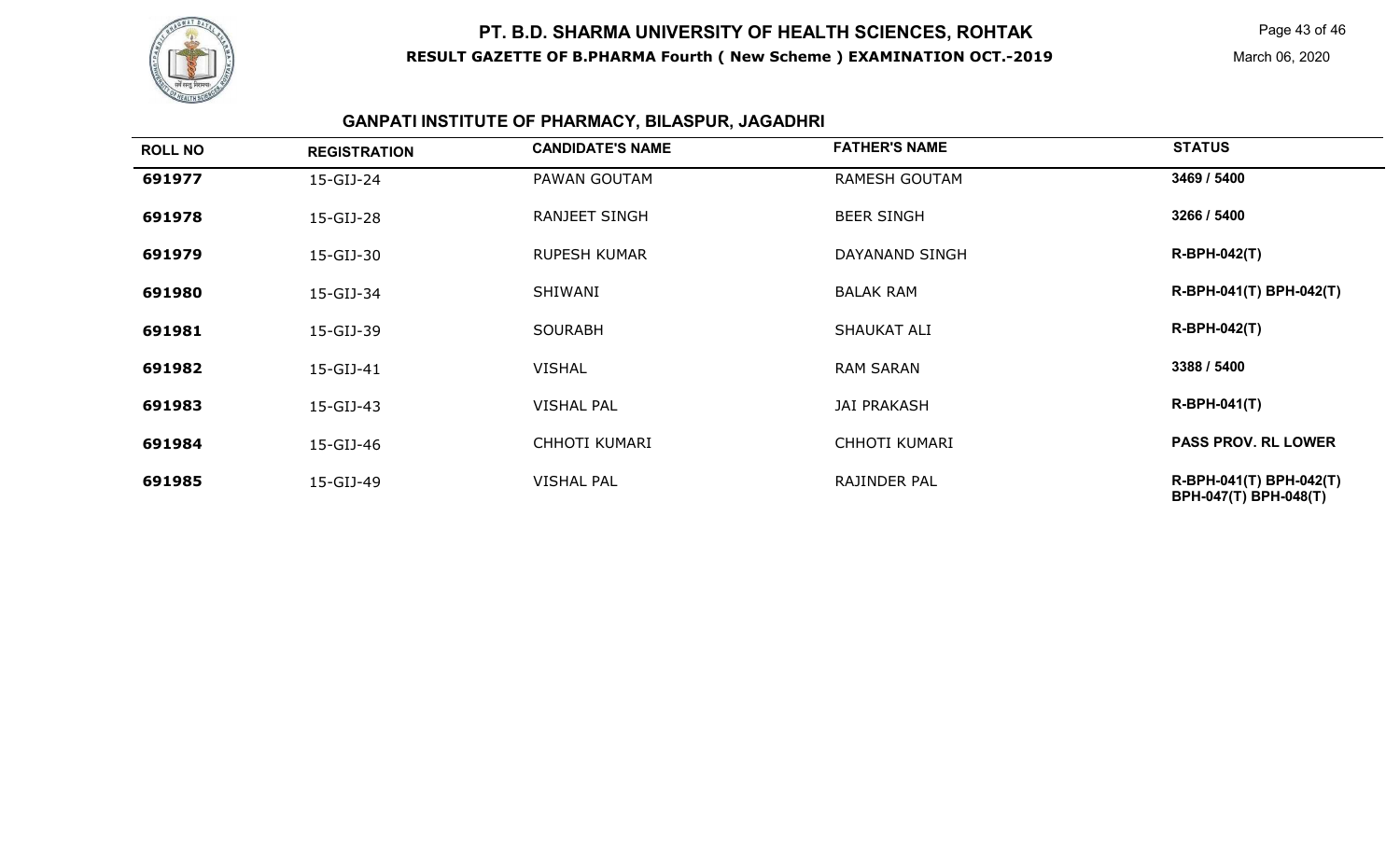

Page 44 of 46

March 06, 2020

## **MANAV INSTITUTE OF PHARMACY, BARWALA ,HISAR**

| <b>ROLL NO</b> | <b>REGISTRATION</b> | <b>CANDIDATE'S NAME</b> | <b>FATHER'S NAME</b> | <b>STATUS</b>       |
|----------------|---------------------|-------------------------|----------------------|---------------------|
| 692061         | 15-MIJ-03           | <b>ASHOK YADAV</b>      | POHOAP SINGH         | <b>R-BPH-041(T)</b> |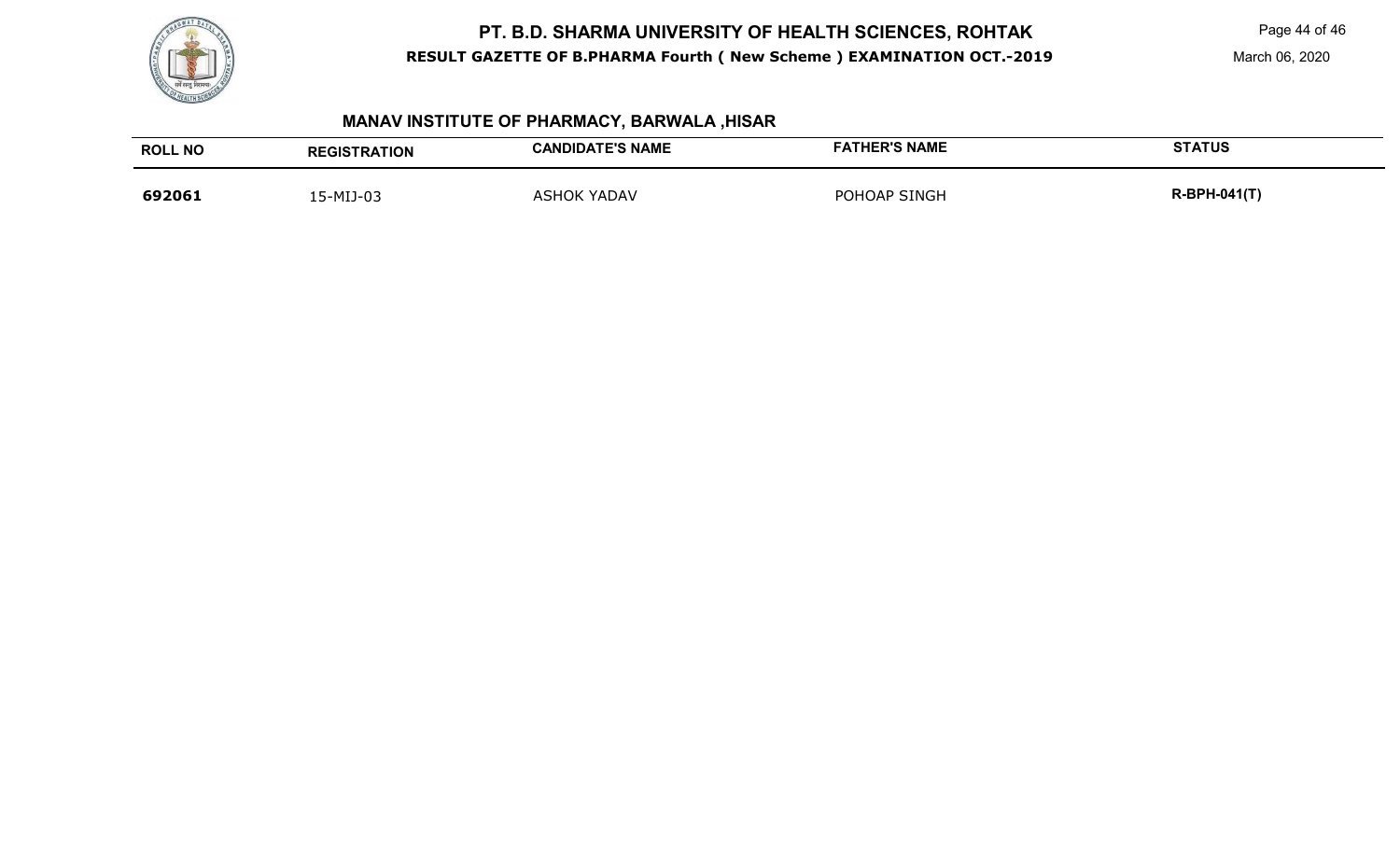

Page 45 of 46

March 06, 2020

## **P.D.M. COLLEGE OF PHARMACY, BAHADURGARH**

| <b>ROLL NO</b> | <b>REGISTRATION</b> | <b>CANDIDATE'S NAME</b> | <b>FATHER'S NAME</b>        | <b>STATUS</b>                                 |
|----------------|---------------------|-------------------------|-----------------------------|-----------------------------------------------|
| 692131         | 14-PDM-07           | <b>NEETU VERMA</b>      | ISHWAR SINGH RODE           | 3566 / 5400                                   |
| 692132         | 14-PDM-18           | <b>ATANU GHORAI</b>     | NANI GOPAL GHORAI           | <b>PRS</b>                                    |
| 692133         | 14-PDM-21           | <b>DEEPANSHU GARG</b>   | <b>NARESH KUMAR</b>         | <b>PASS PROV. RL LOWER</b>                    |
| 692134         | 14-PDM-25           | SIMRANDEEP SINGH        | <b>HARMINDER SINGH</b>      | R-BPH-041(T) BPH-042<br>BPH-047(T) BPH-048(P) |
| 692135         | 14-PDM-27           | PRIYANSHU SAINI         | RAJBIR SAINI                | 3486 / 5400                                   |
| 692136         | 14-PDM-50           | DEEPAK KUMAR SHARMA     | DEVENDER KUMAR SHARMA       | R-BPH-041(T) BPH-042(T)<br><b>BPH-046(T)</b>  |
| 692137         | 14-PDM-53           | <b>ACHIN MUDGAL</b>     | <b>SHARDHANAND</b>          | <b>R-BPH-041(T)</b>                           |
| 692138         | 15-PDM-205          | <b>HARIOM</b>           | <b>GANGA NARAYAN</b>        | R-BPH-042(T)                                  |
| 692139         | 15-PDM-208          | <b>ABHISHEK</b>         | <b>SATPAL</b>               | R-BPH-041(T) BPH-042(T)<br><b>BPH-047(T)</b>  |
| 692140         | 15-PDM-210          | PRASOON MISHRA          | <b>UMESH CHANDRA MISHRA</b> | 3208 / 5400                                   |
| 692141         | 15-PDM-212          | <b>UMESH BHARDWAJ</b>   | NAKUL DEV BHARDWAJ          | 3299 / 5400                                   |
| 692142         | 15-PDM-230          | AASHISH                 | <b>SUGREEV CHAUHAN</b>      | 3390 / 5400                                   |
| 692143         | 15-PDM-245          | NILOY BANERJEE          | <b>UJJAL BANERJEE</b>       | PASS PROV. RL LOWER                           |
| 692144         | 15-PDM-250          | NIPUN NAGPAL            | <b>SANJEEV NAGPAL</b>       | R-BPH-041(T) BPH-042(T)                       |
| 692145         | 15-PDM-253          | <b>RAHUL SINGH</b>      | <b>BHAWAN SINGH</b>         | R-BPH-042(T)                                  |
| 692146         | 15-PDM-254          | SAHIL KAPANIA           | MUKESH KAPANIA              | R-BPH-041(T) BPH-047(T)                       |